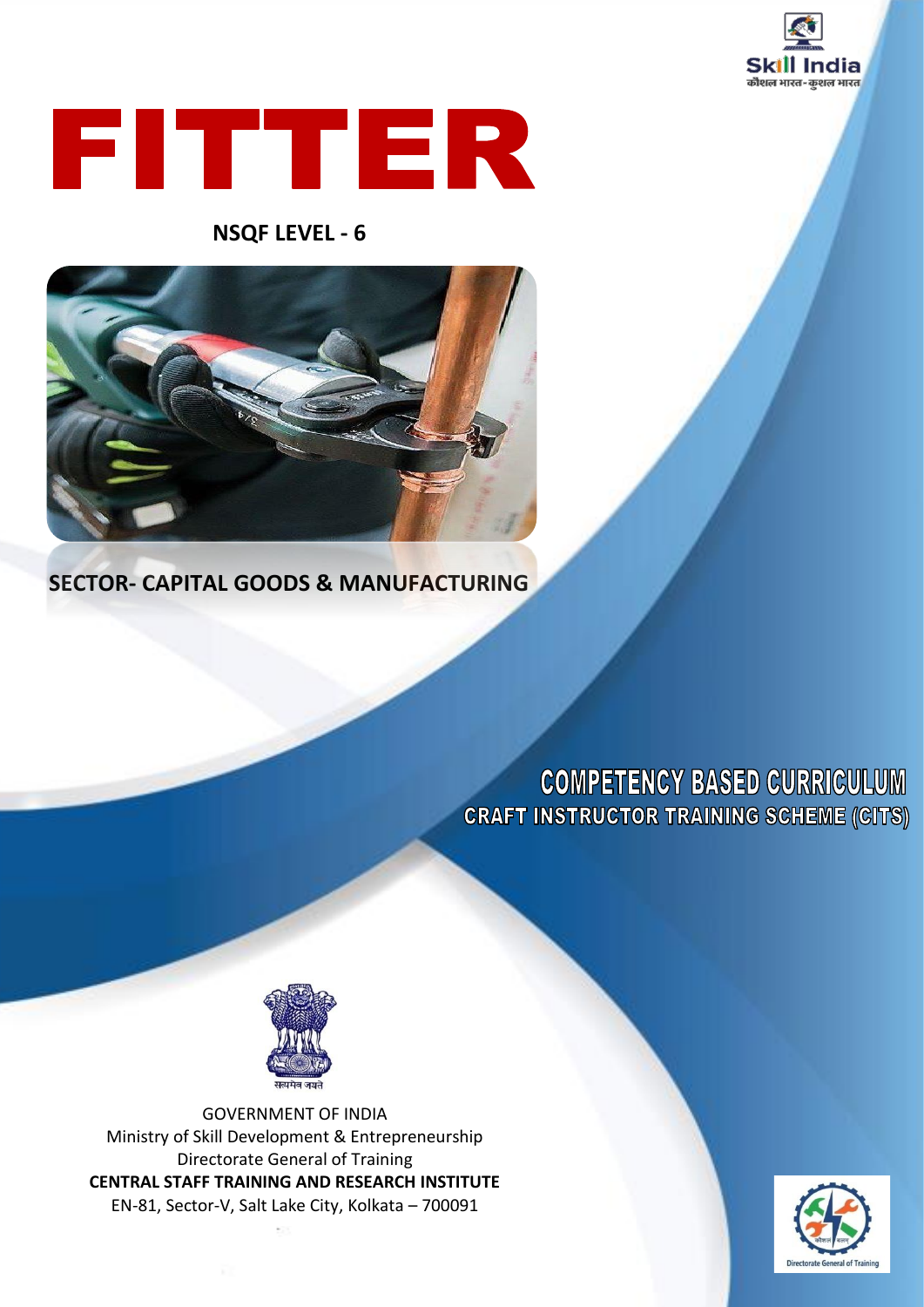

**(Engineering Trade)**

# **SECTOR – CAPITAL GOODS AND MANUFACTURING**

**(Revised in 2019)**

**Version 1.1**

# **CRAFT INSTRUCTOR TRAINING SCHEME (CITS)**

**NSQF LEVEL - 6**

Developed By

Government of India Ministry of Skill Development and Entrepreneurship

Directorate General of Training **CENTRAL STAFF TRAINING AND RESEARCH INSTITUTE** EN-81, Sector-V, Salt Lake City, Kolkata – 700 091 www.cstaricalcutta.gov.in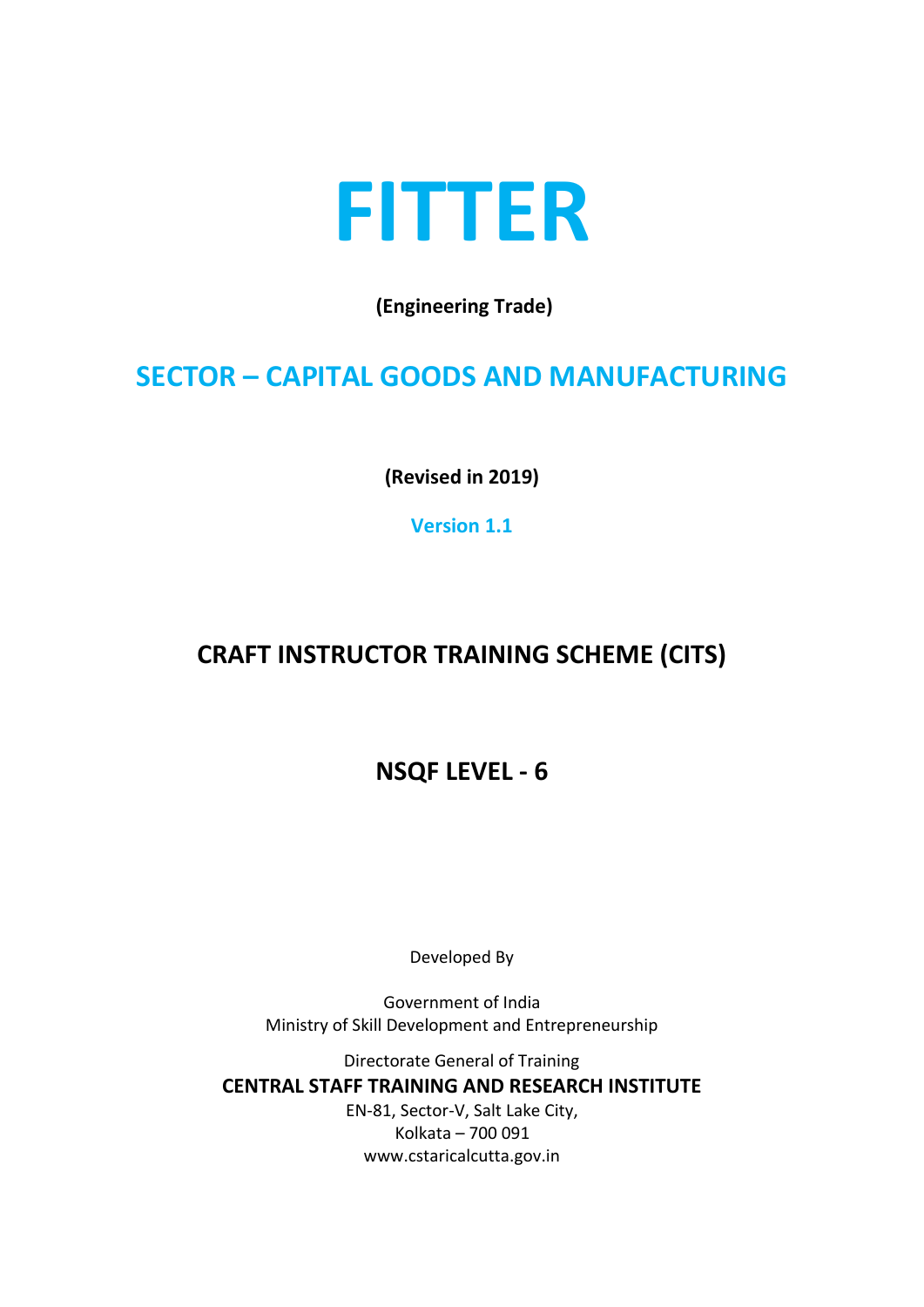# **CONTENTS**

| S No. | <b>Topics</b>                     | Page No.       |
|-------|-----------------------------------|----------------|
| 1.    | <b>Course Overview</b>            | 1              |
| 2.    | <b>Training System</b>            | $\overline{2}$ |
| 3.    | <b>General Information</b>        | 6              |
| 4.    | Job Role                          | 8              |
| 5.    | <b>Learning Outcome</b>           | 9              |
| 6.    | <b>Course Content</b>             | 10             |
| 7.    | <b>Assessment Criteria</b>        | 20             |
| 8.    | Infrastructure                    | 24             |
|       | Annexure I -List of Trade Experts | 30             |

<u> 1989 - Andrea Barbara, Amerikaansk politiker (</u>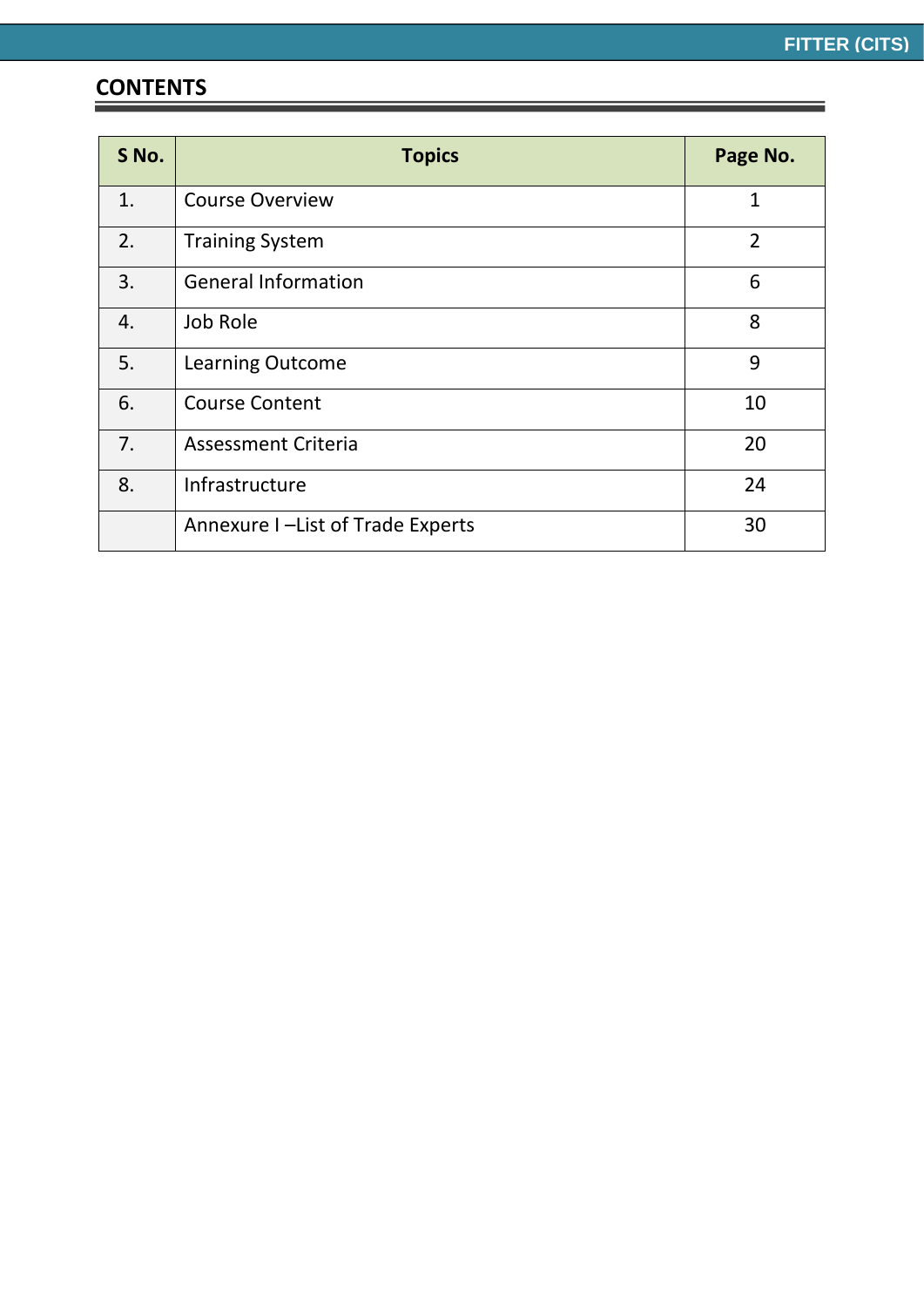#### **1. COURSE OVERVIEW**

The Craft Instructor Training Scheme is operational since inception of the Craftsmen Training Scheme. The first Craft Instructors' Training Institute was established in 1948. Subsequently, 6 more institutes namely, Central Training Institute for Instructors (now called as National Skill Training Institute (NSTI)), NSTI at Ludhiana, Kanpur, Howrah, Mumbai, Chennai and Hyderabad were established in 1960's by DGT. Since then the CITS course is successfully running in all the NSTIs across India as well as in DGT affiliated institutes viz. Institutes for Training of Trainers (IToT). This is a competency based course of one year duration. "Fitter" CITS trade is applicable for Instructors of "Fitter" trade.

The main objective of Craft Instructor training programme is to enable Instructors explore different aspects of the techniques in pedagogy and transferring of hands-on skills so as to develop a pool of skilled manpower for industries, also leading to their career growth & benefiting society at large. Thus promoting a holistic learning experience where trainee acquires specialized knowledge, skills & develops attitude towards learning & contributing in vocational training ecosystem.

This course also enables the instructors to develop instructional skills for mentoring the trainees, engaging all trainees in learning process and managing effective utilization of resources. It emphasizes on the importance of collaborative learning & innovative ways of doing things. All trainees will be able to understand and interpret the course content in right perspective, so that they are engaged in & empowered by their learning experiences and above all, ensure quality delivery.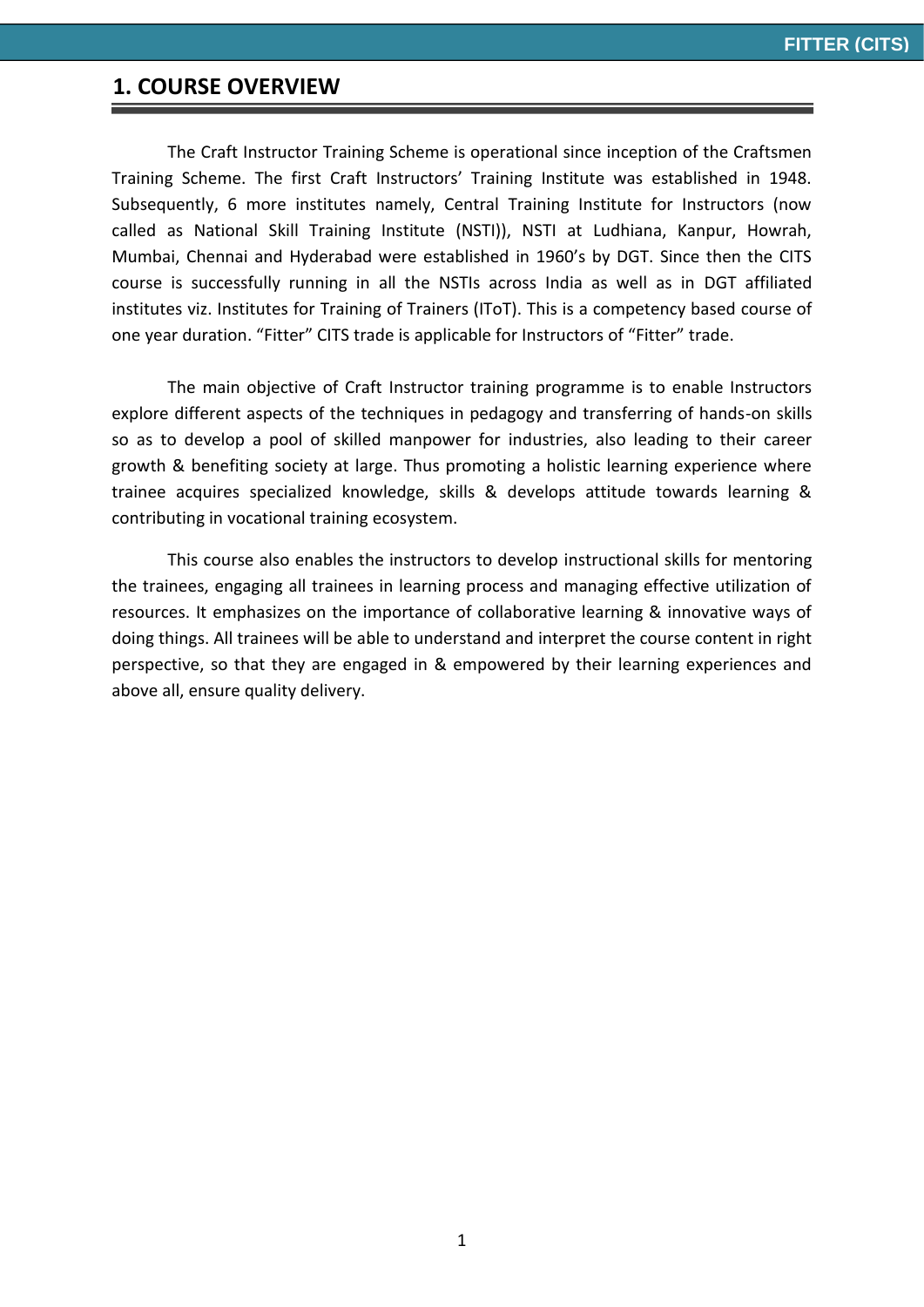### **2. TRAINING SYSTEM**

#### **2.1 GENERAL**

CITS courses are delivered in National Skill Training Institutes (NSTIs) & DGT affiliated institutes viz., Institutes for Training of Trainers (IToT). For detailed guidelines regarding admission on CITS, instructions issued by DGT from time to time are to be observed. Further complete admission details are made available on NIMI web portal [http://www.nimionlineadmission.in.](http://www.nimionlineadmission.in/) The course is of one-year duration. It consists of Trade Technology (Professionalskills and Professional knowledge), Training Methodology and Engineering Technology/ Soft skills. After successful completion of the training programme, the trainees appear in All India Trade Test for Craft Instructor. The successful trainee is awarded NCIC certificate by DGT.

#### **2.2 COURSE STRUCTURE**

Table below depicts the distribution of training hours across various course elements during a period of one year:

| S No. | <b>Course Element</b>                     | <b>Notional Training Hours</b> |  |  |  |  |  |  |
|-------|-------------------------------------------|--------------------------------|--|--|--|--|--|--|
| 1.    | <b>Trade Technology</b>                   |                                |  |  |  |  |  |  |
|       | Professional Skill (Trade Practical)      | 640                            |  |  |  |  |  |  |
|       | Professional Knowledge (Trade Theory)     | 240                            |  |  |  |  |  |  |
| 2.    | <b>Engineering Technology</b>             |                                |  |  |  |  |  |  |
|       | <b>Workshop Calculation &amp; Science</b> | 80                             |  |  |  |  |  |  |
|       | <b>Engineering Drawing</b>                | 120                            |  |  |  |  |  |  |
| 3.    | <b>Training Methodology</b>               |                                |  |  |  |  |  |  |
|       | <b>TM Practical</b>                       | 320                            |  |  |  |  |  |  |
|       | TM Theory                                 | 200                            |  |  |  |  |  |  |
|       | Total                                     | 1600                           |  |  |  |  |  |  |

#### **2.3 PROGRESSION PATHWAYS**

- Can join as an Instructor in a Vocational Training Institute / technical Institute.
- Can join as a supervisor in Industries.

#### **2.4 ASSESSMENT & CERTIFICATION**

The CITS trainee will be assessed for his/her Instructional skills, knowledge and attitude towards learning throughout the course span and also at the end of the training program.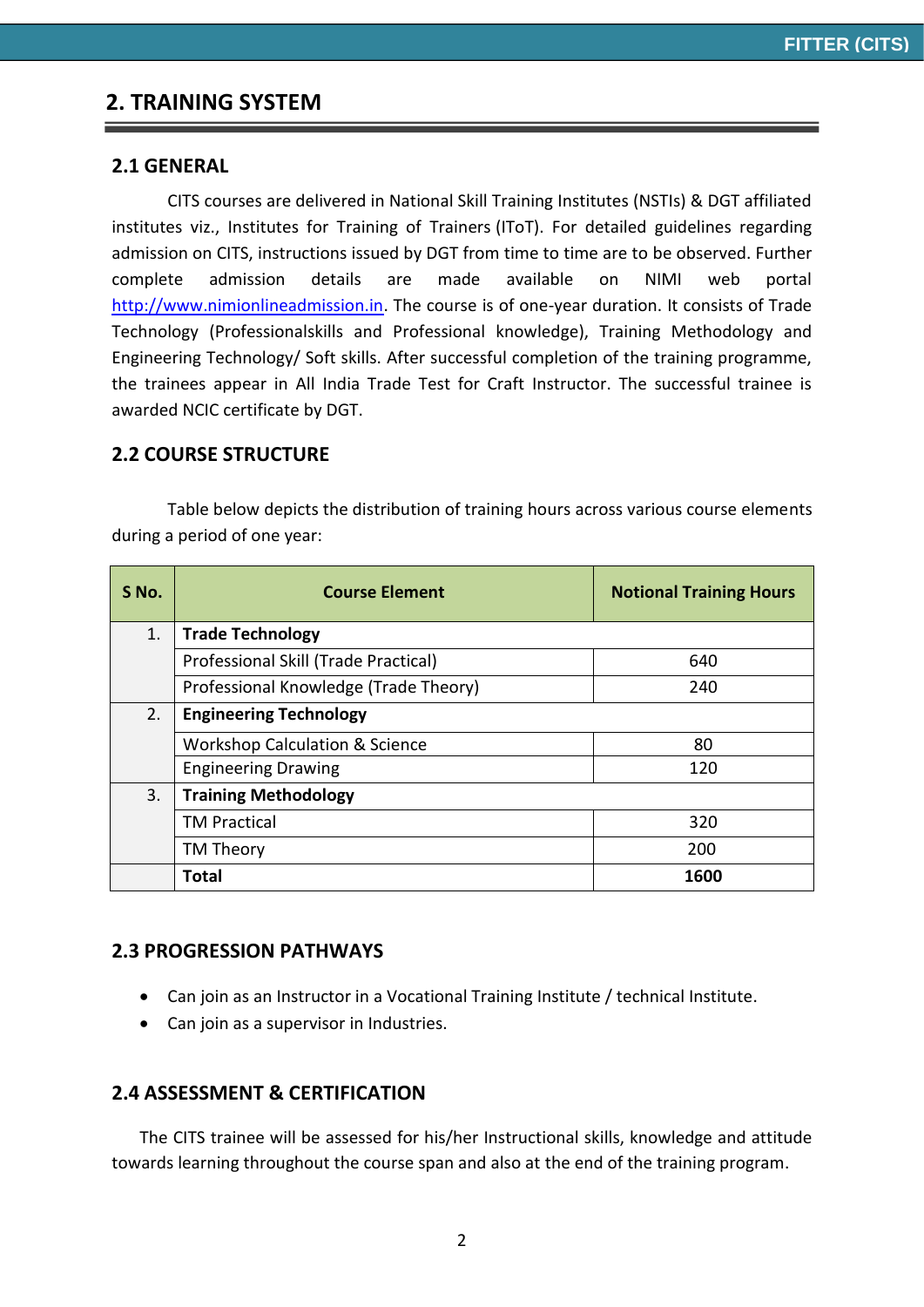a) The Continuous Assessment (Internal) during the period of training will be done by **Formative Assessment Method** to test competency of instructor with respect to assessment criteria set against each learning outcomes. The training institute has to maintain an individual trainee portfolio in line with assessment guidelines. The marks of internal assessment will be as per the formative assessment template provided on [www.bharatskills.gov.in](http://www.bharatskills.gov.in/)

b) The **Final Assessment** will be in the form of **Summative Assessment Method**. The All India Trade Test for awarding National Craft Instructor Certificate will be conducted by DGT at the end of the year as per the guidelines of DGT. The learning outcome and assessment criteria will be the basis for setting question papers for final assessment**.** The external examiner during final examination will also check the individual trainee's profile as detailed in assessment guideline before giving marks for practical examination.

#### **2.4.1 PASS CRITERIA**

| SI.                |                 | <b>Subject</b>                |              | <b>Internal</b>   | Full         | <b>Pass Marks</b> |                                      |
|--------------------|-----------------|-------------------------------|--------------|-------------------|--------------|-------------------|--------------------------------------|
| No.                |                 |                               | <b>Marks</b> | <b>Assessment</b> | <b>Marks</b> | Exam              | <b>Internal</b><br><b>Assessment</b> |
| 1.                 | Trade           | <b>Trade Theory</b>           | 100          | 40                | 140          | 40                | 24                                   |
| 2.                 | Technology      | Trade<br>Practical            | 200          | 60                | 260          | 120               | 36                                   |
| 3.                 | Engineering     | Workshop<br>Cal. & Sc.        | 50           | 25                | 75           | 20                | 15                                   |
| 4.                 | Technology      | Engineering<br><b>Drawing</b> | 50           | 25                | 75           | 20                | 15                                   |
| 5.                 | <b>Training</b> | <b>TM Practical</b>           | 200          | 30                | 230          | 120               | 18                                   |
| 6.                 | Methodology     | TM Theory                     | 100          | 20                | 120          | 40                | 12                                   |
| <b>Total Marks</b> |                 |                               | 700          | 200               | 900          | 360               | 120                                  |

**Allotment of Marks among the subjects for Examination:**

The minimum pass percent for Trade Practical, TM practical Examinations and Formative assessment is 60% & for all other subjects is 40%.There will be no Grace marks.

#### **2.4.2 ASSESSMENT GUIDELINE**

Appropriate arrangements should be made to ensure that there will be no artificial barriers to assessment. The nature of special needs should be taken into account while undertaking the assessment. While assessing, the major factors to be considered are approaches to generate solutions to specific problems by involving standard/non-standard practices.

Due consideration should also be given while assessing for teamwork, avoidance/reduction of scrap/wastage and disposal of scrap/waste as per procedure,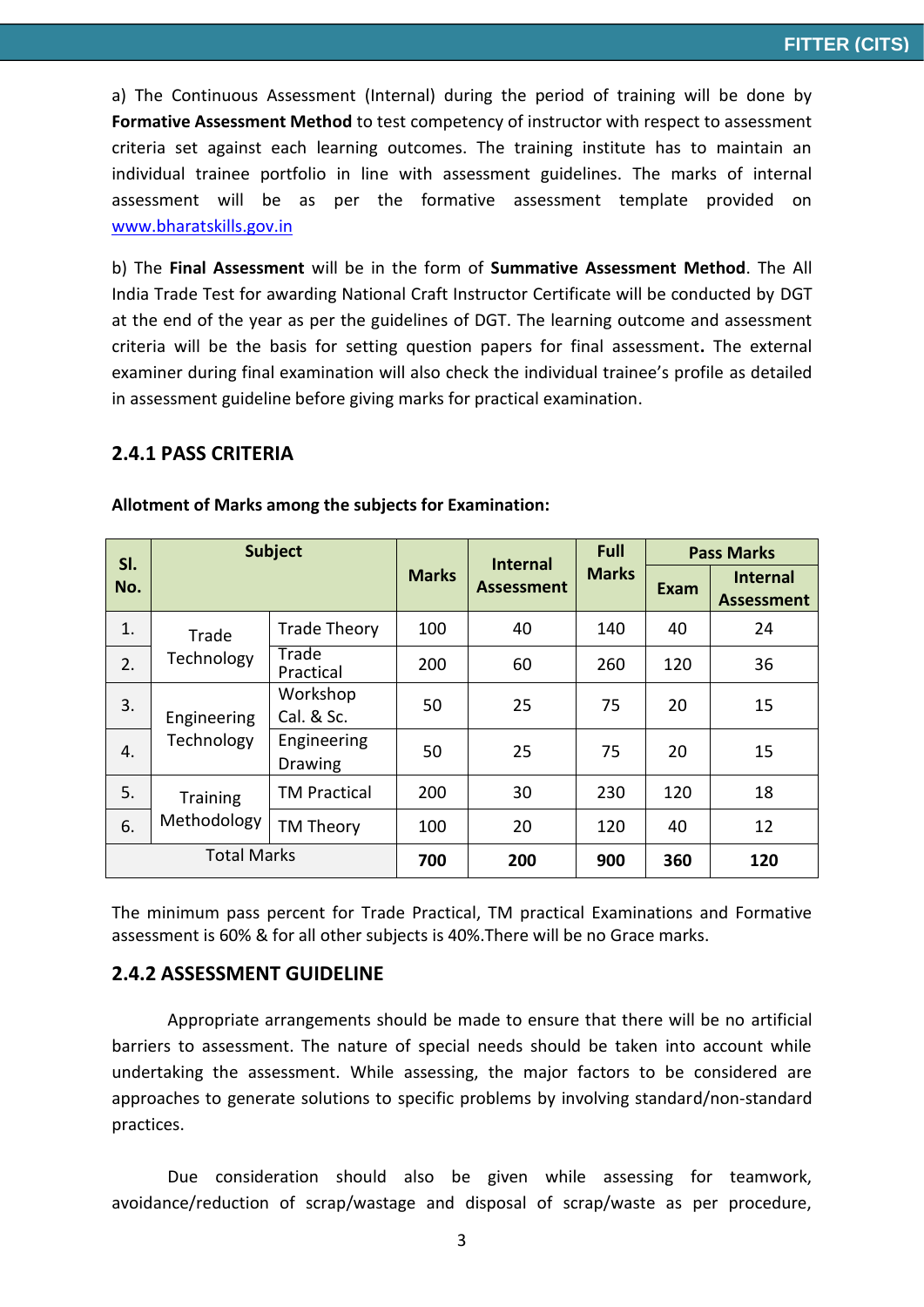behavioral attitude, sensitivity to the environment and regularity in training. The sensitivity towards OSHE and self-learning attitude are to be considered while assessing competency.

Assessment will be evidence based comprising of the following:

- Demonstration of Instructional Skills (Lesson Plan, Demonstration Plan)
- Record book/daily diary
- Assessment Sheet
- Progress chart
- Video Recording
- Attendance and punctuality
- Viva-voce
- Practical work done/Models
- Assignments
- Project work

Evidences and records of internal (Formative) assessments are to be preserved until forthcoming yearly examination for audit and verification by examining body. The following marking pattern to be adopted while assessing:

| <b>Performance Level</b>                                                                                                                                                                                                                                                                                                                                                           | <b>Evidence</b>                                                                                                                                                                                                                                                                                                                                                                                                                                                                                                             |
|------------------------------------------------------------------------------------------------------------------------------------------------------------------------------------------------------------------------------------------------------------------------------------------------------------------------------------------------------------------------------------|-----------------------------------------------------------------------------------------------------------------------------------------------------------------------------------------------------------------------------------------------------------------------------------------------------------------------------------------------------------------------------------------------------------------------------------------------------------------------------------------------------------------------------|
| (a) Weightage in the range of 60%-75% to be allotted during assessment                                                                                                                                                                                                                                                                                                             |                                                                                                                                                                                                                                                                                                                                                                                                                                                                                                                             |
| For performance in this grade, the candidate<br>should be well versed with instructional<br>design, implement learning programme and<br>learners<br>which<br>demonstrates<br>assess<br>attainment of an <i>acceptable standard</i> of<br>crafts<br>instructorship with<br>occasional<br>guidance<br>students<br>and<br>by<br>engage<br>demonstrating good attributes of a trainer. | Demonstration of <i>fairly good</i> skill to<br>establish a rapport with audience,<br>presentation in orderly manner and<br>establish as an expert in the field.<br>Average engagement of students for<br>learning and achievement of goals while<br>undertaking the training on specific<br>topic.<br>A fairly good level of competency in<br>expressing each concept in terms the<br>student can relate, draw analogy and<br>summarize the entire lesson.<br>Occasional support<br>imparting<br>in<br>effective training. |
| (b) Weightage in the range of 75%-90% to be allotted during assessment                                                                                                                                                                                                                                                                                                             |                                                                                                                                                                                                                                                                                                                                                                                                                                                                                                                             |
| For performance in this grade, the candidate<br>should be well versed with instructional<br>design, implement learning programme and<br>which<br>learners<br>demonstrates<br>assess<br>attainment of a <i>reasonable standard</i> of crafts                                                                                                                                        | Demonstration of good skill to establish<br>$\bullet$<br>a rapport with audience, presentation in<br>orderly manner and establish as an<br>expert in the field.                                                                                                                                                                                                                                                                                                                                                             |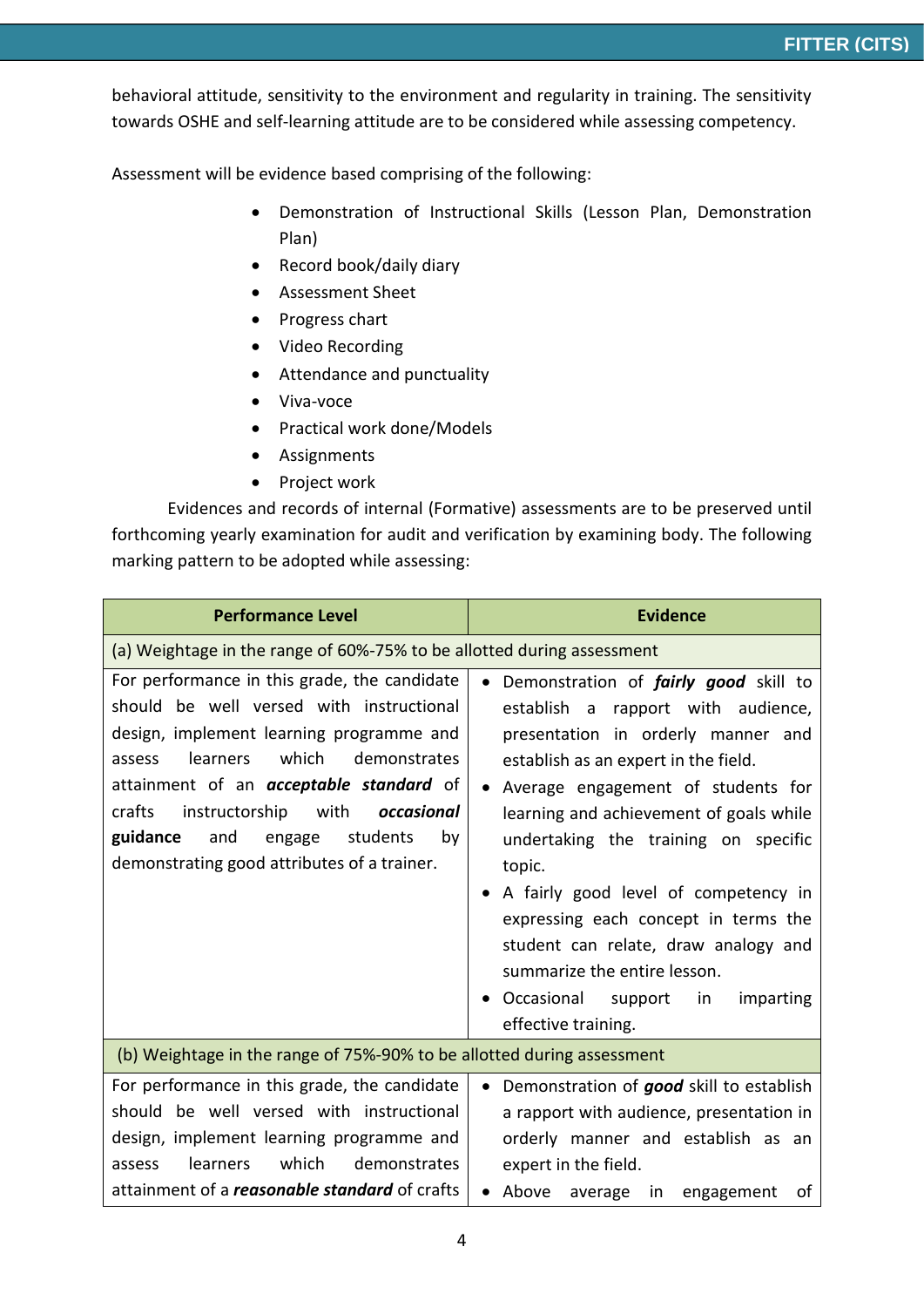| instructorship with little guidance<br>and<br>engage students by demonstrating good<br>attributes of a trainer.                                                                                                                                                                                                                                                    | students for learning and achievement<br>of goals while undertaking the training<br>on specific topic.<br>A good level of competency in<br>expressing each concept in terms the<br>student can relate, draw analogy and<br>summarize the entire lesson.<br>Little support in imparting effective                                                                                                                                                                                                                           |
|--------------------------------------------------------------------------------------------------------------------------------------------------------------------------------------------------------------------------------------------------------------------------------------------------------------------------------------------------------------------|----------------------------------------------------------------------------------------------------------------------------------------------------------------------------------------------------------------------------------------------------------------------------------------------------------------------------------------------------------------------------------------------------------------------------------------------------------------------------------------------------------------------------|
| (c) Weightage in the range of more than 90% to be allotted during assessment                                                                                                                                                                                                                                                                                       | training.                                                                                                                                                                                                                                                                                                                                                                                                                                                                                                                  |
| For performance in this grade, the candidate<br>should be well versed with instructional<br>design, implement learning programme and<br>which<br>demonstrates<br><b>learners</b><br>assess<br>attainment of a <i>high standard</i> of crafts<br>instructorship with minimal or no support<br>and engage students by demonstrating good<br>attributes of a trainer. | Demonstration of <i>high</i> skill level to<br>establish a rapport with audience,<br>presentation in orderly manner and<br>establish as an expert in the field.<br>Good engagement of students for<br>$\bullet$<br>learning and achievement of goals while<br>undertaking the training on specific<br>topic.<br>A high level of competency in expressing<br>each concept in terms the student can<br>relate, draw analogy and summarize the<br>entire lesson.<br>Minimal or no support in imparting<br>effective training. |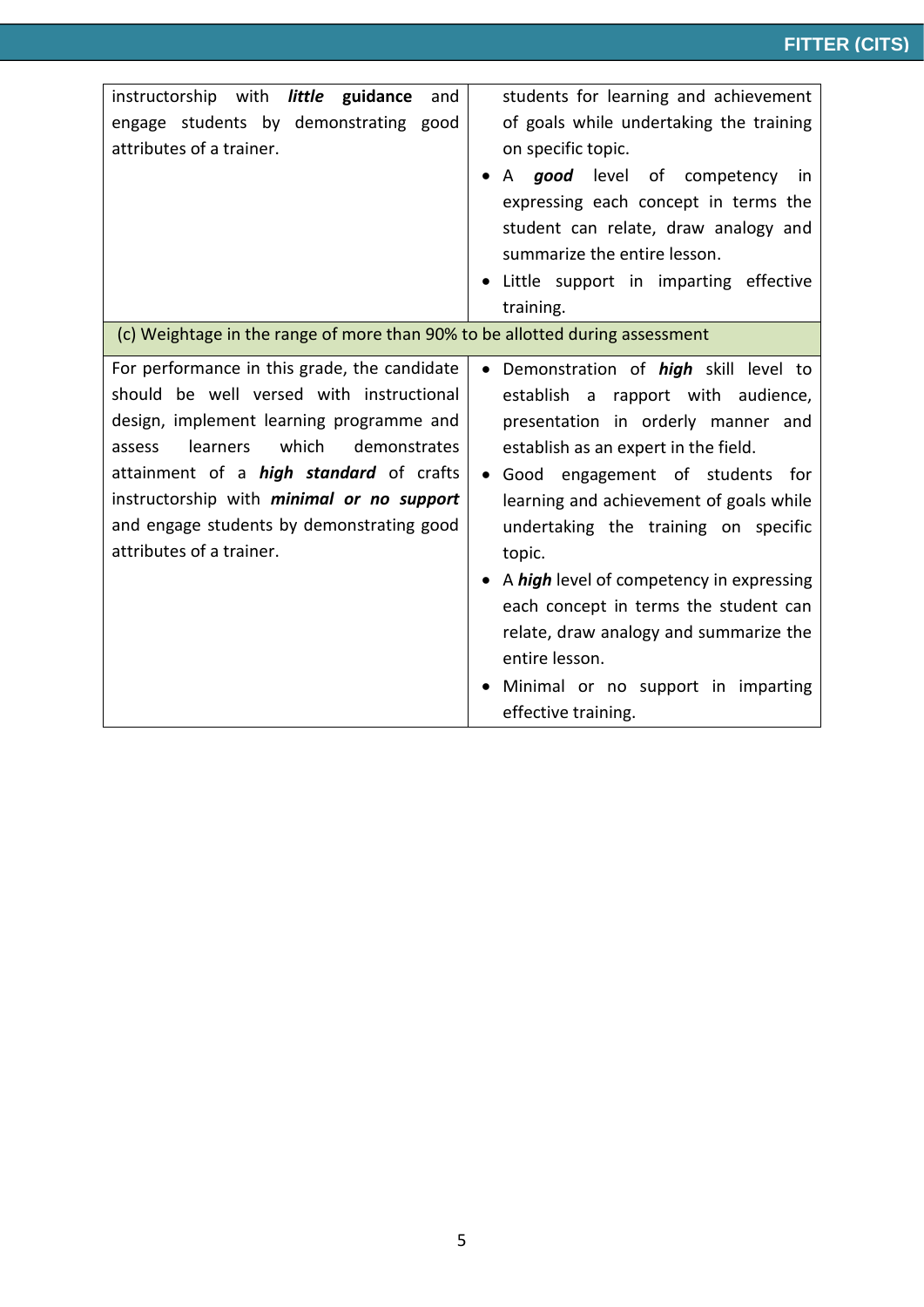Ξ

### **3. GENERAL INFORMATION**

| <b>Name of the Trade</b>                               | <b>FITTER-CITS</b>                                                                                                                                                                                           |
|--------------------------------------------------------|--------------------------------------------------------------------------------------------------------------------------------------------------------------------------------------------------------------|
| <b>Trade Code</b>                                      | DGT/4003                                                                                                                                                                                                     |
| $NCO - 2015$                                           | 7233.0100, 7233.0200, 2356.0100                                                                                                                                                                              |
| <b>NSQF Level</b>                                      | Level-6                                                                                                                                                                                                      |
| <b>Duration of Craft</b><br><b>Instructor Training</b> | One Year                                                                                                                                                                                                     |
| Unit Strength (No. Of<br>Student)                      | 25                                                                                                                                                                                                           |
| <b>Entry Qualification</b>                             | Degree in appropriate branches of Mechanical/Production Engineering<br>from recognized Engineering College / University.<br>ΩR                                                                               |
|                                                        | Diploma in appropriate branches of Mechanical/Production Engineering<br>from recognized Engineering College / University.<br><b>OR</b>                                                                       |
|                                                        | National Trade Certificate in the Fitter or related trades.<br>0 <sub>R</sub>                                                                                                                                |
|                                                        | National Apprenticeship Certificate in the Fitter or related trades.                                                                                                                                         |
| <b>Minimum Age</b>                                     | 18 years as on first day of academic session.                                                                                                                                                                |
| <b>Space Norms</b>                                     | 120 Sq. m                                                                                                                                                                                                    |
| <b>Power Norms</b>                                     | 10KW                                                                                                                                                                                                         |
| <b>Instructors Qualification for</b>                   |                                                                                                                                                                                                              |
| 1. FITTER - CITS<br><b>Trade</b>                       | B.Voc./Degree in Mechanical/Production Engineering from AICTE/UGC<br>recognized University with two years experience in relevant field.<br>ΩR                                                                |
|                                                        | 03 years Diploma in Mechanical/ Production Engineering from AICTE/<br>recognized Board/ University or relevant Advanced Diploma (Vocational)<br>from DGT with five years experience in relevant field.       |
|                                                        | NTC/ NAC passed in the Fitter trade with seven years experience in<br>relevant field.                                                                                                                        |
|                                                        | <b>Essential Qualification:</b><br>National Craft Instructor Certificate (NCIC) in Fitter trade, in any of the<br>variants under DGT.                                                                        |
| 2. Workshop<br><b>Calculation &amp; Science</b>        | B.Voc./Degree in any Engineering from AICTE/ UGC recognized<br>Engineering College/ university with two years experience in relevant<br>field.<br><b>OR</b>                                                  |
|                                                        | 03 years Diploma in any Engineering from AICTE / recognized board of<br>technical education or relevant Advanced Diploma (Vocational) from<br>DGT with five years experience in relevant field.<br><b>OR</b> |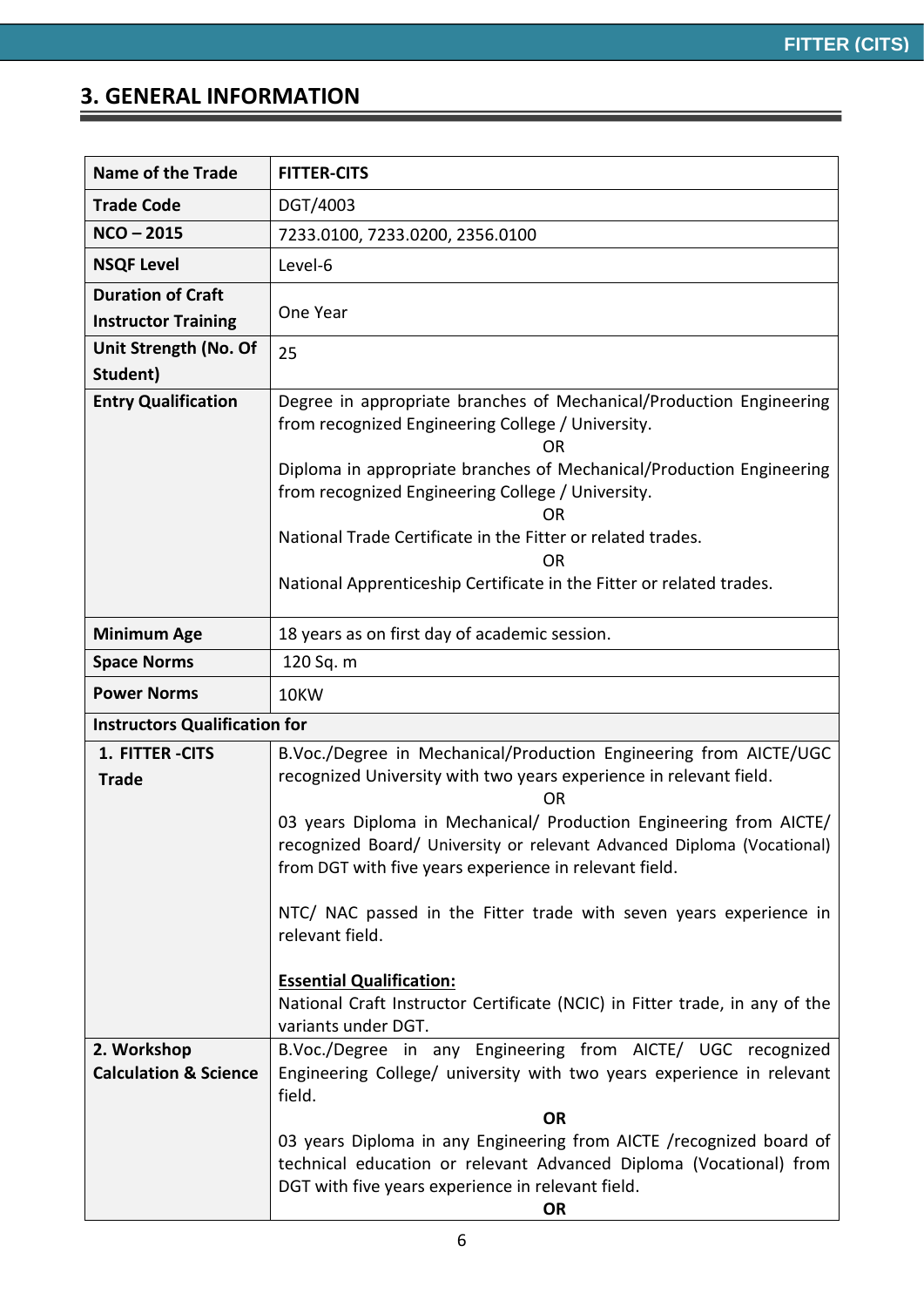|                                                               |          | NTC/ NAC in any Engineering trade with seven years experience in                                                                                                |                                          |                         |                                                                                                                                         |                            |  |  |
|---------------------------------------------------------------|----------|-----------------------------------------------------------------------------------------------------------------------------------------------------------------|------------------------------------------|-------------------------|-----------------------------------------------------------------------------------------------------------------------------------------|----------------------------|--|--|
|                                                               |          | relevant field.                                                                                                                                                 |                                          |                         |                                                                                                                                         |                            |  |  |
|                                                               |          | <b>Essential Qualification:</b>                                                                                                                                 |                                          |                         |                                                                                                                                         |                            |  |  |
|                                                               |          |                                                                                                                                                                 |                                          | <b>OR</b>               | National Craft Instructor Certificate (NCIC) in relevant trade.                                                                         |                            |  |  |
|                                                               |          | NCIC in RoDA or any of its variants under DGT.                                                                                                                  |                                          |                         |                                                                                                                                         |                            |  |  |
| 3. Engineering<br><b>Drawing</b>                              |          |                                                                                                                                                                 |                                          | <b>OR</b>               | B.Voc./Degree in Engineering from AICTE/ UGC recognized Engineering<br>College/ university with two years experience in relevant field. |                            |  |  |
|                                                               |          | DGT with five years experience in relevant field.                                                                                                               |                                          | OR                      | 03 years Diploma in Engineering from AICTE /recognized board of<br>technical education or relevant Advanced Diploma (Vocational) from   |                            |  |  |
|                                                               |          | NTC/ NAC in any one of the 'Mechanical group (Gr-I) trades categorized<br>under Engg. Drawing'/ D'man Mechanical / D'man Civil' with seven years<br>experience. |                                          |                         |                                                                                                                                         |                            |  |  |
|                                                               |          | <b>Essential Qualification:</b>                                                                                                                                 |                                          |                         |                                                                                                                                         |                            |  |  |
|                                                               |          | National Craft Instructor Certificate (NCIC) in relevant trade.                                                                                                 |                                          |                         |                                                                                                                                         |                            |  |  |
|                                                               |          | OR<br>NCIC in RoDA / D'man (Mech / civil) or any of its variants under DGT.                                                                                     |                                          |                         |                                                                                                                                         |                            |  |  |
| 4. Training                                                   |          | B.Voc./Degree in any discipline from AICTE/ UGC recognized College/                                                                                             |                                          |                         |                                                                                                                                         |                            |  |  |
| <b>Methodology</b>                                            |          | university with two years experience in training/ teaching field.<br><b>OR</b>                                                                                  |                                          |                         |                                                                                                                                         |                            |  |  |
|                                                               |          | Diploma in any discipline from recognized board / University with five<br>years experience in training/teaching field.                                          |                                          |                         |                                                                                                                                         |                            |  |  |
|                                                               |          | <b>OR</b><br>NTC/ NAC passed in any trade with seven years experience in training/                                                                              |                                          |                         |                                                                                                                                         |                            |  |  |
|                                                               |          | teaching field.                                                                                                                                                 |                                          |                         |                                                                                                                                         |                            |  |  |
|                                                               |          | <b>Essential Qualification:</b>                                                                                                                                 |                                          |                         |                                                                                                                                         |                            |  |  |
|                                                               |          | National Craft Instructor Certificate (NCIC) in any of the variants under<br>DGT / B.Ed / To T from NITTTR or equivalent.                                       |                                          |                         |                                                                                                                                         |                            |  |  |
| 5. Minimum Age for                                            |          | 21 years                                                                                                                                                        |                                          |                         |                                                                                                                                         |                            |  |  |
| <b>Instructor</b>                                             |          |                                                                                                                                                                 |                                          |                         |                                                                                                                                         |                            |  |  |
|                                                               |          | Distribution of training on Hourly basis: (Indicative only)                                                                                                     |                                          |                         |                                                                                                                                         |                            |  |  |
| <b>Total Hrs</b><br><b>Trade</b><br>/week<br><b>Practical</b> |          | <b>Trade</b><br><b>Theory</b>                                                                                                                                   | <b>Workshop</b><br><b>Cal. &amp; Sc.</b> | Engg.<br><b>Drawing</b> | <b>TM</b><br><b>Practical</b>                                                                                                           | <b>TM</b><br><b>Theory</b> |  |  |
| 40 Hours                                                      | 16 Hours | 6 Hours                                                                                                                                                         | 2 Hours                                  | 3 Hours                 | 8 Hours                                                                                                                                 | 5 Hours                    |  |  |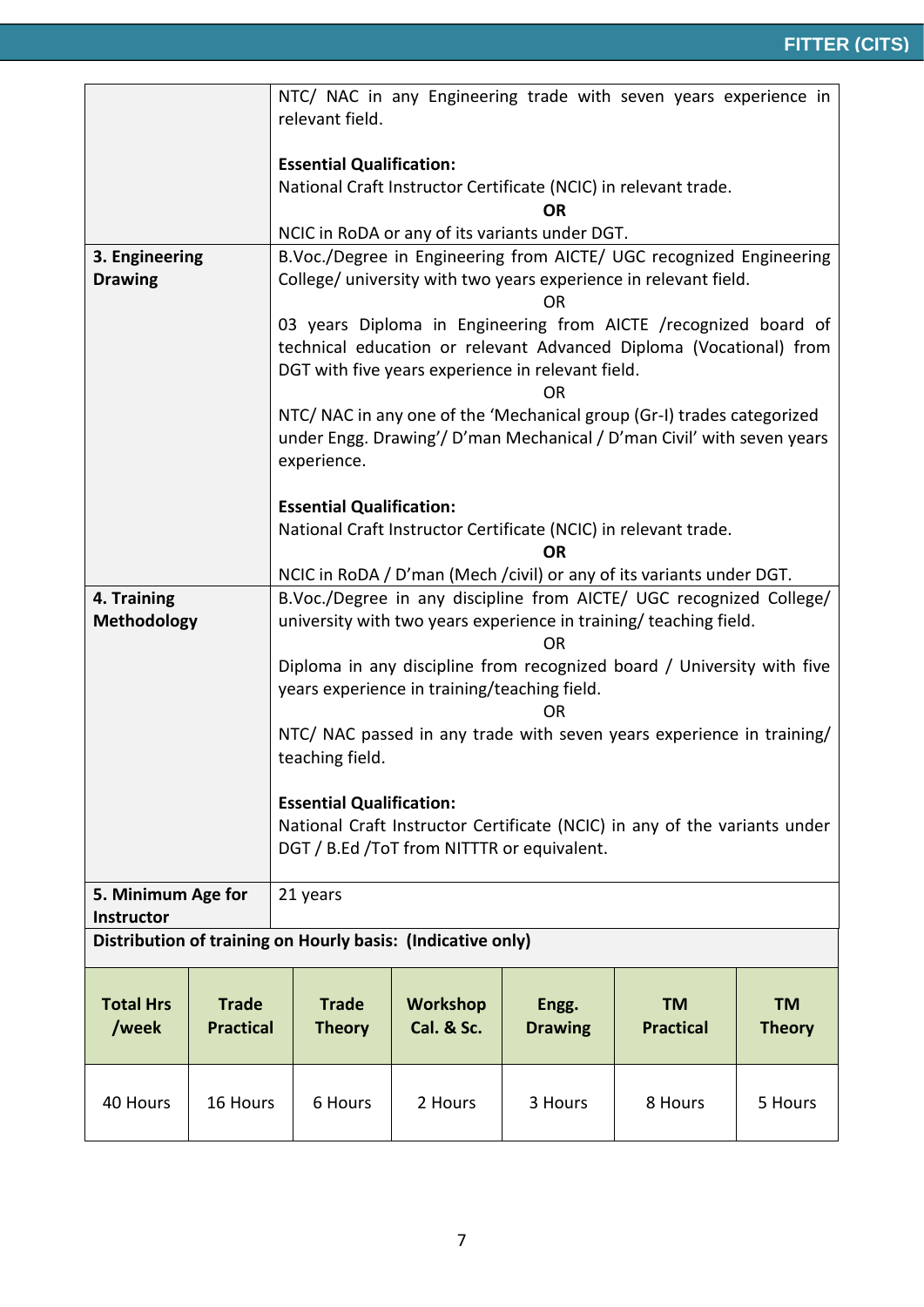### **4. JOB ROLE**

#### **Brief description of job roles:**

**Manual Training Teacher/Craft Instructor;** instructs students in ITIs/Vocational Training Institutes in respective trades as per defined job role. Imparts theoretical instructions for the use of tools & equipments of related trades and related subjects. Demonstrate process and operations related to the trade in the workshop; supervises, assesses and evaluates students in their practical work. Ensures availability & proper functioning of equipment and tools in stores.

**Fitter General;** sizes metal parts to close tolerances and fits and assembles them using hand tools for production or repairs of machines, or other metal products. Studies drawings to understand specification of different parts, fittings or assembles to be made and their functions. Cuts and shapes required parts dimensions and specifications by processes of sawing, clipping, filing, grinding, drilling holes, screw cutting, scrapping etc., Assembles parts by riveting, screwing, pinning etc. So as to make complete unit according to drawing. Dismantles or removes worn out, broken or defective parts using hand tools and replaces them by repaired or new ones. Tests completed article to ensure correct performance. May do simple turning, planning and shaping of parts on machines and perform welding, brazing, annealing, hardening, tempering and, like operations. May specialize in particular type of machine or product and be designated accordingly.

**Fitter, Bench;** Viceman sizes metal accurately to required dimension by sawing, chipping, filing, etc. using hand tools for making specimens or finished components. Studies drawing or measures sample to record dimensions of part to be made. Holds specified material in vice and sizes it by processes of sawing, chipping and filing. Measures object while working using foot rule, callipers, gauges etc. and checks for correct filing with square. Gets halffinished objects marked or marks it using face plate, marking block, scriber, Vernier height gauges, vice-blocks, angle plate, sine plate, slip gauges, combination set, etc. depending on accuracies required, to indicate guide lines for finished sizes, holes to be drilled and pitch centres, threads to be cut and other working details as specified in drawing or sample. Clamps object securely in correct position in vice and files it to required dimensions according to punch marks and guide lines frequently measuring it with calipers, micrometre, Vernier calipers, gauges etc. Drills holes with hand drill, cuts threads with taps and dies ensuring that they are square or at required angle to base. Measure finished article with dial indicator, micrometre, Vernier calipers, height gauges, screw gauges, plug gauges, sine plate slip gauge, etc. according to prescribed accuracies. May make parts separately and assemble them with screws, rivets, pins, etc. as specified. May check dimension with shadow graph. May be designated as FITTER TOOL ROOM or Filer according to nature of work done.

#### **Reference NCO 2015:**

- a) 2356.0100-Manual Training Teacher/ Craft Instructor
- b) 7233.0100 -Fitter General
- c) 7233.0200 Fitter, Bench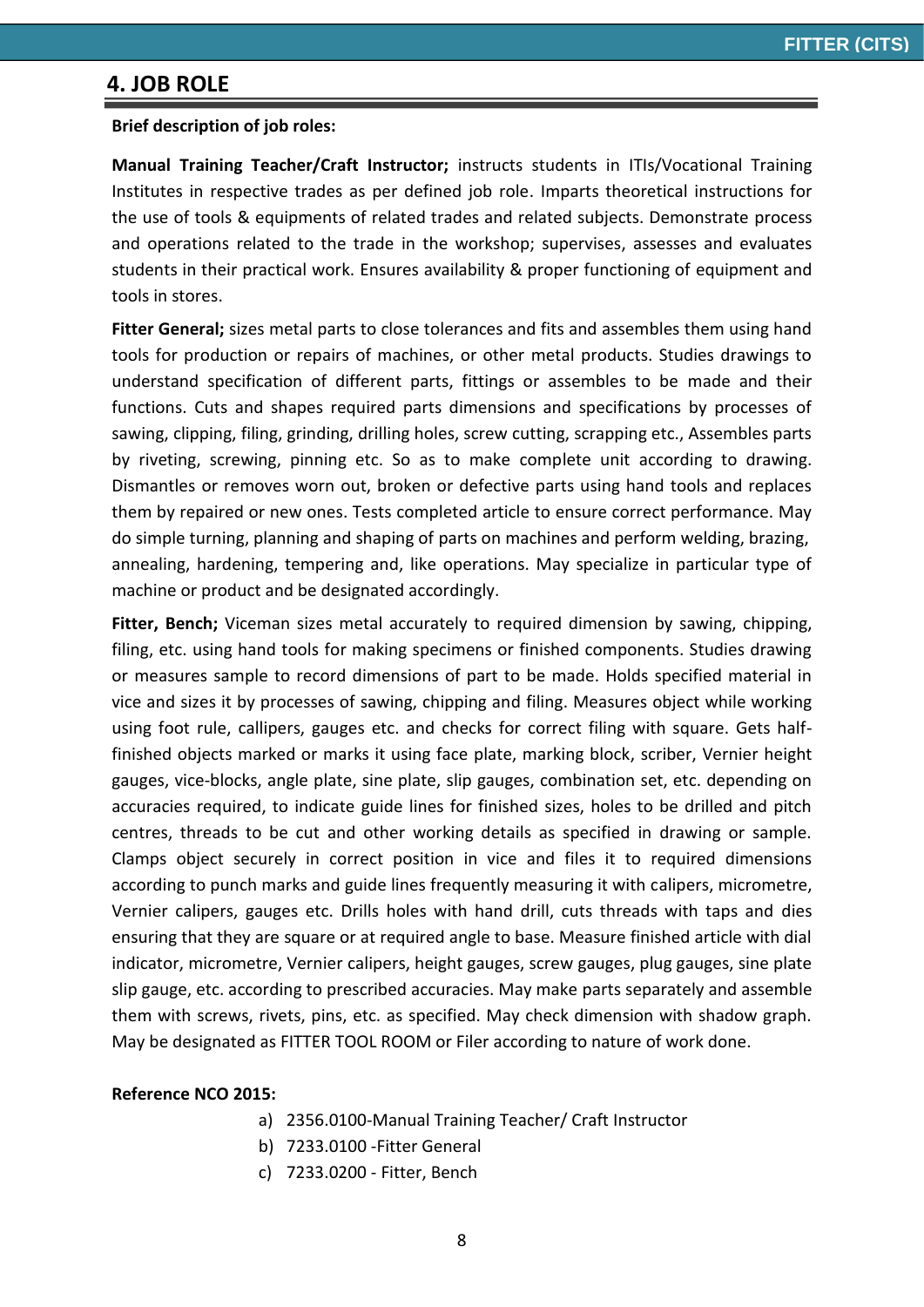### **5. LEARNING OUTCOME**

**Learning** *outcomes are a reflection of total competencies of a trainee and assessment will be carried out as per the assessment criteria.*

#### **5.1 TRADE TECHNOLOGY**

- 1. Monitor implementation of safe working practices, environment regulation, housekeeping and demonstrate identification and application of different tools and operations using chisels, hacksaw to make true surfaces.
- 2. Ensure marking dimensions, drill & tap blind holes, check the drill hole size using counter bore to remove broken taps.
- 3. Plan to use various thread measuring instruments & explain to operate measuring instruments of digital system in advanced manner.
- 4. Evaluate various welding practices.
- 5. Check various CNC turning practices.
- 6. Monitor identification of different riveted joints with project on fitting & usages of different types of gauges and heat treatment on gauges.
- 7. Appraise Choice of doing tapping on blind holes at specified depth & identification of the drill jig with its function and simple press and its constructional parts.
- 8. Evaluate broaching operations on broaching machine, lapping honing operations & different power transmissions joints.
- 9. Check use and application of different types of comparators, sine bar, dial test indicator, different digital measuring instruments & demonstrate operation on coordinate measuring machine.
- 10. Plan assembling and dismantling of different valves and pipe joints, hydraulic and pneumatic systems & monitor maintenance of bearings on machine parts.
- 11. Check drawings through Auto CAD 2D& 3D modeling.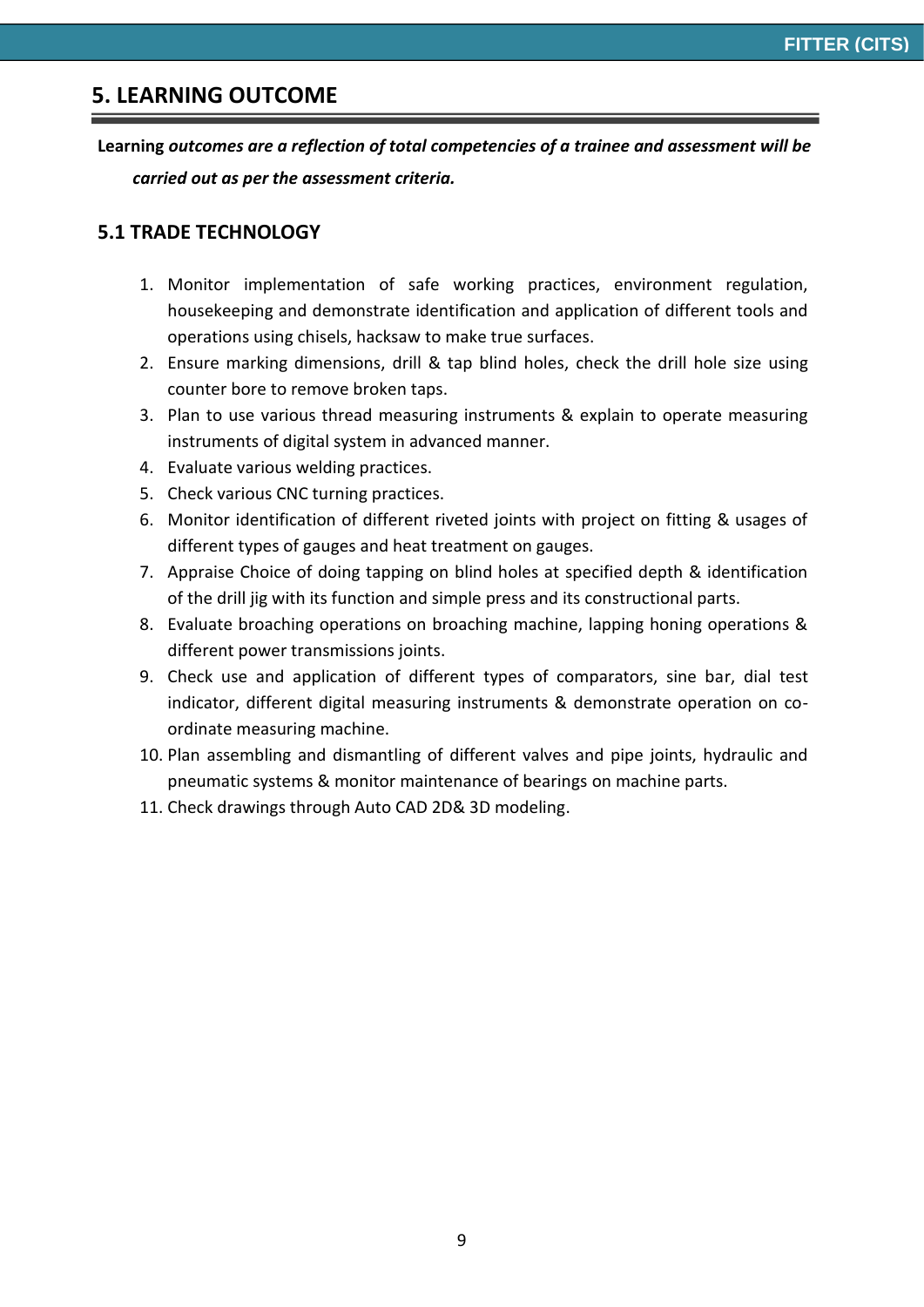## **6. COURSE CONTENT**

| <b>SYLLABUS FOR FITTER -CITS TRADE</b>                                                                                                                                                                                                                          |                                                    |                                                                                                                                                                                                                                                                                                                                                                                                                                                                                                                                                                                                                                                                                                                                                                                                                                                                                                           |                                                                                                                                                                                                                                                                                                                                                                                                                                                                                                                                                                                                                                                                                                                                                                                                                                                                                                                                                                                                   |  |  |  |
|-----------------------------------------------------------------------------------------------------------------------------------------------------------------------------------------------------------------------------------------------------------------|----------------------------------------------------|-----------------------------------------------------------------------------------------------------------------------------------------------------------------------------------------------------------------------------------------------------------------------------------------------------------------------------------------------------------------------------------------------------------------------------------------------------------------------------------------------------------------------------------------------------------------------------------------------------------------------------------------------------------------------------------------------------------------------------------------------------------------------------------------------------------------------------------------------------------------------------------------------------------|---------------------------------------------------------------------------------------------------------------------------------------------------------------------------------------------------------------------------------------------------------------------------------------------------------------------------------------------------------------------------------------------------------------------------------------------------------------------------------------------------------------------------------------------------------------------------------------------------------------------------------------------------------------------------------------------------------------------------------------------------------------------------------------------------------------------------------------------------------------------------------------------------------------------------------------------------------------------------------------------------|--|--|--|
| <b>TRADE TECHNOLOGY</b>                                                                                                                                                                                                                                         |                                                    |                                                                                                                                                                                                                                                                                                                                                                                                                                                                                                                                                                                                                                                                                                                                                                                                                                                                                                           |                                                                                                                                                                                                                                                                                                                                                                                                                                                                                                                                                                                                                                                                                                                                                                                                                                                                                                                                                                                                   |  |  |  |
| <b>Reference Learning</b><br><b>Outcome</b>                                                                                                                                                                                                                     |                                                    | <b>Professional Skills</b><br>(Trade Practical)                                                                                                                                                                                                                                                                                                                                                                                                                                                                                                                                                                                                                                                                                                                                                                                                                                                           | <b>Professional Knowledge</b><br>(Trade Theory)                                                                                                                                                                                                                                                                                                                                                                                                                                                                                                                                                                                                                                                                                                                                                                                                                                                                                                                                                   |  |  |  |
| Monitor<br>implementation of safe<br>working<br>practices,<br>environment<br>regulation,<br>housekeeping<br>and<br>demonstrate<br>identification<br>and<br>application of different<br>tools and operations<br>using chisels, hacksaw<br>to make true surfaces. | 1.<br>2.<br>3.<br>4.<br>5.<br>6.<br>7.<br>8.<br>9. | Introduction of occupational<br>safety & Health.<br>Importance of housekeeping<br>& good shop floor practices.<br>Introduction<br>of<br>healthy,<br>and environment<br>safety<br>guidelines<br>legislation<br>&<br>regulations as applicable.<br>Introduction<br>of<br>disposal<br>procedure of waste materials<br>take cotton waste, metal<br>chips/burrs etc.<br>Introduction of basic safety<br>introduction,<br>personal<br>protective equipments (PPE).<br>Importance of basic injury<br>prevention, basic first aid,<br>identification<br>hazard<br>and<br>avoidance, basic safety signs<br>for danger.<br>caution & personal safety<br>message.<br>Introduction of preventive<br>for<br>electrical<br>measures<br>accidents & steps to be taken<br>in such accident.<br>To use of fire extinguishers.<br>οf<br>technical<br>English.<br>documentation<br>as<br>per<br>Industries need by different | of<br>Introduction<br>First<br>aid.<br>Operation of electrical mains.<br>Introduction of PPEs. Response<br>to emergencies e.g.; power<br>failure, fire, and system failure<br>Soft Skills: its importance and<br>Job area after completion of<br>Introduction to 5S<br>training.<br>concept & its<br>application.<br>Importance<br>οf<br><b>5S</b><br>implementation<br>throughout<br>Workplace<br><b>CITS</b><br>course-<br>cleaning,<br>cleaning,<br>machine<br>signage, proper storage of<br>equipment etc.<br>Importance of Technical English<br>terms used in industry-(in<br>simple definition only)Technical<br>forms, process charts, activity<br>logs, in required formats of<br>Importance of warning,   industry, estimation, cycle time,<br>productivity reports, job cards.<br>Basic Life support (BLS):- Basic<br>Life Support (BLS) techniques<br>drowning,<br>choking,<br>for<br>electrocution, neck and spinal<br>including<br>injury,<br>CPR(cardiopulmonary<br>resuscitation). |  |  |  |
|                                                                                                                                                                                                                                                                 |                                                    |                                                                                                                                                                                                                                                                                                                                                                                                                                                                                                                                                                                                                                                                                                                                                                                                                                                                                                           | 10. Importance<br>11. Prepare different types of<br>methods<br>of<br>recording                                                                                                                                                                                                                                                                                                                                                                                                                                                                                                                                                                                                                                                                                                                                                                                                                                                                                                                    |  |  |  |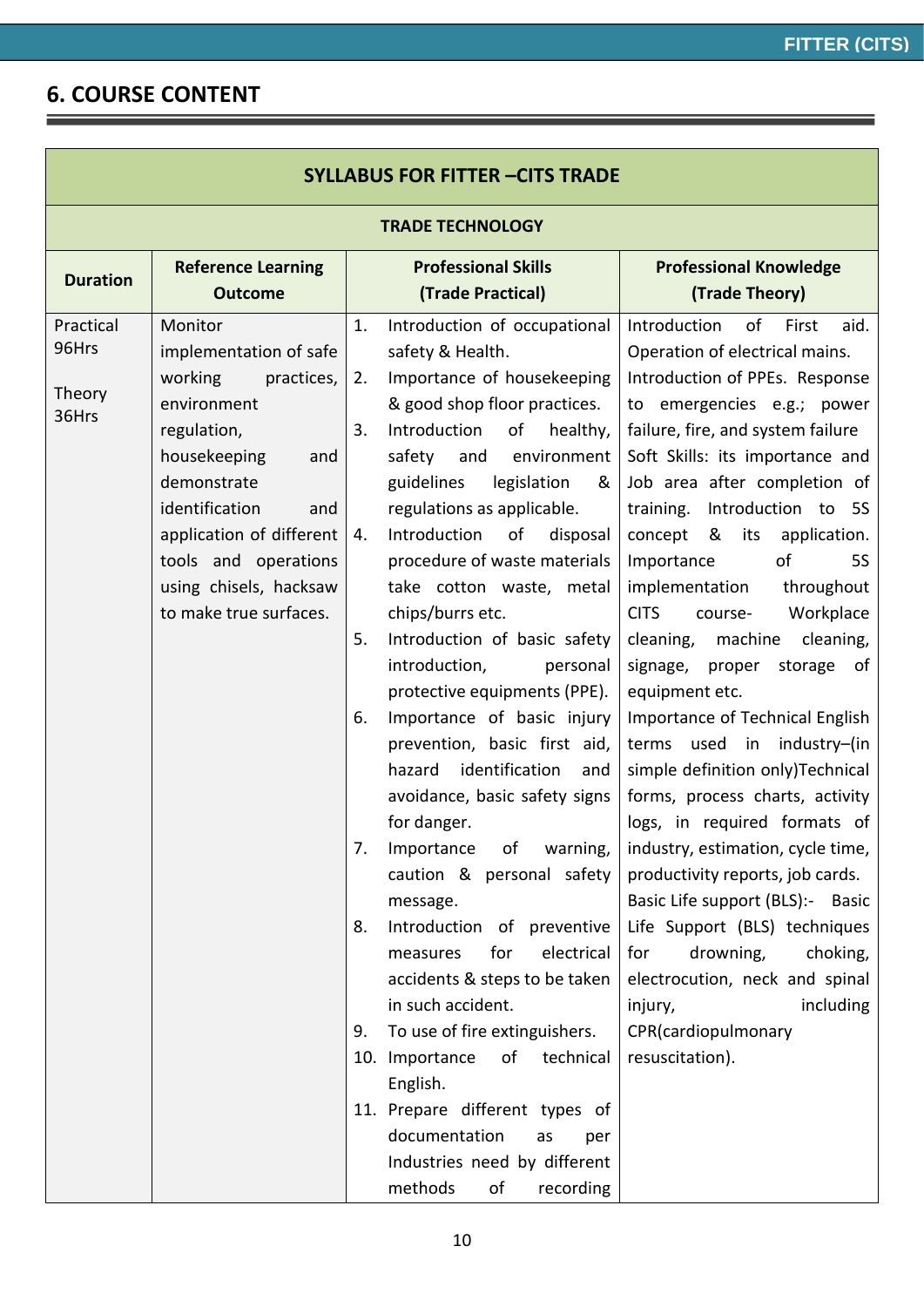|           |                         | information.                                        |                                    |
|-----------|-------------------------|-----------------------------------------------------|------------------------------------|
|           |                         | 12. Introduction of basic<br>life                   |                                    |
|           |                         | support training and be able                        |                                    |
|           |                         | to perform DRSABCD. (D:                             |                                    |
|           |                         | check for danger, R: check                          |                                    |
|           |                         | for response, S: send for                           |                                    |
|           |                         | help, A: open the air way.)                         |                                    |
|           |                         | 13. Importance of skill grading                     | Types of work done under the       |
|           |                         | chart.                                              | trade.                             |
|           |                         | 14. Designing the grade exercise                    | Importance<br>of<br>Craft          |
|           |                         | covering the list of skills.                        | Instructorship training Scheme     |
|           |                         | 15. Introduction of concept of                      | towards transferring the skill &   |
|           |                         | of<br>conservation<br>Raw                           | knowledge<br><b>Duties</b><br>&    |
|           |                         | material.                                           | responsibilities of an instructor. |
|           |                         | the<br>16. Demonstration<br>on                      | Preparation<br>of a<br>training    |
|           |                         | concept of conservation of                          | schedule, breakup of syllabus      |
|           |                         | raw materials.                                      | contents into unit/lesion/topic    |
|           |                         |                                                     | wise.                              |
|           |                         | 17. Exercise on chipping a flat                     | Different types of tools like      |
|           |                         | surface on mild steel & cast                        | digital measuring instruments-     |
|           |                         | Iron blocks, with a flat &                          | Their<br>construction<br>and       |
|           |                         | cross cut chisel.                                   | specifications conform to BIS.     |
|           |                         | 18. Exercise to make the flat                       | Files- elements classification,    |
|           |                         | chisel by grinding.                                 | material and types of file, their  |
|           |                         | 19. Exercise on filing flat surface                 | grades, cut etc and uses.          |
|           |                         | to right angle.                                     | Method of accurate filling, care   |
|           |                         | 20. Exercise on scraping practice   and maintenance |                                    |
|           |                         | on cast iron surface plate.                         | Chisels & Hacksaw specification,   |
|           |                         | 21. Scraping of flat bearing                        | types and kinds, construction      |
|           |                         | surface and their fitting.                          | and function.                      |
|           |                         | scheme<br>22. Evaluation<br>&                       |                                    |
|           |                         | procedure how to check the                          |                                    |
|           |                         | job/exercise as per the                             |                                    |
|           |                         | marking<br>scheme<br>with                           |                                    |
|           |                         | tolerance ±0.02mm.                                  |                                    |
|           |                         | 23. Write<br>the<br>sequence                        |                                    |
|           |                         | of<br>operations<br>the                             |                                    |
|           |                         | job/exercise with procedure                         |                                    |
|           |                         | complete<br>the<br>job<br>to                        |                                    |
|           |                         | safety<br>alongwith                                 |                                    |
|           |                         | precautions.                                        |                                    |
| Practical | Ensure<br>marking       | 24. Making<br>scheme<br>and                         | Appropriate<br>cutting<br>and      |
| 80Hrs     | dimensions, drill & tap | evaluation<br>of<br>intricate                       | clearance angel for cutting        |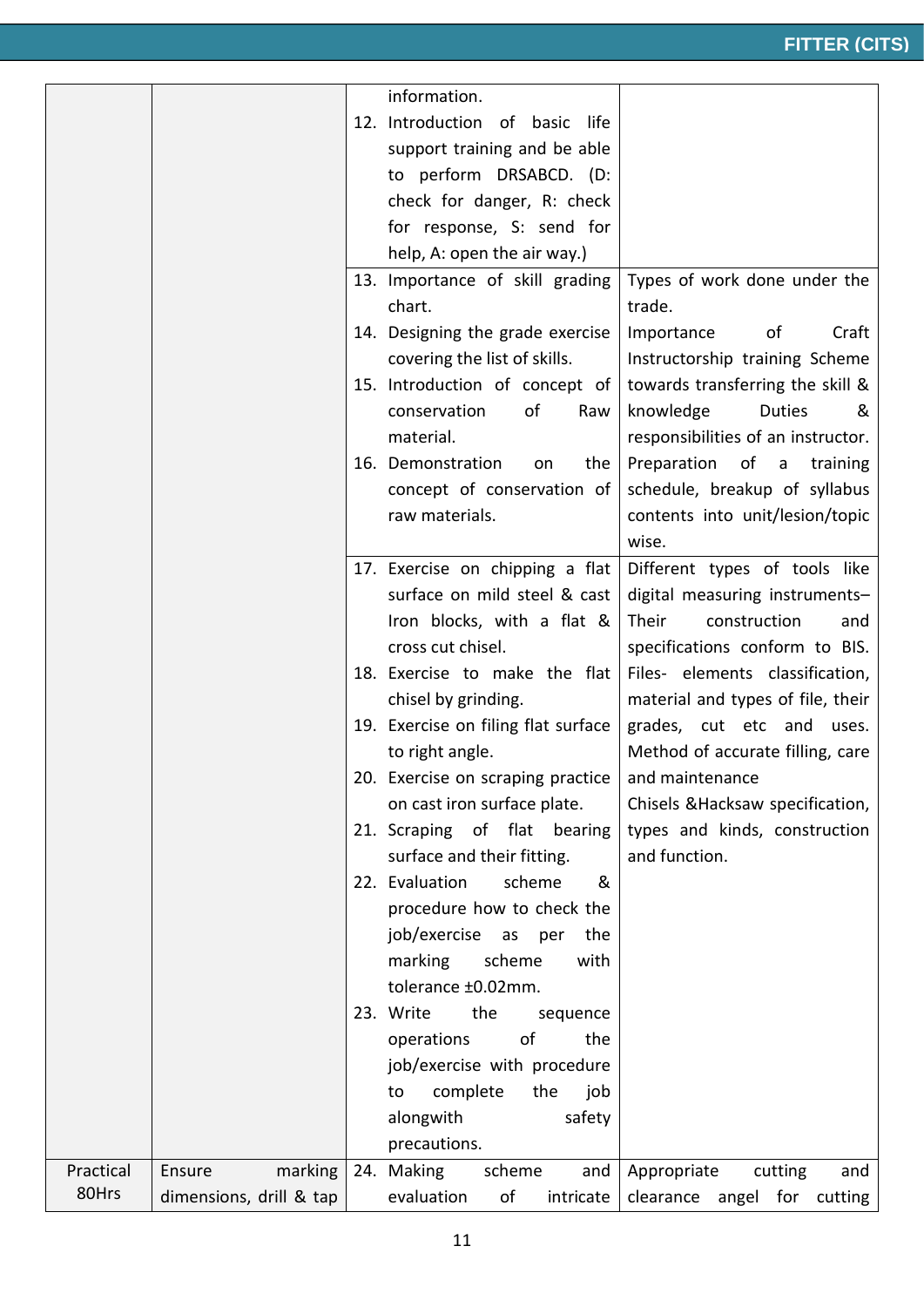|        | blind holes, check the | profiles of exercise.                                    | different materials. Method of                                      |
|--------|------------------------|----------------------------------------------------------|---------------------------------------------------------------------|
| Theory | drill hole size using  | 25. Making a V-block from cast                           | chipping and sharpening of                                          |
| 30Hrs  | counter<br>bore<br>to  | iron as per drawing.                                     | chisels.<br>Precaution<br>to<br>be                                  |
|        | remove broken taps.    | 26. Making a V-block from mild                           | observed while chipping<br>&                                        |
|        |                        | steel as per drawing.                                    | sharpening of chisels.                                              |
|        |                        | 27. Relocating<br>$\mathsf{a}$<br>wrongly                | Types of drilling Machine-Pillar,                                   |
|        |                        | positional drilled<br>hole<br>&                          | Radial-their construction and                                       |
|        |                        | checking<br>concentricity<br>&                           | specification.                                                      |
|        |                        | dimension for true drilling.                             | Work holding and tool holding                                       |
|        |                        | 28. Practice on drilling through                         | devices for different jobs.                                         |
|        |                        | and blind holes on ferrous &                             | Different types of drills, drill                                    |
|        |                        | non-ferrous<br>metals to<br>a a                          | nomenclature, cutting angle,                                        |
|        |                        | positional<br>accuracy<br>of                             | size and method of holding                                          |
|        |                        | ±0.10mm.                                                 | drills both straight and taper                                      |
|        |                        | 29. Practical/exercise<br>on                             | shank and their applications.                                       |
|        |                        | grinding twist<br>drill<br>and                           |                                                                     |
|        |                        | attachment<br>without<br>and                             |                                                                     |
|        |                        | checking angle with gauge.                               |                                                                     |
|        |                        | 30. Exercise on tapping through                          |                                                                     |
|        |                        | and blind holes to suit stud &                           |                                                                     |
|        |                        | bolt.                                                    |                                                                     |
|        |                        | 31. Demonstration and exercise                           | Definitions of cutting speed,                                       |
|        |                        | on counter bore, counter                                 | feed, Depth of cut R.P.M and                                        |
|        |                        | sink, spot facing reaming                                | their Calculation. Method of                                        |
|        |                        | holes - three pices fitting                              | drill grinding, common faults                                       |
|        |                        | with dowel pins.                                         | and their remedies. Description                                     |
|        |                        |                                                          | 32. Revision & Internal of drill chuck, key, drift, socket,         |
|        |                        | Assessment.                                              | sleeves and their proper uses in                                    |
|        |                        | 33. Demonstration on removal                             | the drilling machine.                                               |
|        |                        | of broken taps or studs from<br>a through hole and blind | Knowledge of Bench/ pedestal                                        |
|        |                        | hole.                                                    | grinders. Definition of dressing<br>loading,<br>Glazing,<br>truing, |
|        |                        | 34. Exercise<br>external<br>on                           | mounting and dismantling of                                         |
|        |                        | threading by using dies &                                | Grinding<br>wheel<br>from<br>the                                    |
|        |                        | lubricant.                                               | machine.                                                            |
|        |                        | 35. Care & maintenance while                             | Introduction to tapping-Taps                                        |
|        |                        | using taps & dies.                                       | and Tapping: Taps- description,                                     |
|        |                        |                                                          | specification, Tapping Through                                      |
|        |                        |                                                          | and blind holes, lubricating for                                    |
|        |                        |                                                          | taping. Cause for tap broken                                        |
|        |                        |                                                          | remedies.<br>Method of<br>and                                       |
|        |                        |                                                          | calculation of tap drill size for                                   |
|        |                        |                                                          | tapping. Specification of Dies.                                     |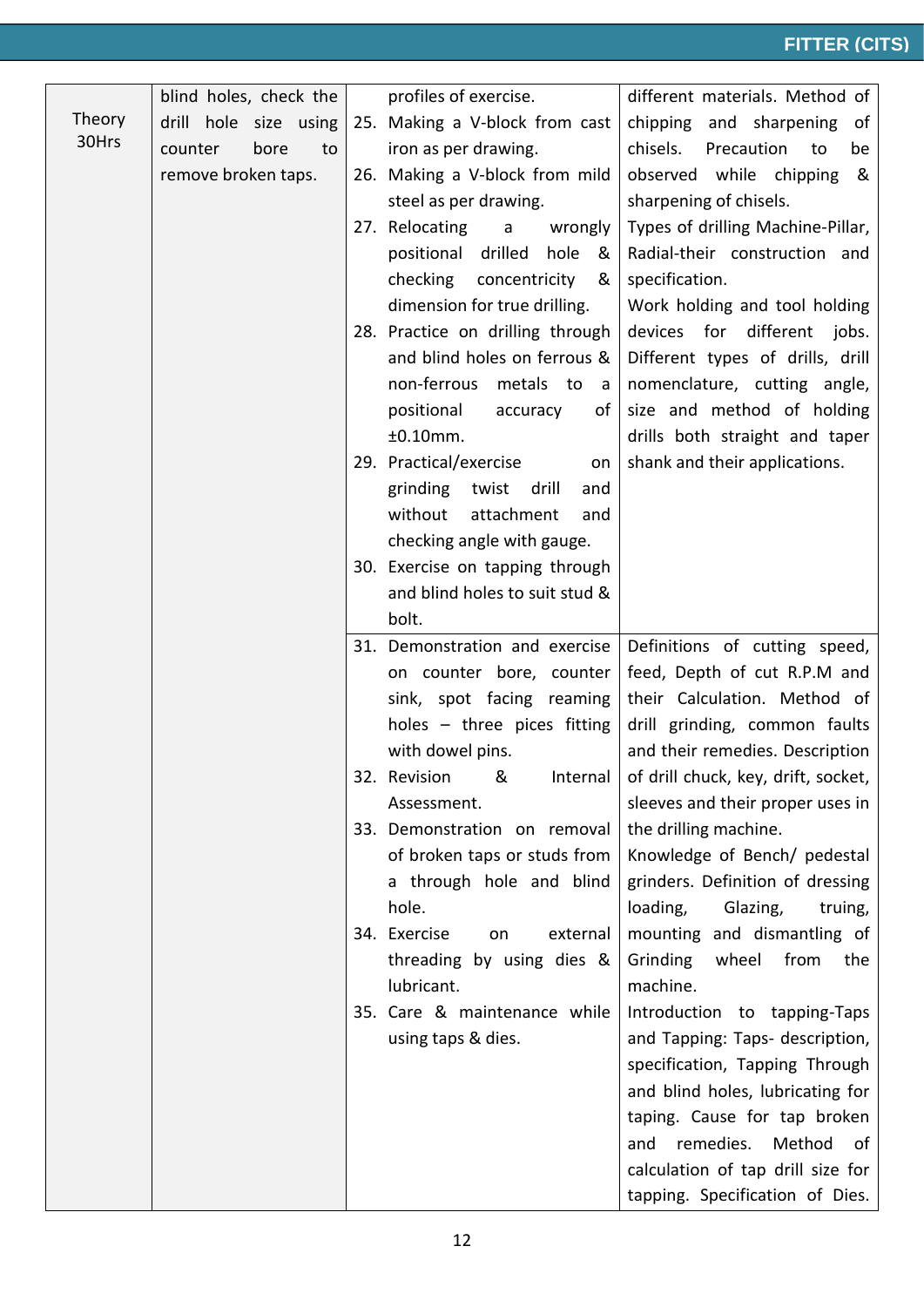|           |                        |                                   | (ISO/BIS standard.)              |
|-----------|------------------------|-----------------------------------|----------------------------------|
| Practical | Plan to use various    | thread<br>36. Measuring<br>the    | Difference<br>between<br>tap     |
| 64Hrs     | thread<br>measuring    | dimension<br>various<br>by        | wrench and die stock. Method     |
|           | instruments & explain  | methods<br>thread<br>by           | of using dies. Lubricant used    |
| Theory    | to operate measuring   | micrometer.                       | for treading. Checking with      |
| 24Hrs     | instruments of digital | 37. Demo on thread micrometer     | screw pitch gauge. Reamer        |
|           | system in<br>advanced  | and its applications.             | (Hand,<br>Machine)               |
|           | manner.                | 38. Exercise<br>involving         | Specification, types, parts and  |
|           |                        | preparation of one of the flat    | their uses Determining hole      |
|           |                        | surface as master and two of      | sizes for reaming procedure.     |
|           |                        | the adjoining sides square by     | Lubricants & Coolants (in brief) |
|           |                        | filing flat and square.           | types & their applications.      |
|           |                        | 39. Demo on application<br>0f     |                                  |
|           |                        | various types of lubricants &     |                                  |
|           |                        | coolants.                         |                                  |
|           |                        | 40. Practice on filing to make    |                                  |
|           |                        | sides square and the surface      |                                  |
|           |                        | flat with minimum basic           |                                  |
|           |                        | practical skills involvement.     |                                  |
|           |                        | 41. Demo on usage of digital      | Discussion<br>precision<br>on    |
|           |                        | height<br>gauge<br>and            | measuring instrument such as     |
|           |                        | applications.                     | Venire Caliper, height gauge,    |
|           |                        | 42. Demo on digital indicator &   | Micrometer (Various<br>Types)    |
|           |                        | their<br>and<br>bore<br>gauge     | Their<br>Depth<br>gauge,<br>etc. |
|           |                        | applications.                     | working<br>principal,            |
|           |                        | 43. Demo on combination set       | construction, parts, graduation  |
|           |                        | and parts and its functions.      | reading, uses, care and          |
|           |                        | 44. Exercise<br>advanced<br>on    | maintenance.                     |
|           |                        | practice on making, filing etc.   | Discussion continued on Dial     |
|           |                        | 45. Exercise on advance practice  | Test Indicator, Bore gauge,      |
|           |                        | on drilling, counter sinking,     | Bevel Protractor, Combination    |
|           |                        | tapping etc.                      | set etc. their construction,     |
|           |                        | 46. Assemble of parts<br>and      | part, graduation, reading uses,  |
|           |                        | checking and preparation a        | care & maintenance. (Both        |
|           |                        | parallel clamp.                   | English & Metric)                |
|           |                        | 47. Practice on square fitting,   | General Properties of metal,     |
|           |                        | step fitting etc. as per given    | Difference between<br>metals     |
|           |                        | drawing.                          | and non Metals                   |
|           |                        | 48. Practice on sliding and angle | Discussion about ferrous and     |
|           |                        | fitting, within accuracy of $±5$  | metal.<br>Iron<br>carbide<br>non |
|           |                        | minutes<br>their<br>and           | diagram(Fe-Fe3c)                 |
|           |                        | evaluation.                       | Discussion<br>physical,<br>οf    |
|           |                        |                                   | Mechanical<br>Chemical<br>and    |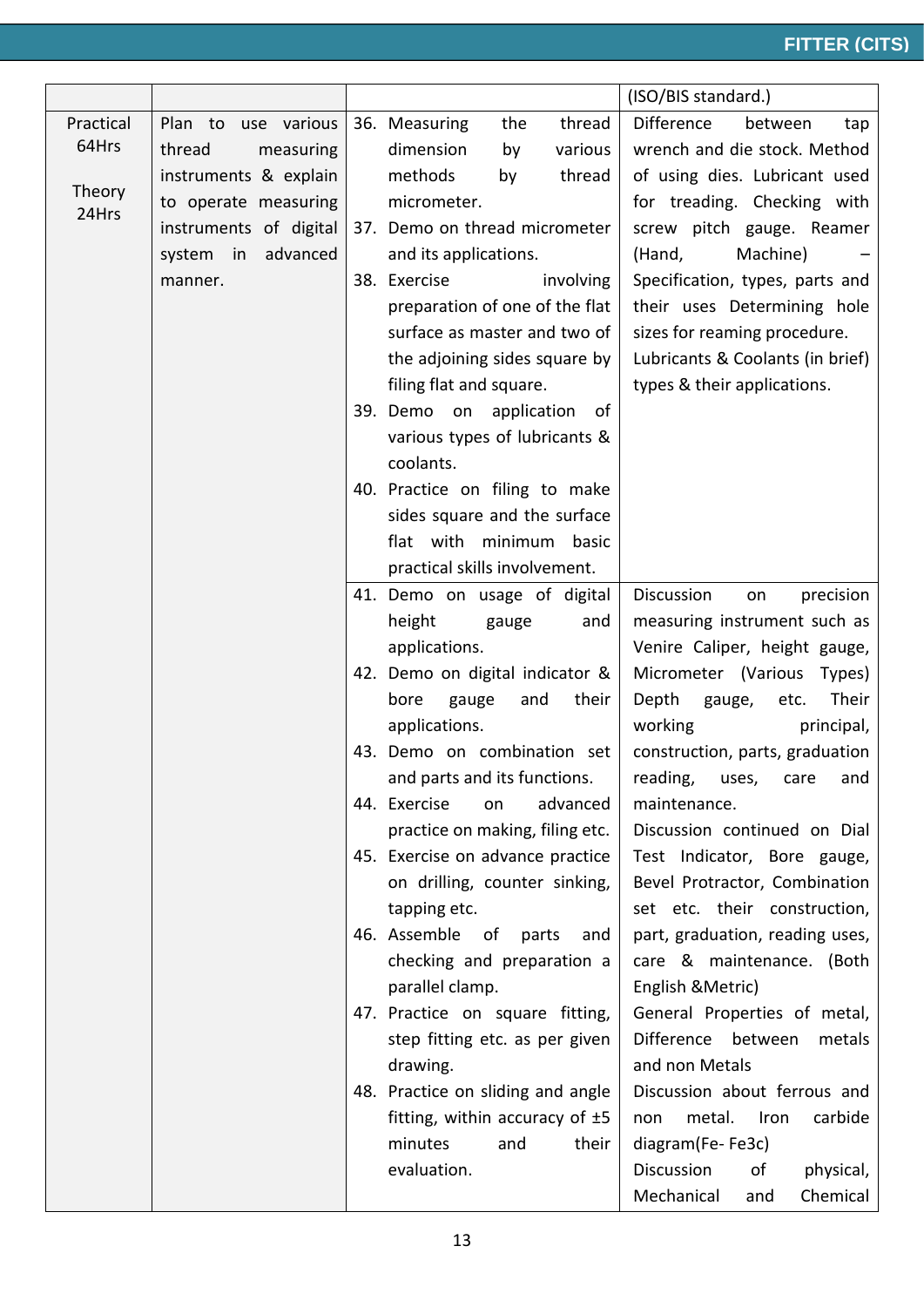|                  |                                |                                                              | properties of metals.                                           |
|------------------|--------------------------------|--------------------------------------------------------------|-----------------------------------------------------------------|
| Practical        | various<br>Evaluate            | 49. Importance of arc welding in                             | Study of different types of                                     |
| 32 Hrs           | welding practices.             | industry & uses.                                             | welding<br>machine<br>and                                       |
|                  |                                | 50. Identification of parts of ARC                           | principle of Arc<br>accessories-                                |
| Theory           |                                | welding transformer and its                                  | welding, Arc welding process,                                   |
| 12Hrs            |                                | accessories.                                                 | Different types of Arc welding.                                 |
|                  |                                | 51. Practice on basic metal ARC                              | Introduction to gas welding-                                    |
|                  |                                | welding process.                                             | of<br>study<br>welding<br>gas                                   |
|                  |                                | 52. TIG welding practice.                                    | accessories,<br>and<br>care                                     |
|                  |                                | 53. Practice on setting the gas                              | maintenance. Introduction to                                    |
|                  |                                | welding plant & applications.                                | TIG. Study of basic parts of                                    |
|                  |                                | 54. Practice on flame setting -                              | slotter, milling and Jig boring                                 |
|                  |                                | practice on welding of thin                                  | machines with the help of                                       |
|                  |                                | sheet and gas cutting metals.                                | suitable audio visual aids.                                     |
| Practical        | <b>CNC</b><br>Check<br>various | 55. Introduction<br><b>CNC</b><br>to                         | Introduction<br><b>CNC</b><br>to                                |
| 32 Hrs           | turning practices.             | technology.                                                  | lathe/turning.                                                  |
|                  |                                | 56. Practice on Direct Numerical                             | Advantages<br>of<br><b>CNC</b>                                  |
| Theory<br>12 Hrs |                                | Control (DNC) machine and                                    | system/machine.                                                 |
|                  |                                | Key & switches of operator                                   | Classification of CNC system.                                   |
|                  |                                | console.                                                     | Designation of Axes.                                            |
|                  |                                | 57. Practice<br><b>CNC</b><br>lathe<br>on                    | <b>CNC</b><br>Part<br>programming                               |
|                  |                                | machine<br>coordinate<br>and                                 | (turning).                                                      |
|                  |                                | of<br>systems<br>concerned                                   |                                                                 |
|                  |                                | machine.                                                     |                                                                 |
| Practical        | Monitor identification         | fitting<br>58. Project<br>work<br>on                         | Concept<br>of<br>Interchange-                                   |
| 48Hrs            | different<br>οf<br>riveted     | exercise. Like stiff joint/Rivet                             | ability. Limit Fits, Tolerance                                  |
| Theory           | joints with project on         | joint etc.                                                   | and Allowance-their definition                                  |
| 18Hrs            | fitting & usages<br>of         |                                                              | and practical application in                                    |
|                  | different<br>types<br>of       |                                                              | Industry. Preparation of lesson                                 |
|                  | and<br>heat<br>gauges          |                                                              | Plan, Information sheet, and                                    |
|                  | treatment on gauges.           |                                                              | Assignment Sheet etc.                                           |
|                  |                                | 59. Exercise<br>preparing<br>on                              | Gauge: Introduction, necessity,<br>Different types, description |
|                  |                                | different gauges by using<br>radius, wire, snap, plug, ring  | and uses of Radius, Wire, Snap,                                 |
|                  |                                | and telescoping gauges with                                  |                                                                 |
|                  |                                |                                                              | plug, Ring, Telescopic Gauge                                    |
|                  |                                | an accuracy of $\pm$ 0.02mm.<br>60. Shop floor demonstration | etc<br>Explain the difference between                           |
|                  |                                | practice as many as possible.                                | workshop gauge, inspection                                      |
|                  |                                | 61. Exercise<br>on<br>preparation                            | and master gauge. Care and                                      |
|                  |                                | different gauges by using                                    | Maintenance                                                     |
|                  |                                | radius, wire, snap, plug, ring                               | Introduction to Inspection and                                  |
|                  |                                | etc. with an accuracy of $\pm$                               | quality control                                                 |
|                  |                                |                                                              |                                                                 |
|                  |                                | $0.02$ mm<br>and<br>their heat                               | Discuss about various types of                                  |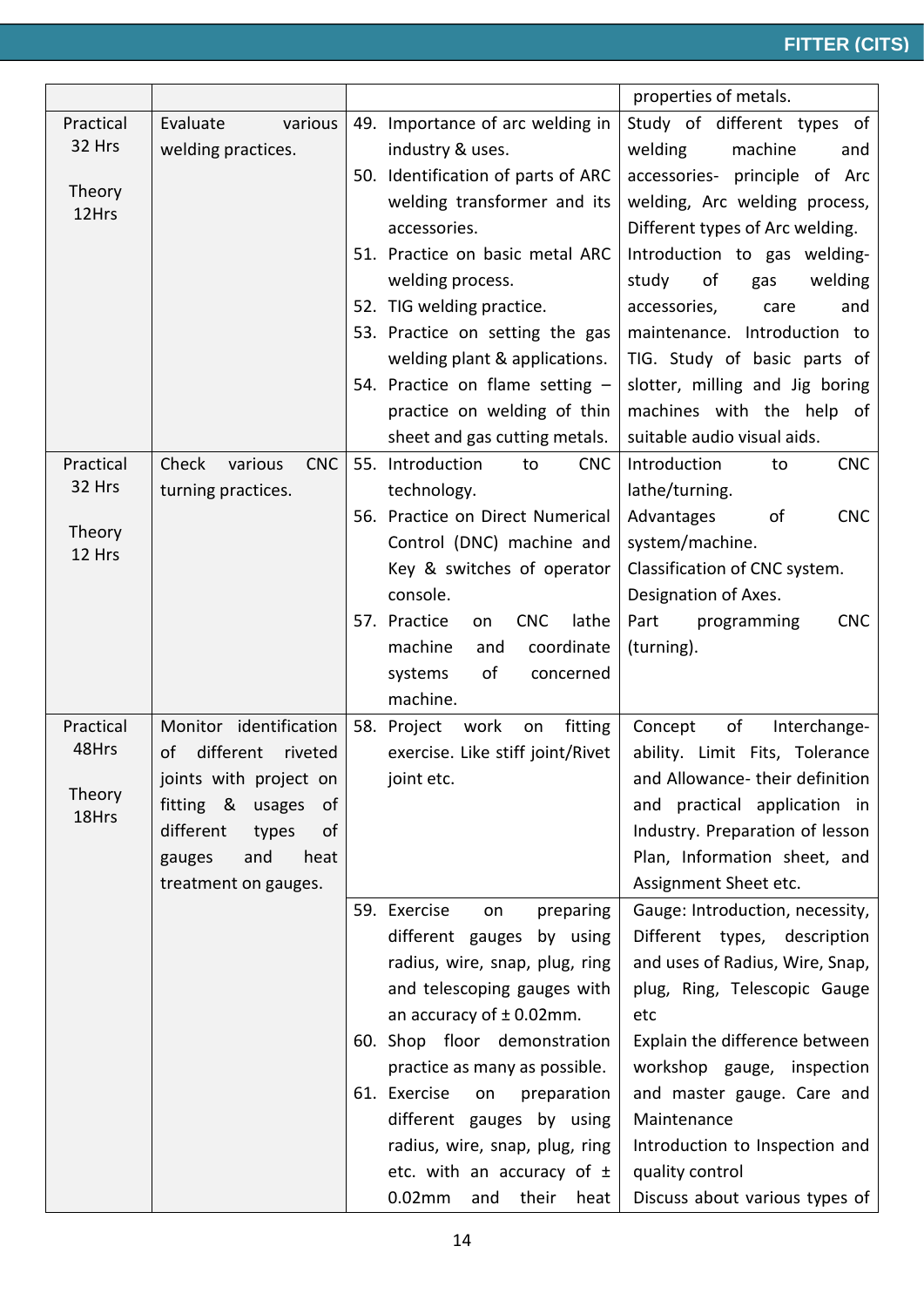|                    |                                               |     | treatment<br>practice<br>and                   | locking<br>devices,<br>different |
|--------------------|-----------------------------------------------|-----|------------------------------------------------|----------------------------------|
|                    |                                               |     | hardness testing by different                  | nuts(i.e. castle nut, slotted    |
|                    |                                               |     | methods.                                       | nuts etc.) different types of    |
|                    |                                               |     |                                                | washers(spring washers, fibre    |
|                    |                                               |     |                                                | washers, tab washers etc.)       |
| Practical          | Choice<br>of<br>Appraise                      |     | 62. Exercise<br>drilling<br>on<br>and          | Rivets and Riveting, the object  |
| 64Hrs              | doing tapping on blind                        |     | tapping (both through and                      | of rivets and the thickness of   |
| Theory             | holes<br>specified<br>at                      |     | blind holes) to very close                     | the plates, pitch of rivets.     |
| 24Hrs              | depth & identification                        |     | limits, fitting studs, counter                 | Types of rivet and their uses.   |
|                    | of the drill jig with its                     |     | sunk head screw etc.                           | of<br>Method<br>riveting,        |
|                    | function<br>and<br>simple                     |     | 63. Drilling on cylindrical surface            | specification of riveted joint.  |
|                    | and<br>its<br>press                           |     | and angular surface.                           | Merit and demerits of riveting.  |
|                    | constructional parts.                         |     | 64. Exercise on marking out and                | Failures of riveted joints and   |
|                    |                                               |     | location of holes for riveting,                | remedies.                        |
|                    |                                               |     | lap and butt joint, uses of                    | Different methods of drives,     |
|                    |                                               |     | dolly and snap forming the                     | power transmission by belts      |
|                    |                                               |     | riveting head.                                 | gears, chains, clutches and      |
|                    |                                               |     | 65. Making of keys and method                  | coupling etc.                    |
|                    |                                               |     | of filing and removing keys                    |                                  |
|                    |                                               |     | from pulley & shaft. BIS                       |                                  |
|                    |                                               |     | specification for keys & keys                  |                                  |
|                    |                                               |     | ways.                                          |                                  |
|                    |                                               |     | 66. Exercise on preparing on a                 | Definition of jigs, fixtures and |
|                    |                                               |     | simple drilling Jig, checking                  | Differentiate<br>templates.      |
|                    |                                               |     | assembly of parts and their                    | between jigs and fixtures,       |
|                    |                                               |     | accuracy.                                      | different types & Elements of    |
|                    |                                               | 67. | Exercise on preparation of   Jigs and Fixtures |                                  |
|                    |                                               |     | milling,<br>welding,<br>tuning,                | Introduction to presses, their   |
|                    |                                               |     | fixture and template & try                     | types, main part of a power      |
|                    |                                               |     | out of components.                             | press                            |
|                    |                                               |     | 68. Exercise on preparation of                 | Different types of press tool    |
|                    |                                               |     | simple press tool & try out of                 | operations.<br>Die<br>&<br>Punch |
|                    |                                               |     | component.                                     | details<br>and<br>accessories.   |
|                    |                                               |     |                                                | Clearance between<br>die &       |
|                    |                                               |     |                                                | punch and related angle, strip   |
|                    |                                               |     |                                                | layout, calculation of cutting   |
|                    |                                               |     |                                                | forces & perimeter               |
|                    |                                               |     |                                                | Blanking & piercing operations.  |
| Practical<br>64Hrs | broaching<br>Evaluate                         |     | 69. Demonstration on broaching                 | <b>Broaching</b><br>machine      |
|                    | operations<br>on                              |     | machine operation by audio                     | constructions, different types,  |
| Theory             | machine,<br>broaching                         |     | &visual aids.                                  | broaching<br>parts,<br>process,  |
| 24Hrs              | lapping<br>honing<br>&different<br>operations |     | 70. Revision<br>internal<br>and                | broaching<br>method<br>etc.      |
|                    |                                               |     | assessment.                                    | <b>Broaching</b><br>Tools<br>and |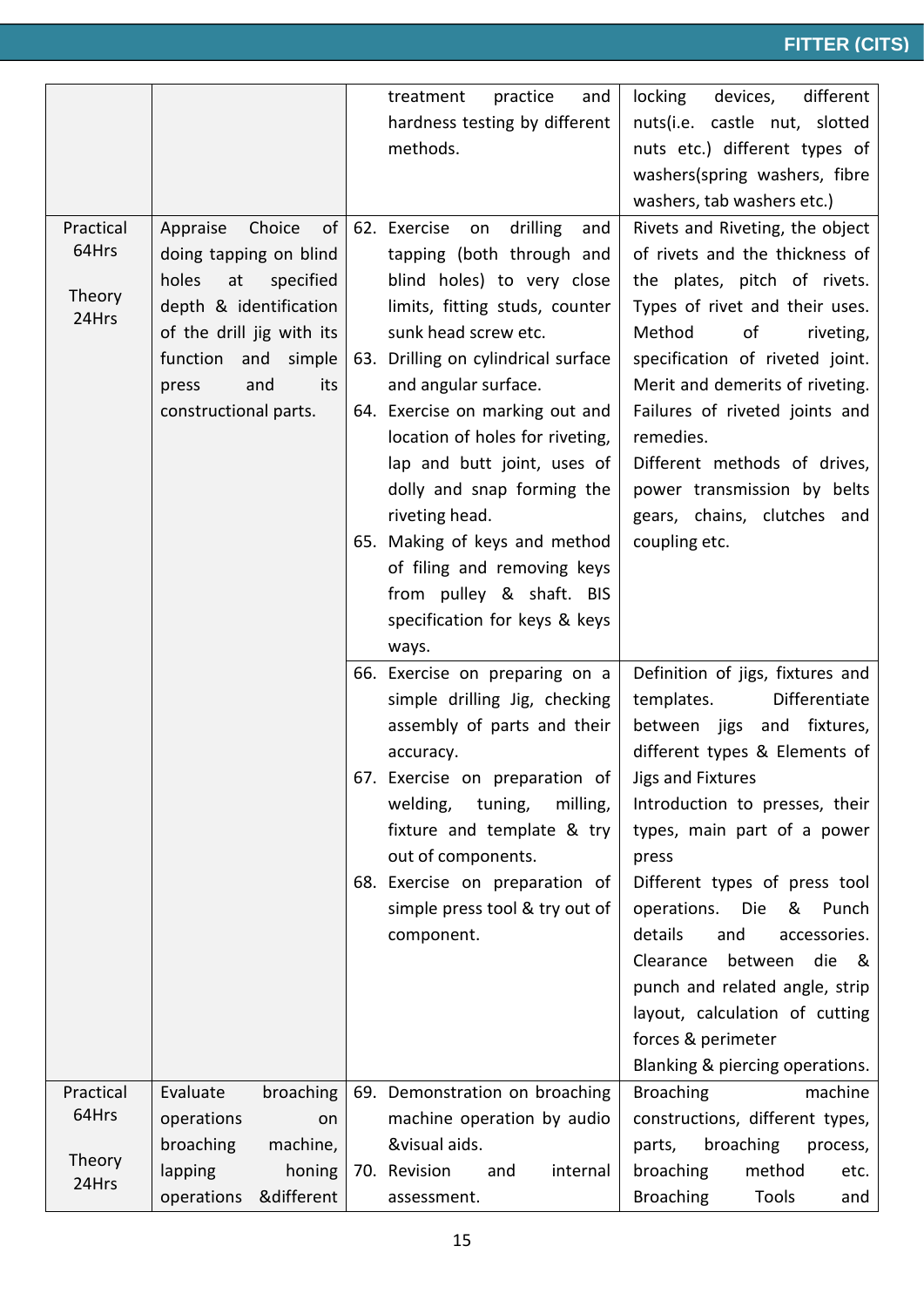|                 | transmissions<br>power    |                                    | classification<br>broaching<br>of |
|-----------------|---------------------------|------------------------------------|-----------------------------------|
|                 | joints.                   |                                    | tools.                            |
|                 |                           | 71. Exercise on male & female      | Lapping and Honing: Explain       |
|                 |                           | fitting.                           | about application of lapping      |
|                 |                           | 72. Practice on<br>simple hand     | and<br>honing.<br>Lapping<br>and  |
|                 |                           | lapping, honing operation.         | honing tools, shapes, grades      |
|                 |                           | of<br>different<br>73. Preparation | and abrasive used tumbling,       |
|                 |                           | joints related to the power        | Frosting, its aim and methods     |
|                 |                           | transmission<br>system             | of performing.                    |
|                 |                           | (universal, slip, etc.)            | Method of protecting finished     |
|                 |                           |                                    | surfaces. Discuss about surface   |
|                 |                           | 74. Demo on surface finishing      |                                   |
|                 |                           | measurement.                       | finish necessity, degree of       |
|                 |                           |                                    | finish, finishing symbol and its  |
|                 |                           |                                    | value. Methods of measuring       |
|                 |                           |                                    | surface finish. CLA roughness.    |
| Practical       | Check<br>and<br>use       | 75. Demonstration on Sine bar      | Construction<br>&<br>working      |
| 64Hrs           | application of different  | and Its Applications.              | principle of Sine bar & Dial      |
|                 | types of comparators,     | 76. Demonstration on Dial Test     | Test Indicator along with the     |
| Theory<br>24Hrs | dial test<br>sine<br>bar, | Indicator and Its Uses.            | application of Slip Gauge.        |
|                 | indicator,<br>different   | Slip<br>77. Demonstration<br>on    |                                   |
|                 | digital<br>measuring      | gauges and Comparators and         |                                   |
|                 | &<br>instruments          | their Applications.                |                                   |
|                 | Coordinate Measuring      | digital<br>78. Demonstration on    | ball&<br>Checking tapers using    |
|                 | Machine.                  | calliper and its Application.      | Roller<br>gauge.<br>Care<br>and   |
|                 |                           | 79. Demonstration<br>on            | Maintenance. Measurement of       |
|                 |                           | DigitialMicrometer<br>its<br>and   | angle using angle gauge block.    |
|                 |                           | Applications                       |                                   |
|                 |                           | 80. Application<br>checking<br>of  |                                   |
|                 |                           | Tapers Using Ball &Roller          |                                   |
|                 |                           | gauge                              |                                   |
|                 |                           | 81. Demonstration on Usage of      |                                   |
|                 |                           | Angle gauge block                  |                                   |
|                 |                           | 82. Revision<br>&<br>Internal      |                                   |
|                 |                           | Assessment.                        |                                   |
|                 |                           | 83. Demonstration on selection     | Introduction<br>to co-ordinate    |
|                 |                           | of probes, operation on co-        | measuring<br>machine,<br>its      |
|                 |                           | ordinate measuring machine         | application& uses.<br>Different   |
|                 |                           | and its details.                   | probes<br>types of<br>and<br>its  |
|                 |                           | 84. Demonstration on setting of    | application<br>Inspection<br>and  |
|                 |                           | of<br>co-ordinating<br>probe       | types of inspections.             |
|                 |                           | machine<br>measuring<br>&          | Quality<br>control<br>and<br>its  |
|                 |                           | different<br>measuring<br>for      | concept.                          |
|                 |                           |                                    |                                   |
|                 |                           | with<br>Audio-<br>components       |                                   |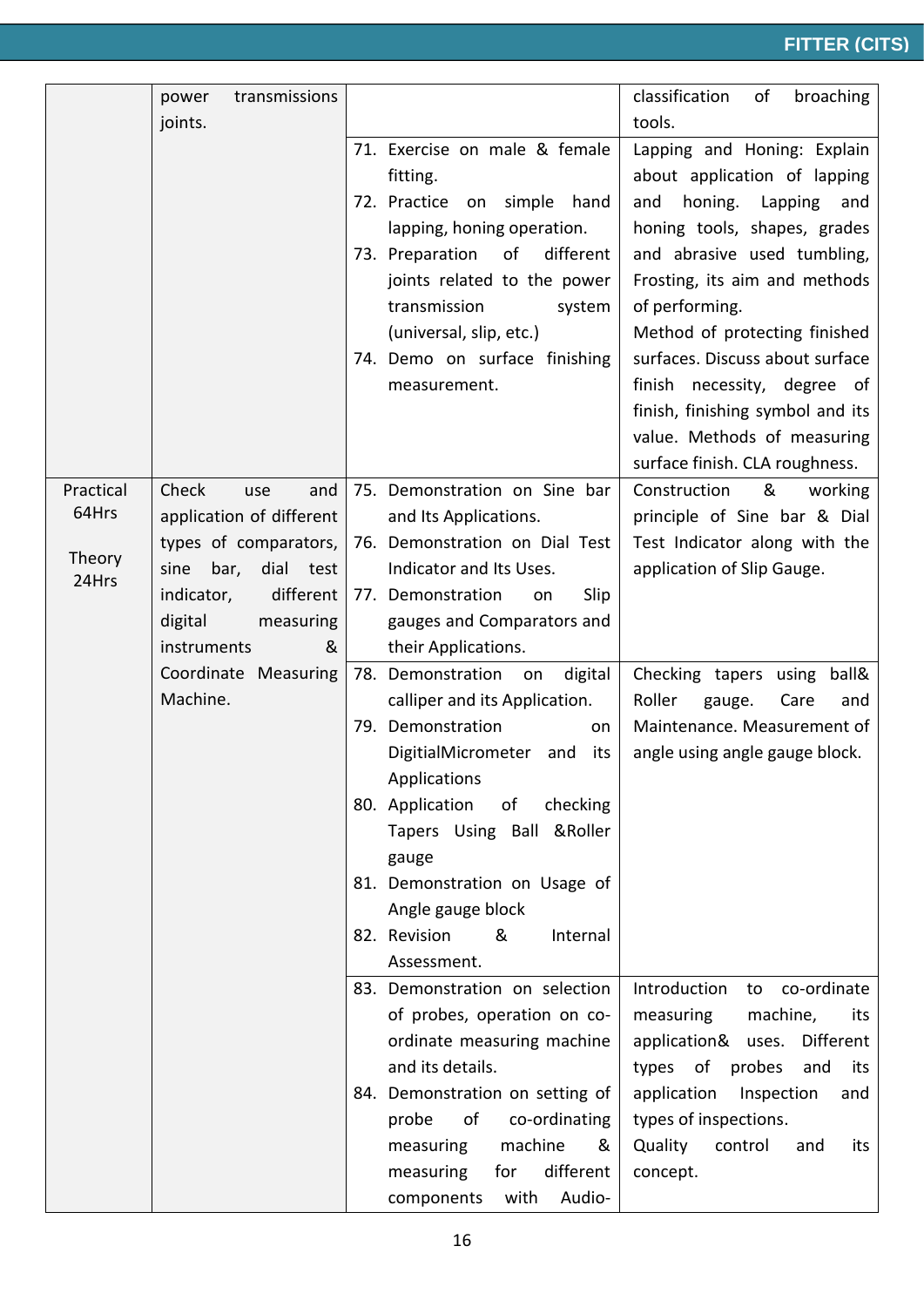|                                       |                                                                                                                                                                                                 | visual aids.                                                                                                                                                                                                                                                                                                                                                                                                                                                                                                                                                                                                                                                          |                                                                                                                                                                                                                                                                                                                                                                                                                                     |
|---------------------------------------|-------------------------------------------------------------------------------------------------------------------------------------------------------------------------------------------------|-----------------------------------------------------------------------------------------------------------------------------------------------------------------------------------------------------------------------------------------------------------------------------------------------------------------------------------------------------------------------------------------------------------------------------------------------------------------------------------------------------------------------------------------------------------------------------------------------------------------------------------------------------------------------|-------------------------------------------------------------------------------------------------------------------------------------------------------------------------------------------------------------------------------------------------------------------------------------------------------------------------------------------------------------------------------------------------------------------------------------|
| Practical<br>64Hrs<br>Theory<br>24Hrs | Plan assembling and<br>dismantling<br>of<br>different valves and<br>pipe joints, hydraulic<br>and<br>pneumatic<br>monitor<br>&<br>systems<br>of<br>maintenance<br>bearings on machine<br>parts. | 85. Practicing and Inspection of<br>dismantling &assembly of<br>different Valves, stop cocks,<br>bearing, pullers, etc., and<br>checking for Leakage.<br>86. Practice on Pipe cutting, Pipe<br>fitting, pipe bending, Pipe<br>Threading, etc.,<br>87. Practice on pipe replacing<br>and repairs of various Pipe<br>works<br>88. Shop floor demonstration on<br>use of tools such as thread<br>cutting dies for pipes, pipe<br>bending machines, etc.<br>89. Practice and demonstration<br>on basic parts/ tools of<br>hydraulic<br>and<br>pneumatic<br>system in detail.<br>90. Practice and demonstration<br>on hydraulic and pneumatic<br>system in modern machines | Material<br>handling<br>system:<br>Types of Material handing<br>equipment & accessories and<br>their application & uses<br>Application of hydraulic and<br>pneumatic system in Modern<br>machines.<br>Introduction to hydraulic and<br>pneumatic, compressed<br>air,<br>hydraulic power pack.<br>Air compressor.<br>Actuators, valves, accumulator<br>and complings.<br>Graphical symbols of hydraulic<br>and pneumatic components. |
|                                       |                                                                                                                                                                                                 | and practice on hydraulic<br>and pneumatic systems.<br>91. Filing and scraping various<br>surfaces on various metals.<br>92. Practice on removing worn<br>out bearing form shaft &<br>replacing with a new one.<br>93. Shop floor demonstration on<br>scraping and fitting of a<br>direct control bearing on a<br>shaft.<br>94. Shop floor demonstration on<br>preparation of oil grooves on<br>shaft<br>and<br>bearing<br>and<br>checking their alignment.                                                                                                                                                                                                           | Introduction,<br>Bearing:<br>classification, type & Uses<br>Different materials of bearing,<br>bearing types & uses.<br>Lubricants & Coolants (in brief)<br>types & their applications.                                                                                                                                                                                                                                             |
| Practical                             | Check<br>drawings                                                                                                                                                                               | 95. Practice on CAD software for                                                                                                                                                                                                                                                                                                                                                                                                                                                                                                                                                                                                                                      | Introduction<br>CAD,<br>to<br>its                                                                                                                                                                                                                                                                                                                                                                                                   |
| 32Hrs                                 | through<br><b>CAD</b><br>Auto                                                                                                                                                                   | making<br>2Ddrawings<br>for                                                                                                                                                                                                                                                                                                                                                                                                                                                                                                                                                                                                                                           | importance. Different software                                                                                                                                                                                                                                                                                                                                                                                                      |
| Theory<br>12Hrs                       | 2D& 3D modeling.                                                                                                                                                                                | mechanical components.<br>96. Assembly drawing practice<br>on 2D& 3D modelling on                                                                                                                                                                                                                                                                                                                                                                                                                                                                                                                                                                                     | available<br>in<br>the<br>market.<br>of<br>2D<br>&<br>3D<br>Concept<br>application in preparation of                                                                                                                                                                                                                                                                                                                                |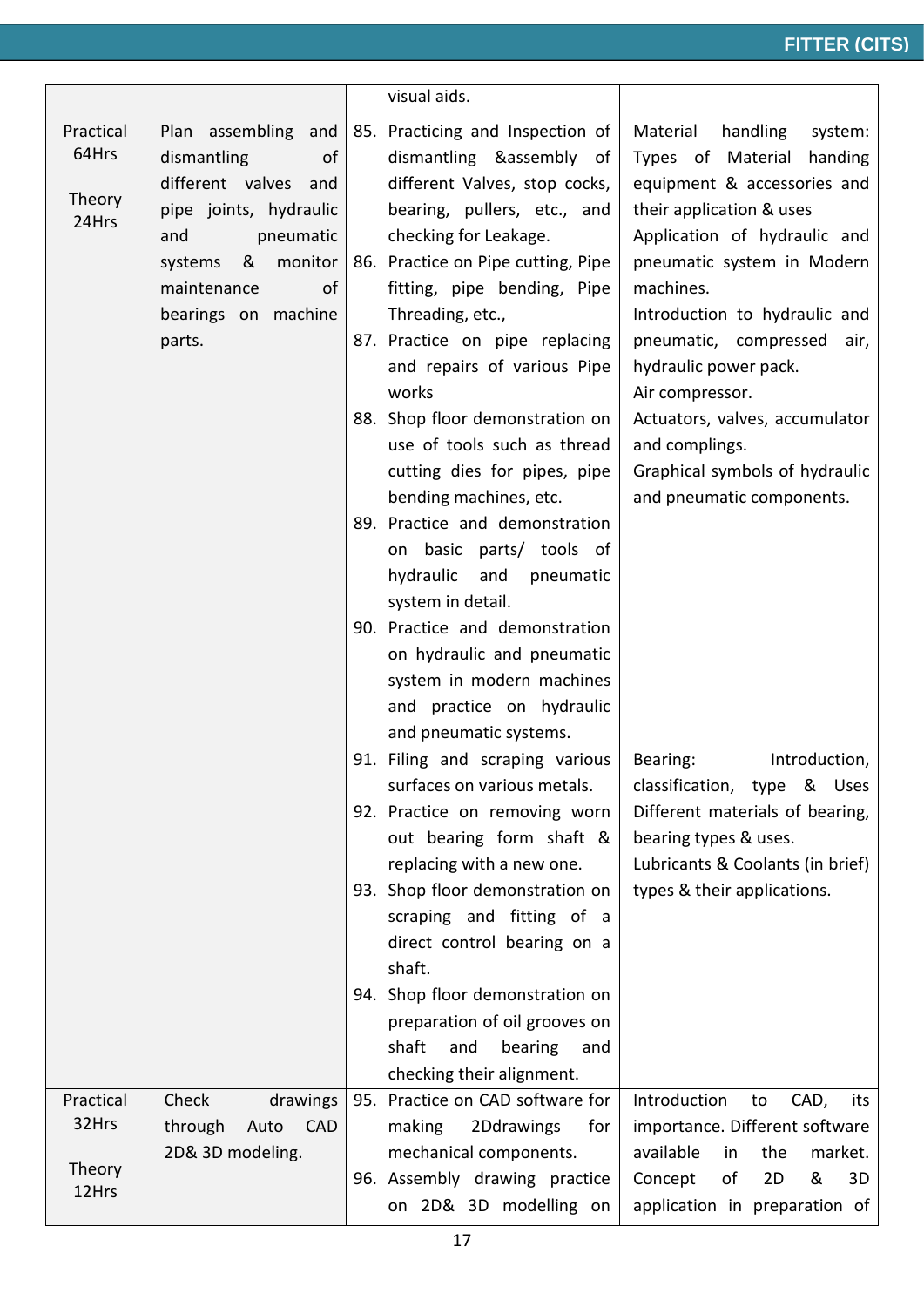|  |  | various mechanical parts<br>using AUTO CAD software.<br>97. Practice of annotation and<br>dimensioning on 3D model. | drawing. |
|--|--|---------------------------------------------------------------------------------------------------------------------|----------|
|  |  |                                                                                                                     |          |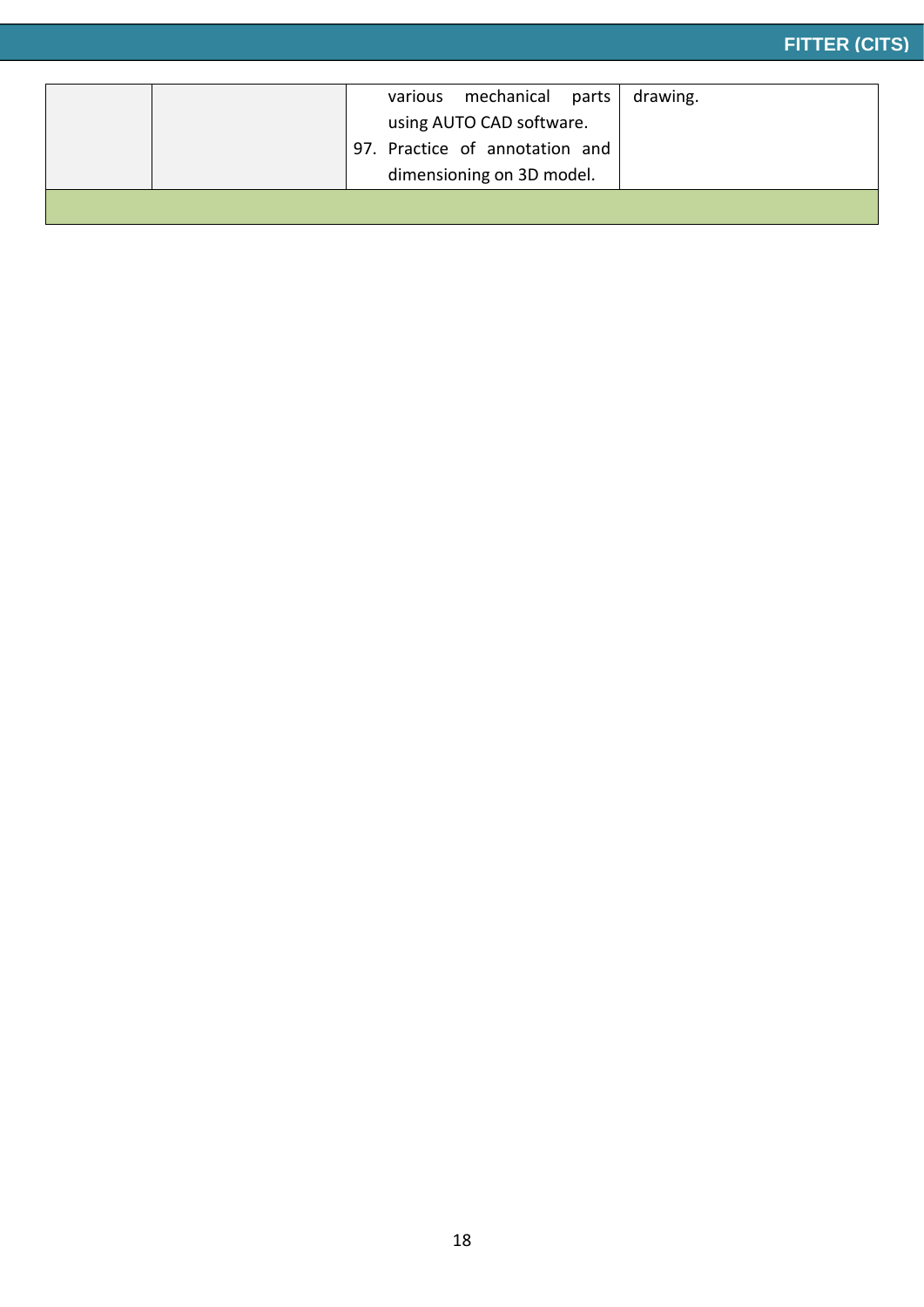#### **SYLLABUS FOR CORE SKILLS**

1. Workshop Calculation & Science(Common for all Engineering CITS trades) (80 Hrs)

2. Engineering Drawing (Group I) (120Hrs)

3. Training Methodology (Common for all CITS trades) (320Hrs + 200Hrs)

Learning outcomes, assessment criteria, syllabus and Tool List of above Core Skills subjects which is common for a group of trades, provided separately in [www.bharatskills.gov.in](http://www.bharatskills.gov.in/)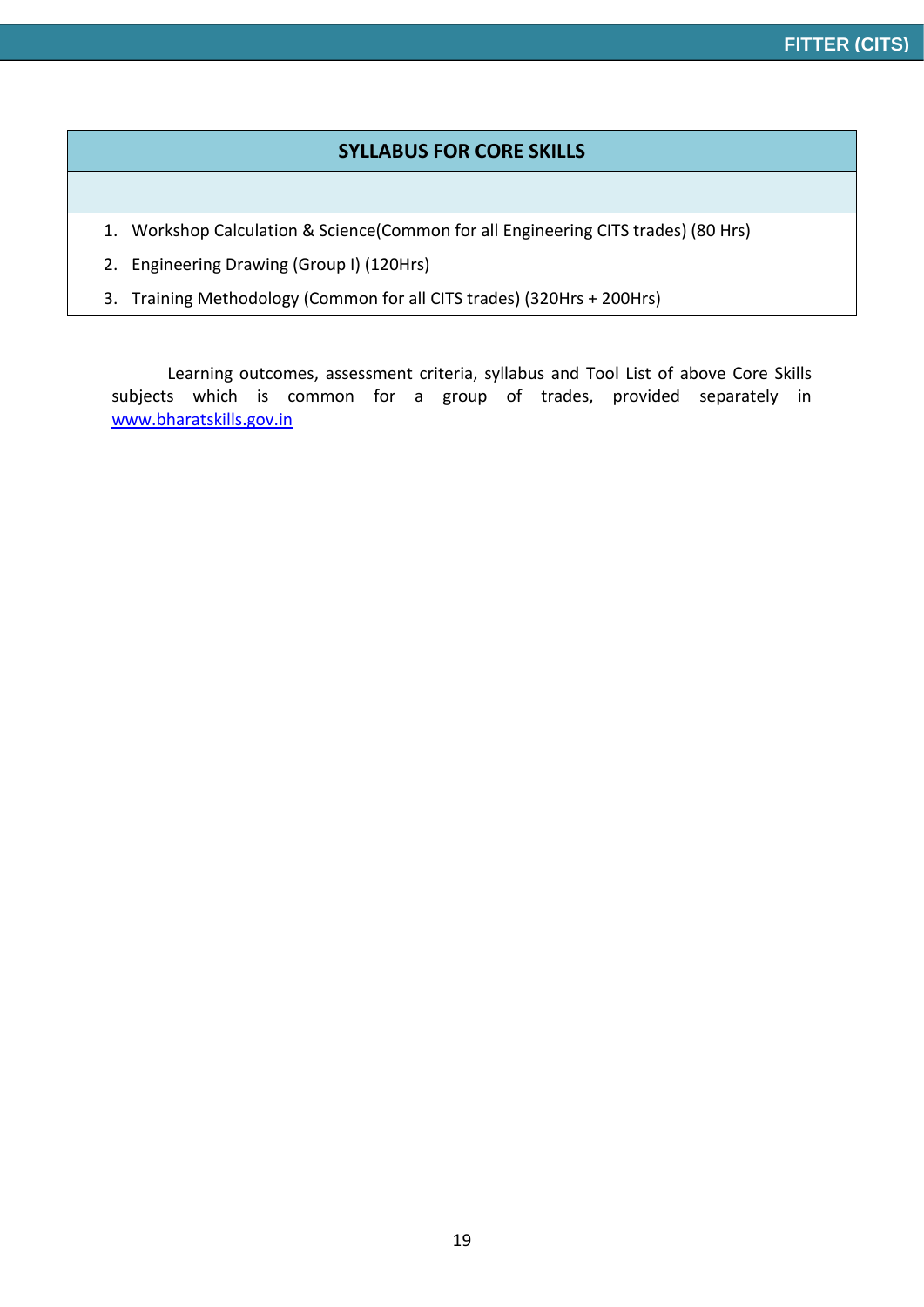### **7. ASSESSMENT CRITERIA**

 $\equiv$ 

| <b>LEARNING OUTCOME</b>        | <b>ASSESSMENT CRITERIA</b>                                           |  |  |  |
|--------------------------------|----------------------------------------------------------------------|--|--|--|
| <b>TRADE TECHNOLOGY</b>        |                                                                      |  |  |  |
| 1. Monitor implementation of   | Identify the lesson plane, demonstration plan, job plan, practice    |  |  |  |
| safe<br>working<br>practices,  | evaluation etc. for training for use in timely manner.               |  |  |  |
| regulation,<br>environment     | Select raw materials and visual inspects for defects.                |  |  |  |
| housekeeping<br>and            | Explain technical English with broad details.                        |  |  |  |
| demonstrate<br>identification  | Identify basic life support training to perform DRSABCD.             |  |  |  |
| and application of different   | Check skill of grinding for dimension accuracy.                      |  |  |  |
| tools and operations using     | Avoid waste, ascertain unused materials and components for           |  |  |  |
| chisels, hacksaw to make       | disposal, store these in an environmentally appropriate manner.      |  |  |  |
| true surfaces.                 | Select raw materials and visual inspect for defects.                 |  |  |  |
|                                | Identify tools & instruments and equipment for makeup and            |  |  |  |
|                                | other equipment.                                                     |  |  |  |
|                                | Prepare the job for hacksawing, fitting, chiseling etc.              |  |  |  |
|                                | Observe safety procedure as per standard norms.                      |  |  |  |
|                                | dimensions<br>Measure<br>all<br>accordance<br>with<br>standard<br>in |  |  |  |
|                                | specification.                                                       |  |  |  |
|                                |                                                                      |  |  |  |
| 2. Ensure marking dimensions,  | Plan work in compliance with standard safety norms.                  |  |  |  |
| drill & tap blind holes, check | Produce components by observing standard procedure.                  |  |  |  |
| the drill hole size using      | Observe V-Block dimensions as per set standard norms.                |  |  |  |
| bore to remove<br>counter      | Evaluate the standard dimensions for blind holes.                    |  |  |  |
| broken taps.                   | Identify different works and tool holding devices for functional     |  |  |  |
|                                | application.                                                         |  |  |  |
|                                | Check the size of drill hole as per drawing.                         |  |  |  |
|                                | Remove broken taps.                                                  |  |  |  |
|                                | Check functionality of components.                                   |  |  |  |
|                                | Recognize general concepts of limits, fits and tolerance.            |  |  |  |
|                                | Observe safety norms.                                                |  |  |  |
|                                |                                                                      |  |  |  |
| 3. Plan to use various thread  | Ascertain and select tools and material.                             |  |  |  |
| measuring<br>instruments<br>୍ଷ | Collect information related to standard procedure methods and        |  |  |  |
| explain<br>operate<br>to       | tools.                                                               |  |  |  |
| measuring instruments of       | Mark the components as per drawing.                                  |  |  |  |
| digital system in advanced     | Check dimensions by digital instruments.                             |  |  |  |
| manner.                        | Demonstrate possible solutions in case of defect and standard        |  |  |  |
|                                | tolerance limits.                                                    |  |  |  |
|                                | Set up work piece for operational set up.                            |  |  |  |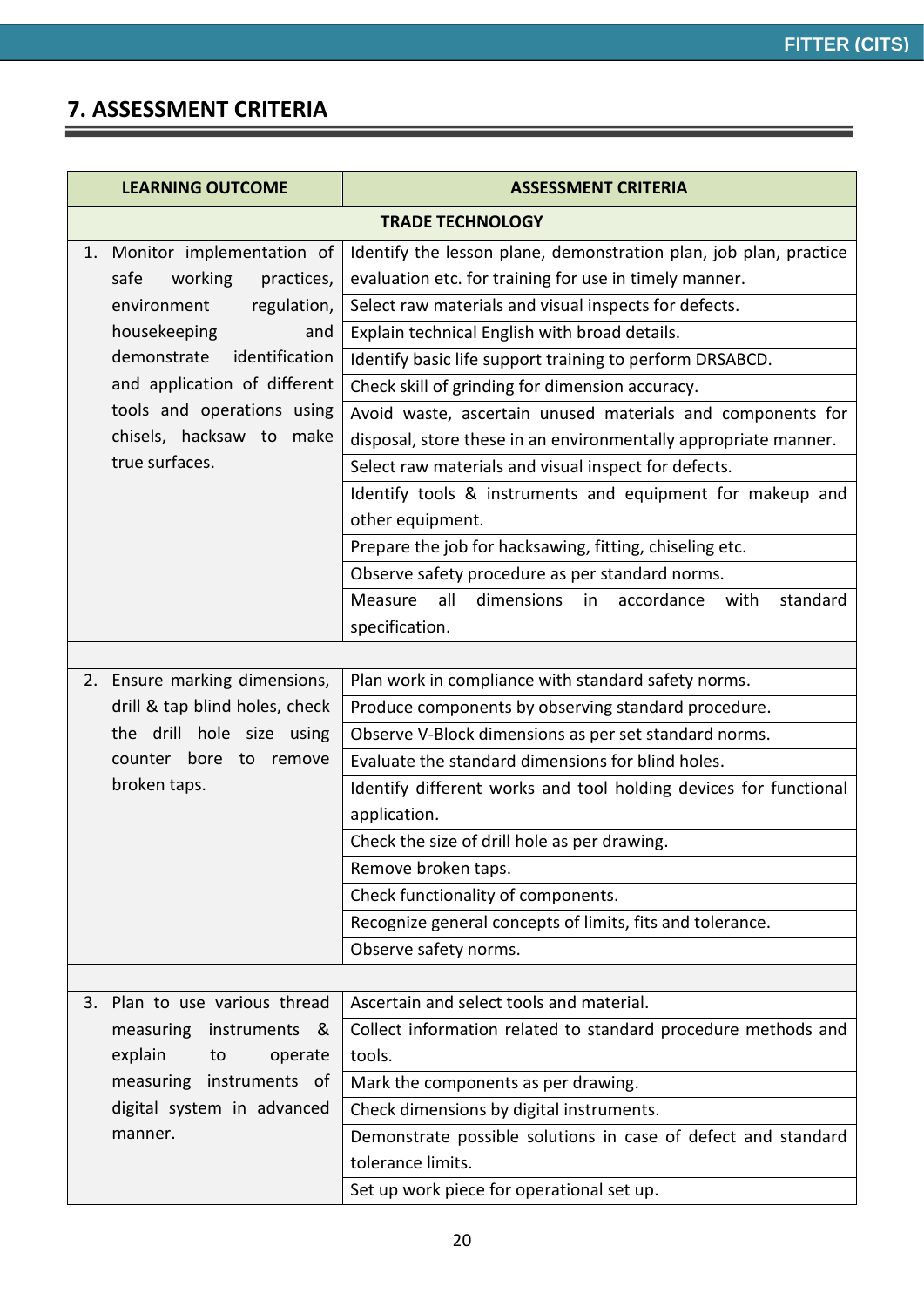|    |                                   | Mark the components as per drawing.                                 |  |  |
|----|-----------------------------------|---------------------------------------------------------------------|--|--|
|    |                                   | Check the dimensions within tolerance limits of ±0.02mm.            |  |  |
|    |                                   | Use gauge by observing appropriate method and as per                |  |  |
|    |                                   | specification of drawing.                                           |  |  |
|    |                                   | Identify different tools for drilling, tapping, counter sinking and |  |  |
|    |                                   | use these tools.                                                    |  |  |
|    |                                   |                                                                     |  |  |
|    | 4. Evaluate<br>various<br>welding | Identify tools for arc welding.                                     |  |  |
|    | practices.                        | Observe safety norms for arc welding.                               |  |  |
|    |                                   | Identify tools for TIG welding.                                     |  |  |
|    |                                   | Set the gas plant for gas welding.                                  |  |  |
|    |                                   | Perform the job as per set standard limits & tolerance.             |  |  |
|    |                                   |                                                                     |  |  |
|    | 5. Check various CNC turning      | Identify tools for CNC lathe.                                       |  |  |
|    | practices.                        | Explain advantages of CNC system.                                   |  |  |
|    |                                   | Brief about classification of CNC system.                           |  |  |
|    |                                   | Brief about part programming of CNC turning.                        |  |  |
|    |                                   | Explain about DNC.                                                  |  |  |
|    |                                   |                                                                     |  |  |
| 6. | Monitor<br>identification<br>of   | Identify rivets, hand tools for rivets.                             |  |  |
|    | different riveted joints with     | Identify raw materials for project as per plan to perform the job   |  |  |
|    | project on fitting & usages       | as per standard tolerance.                                          |  |  |
|    | of different types of gauges      | Mark according to drawing.                                          |  |  |
|    | heat<br>treatment<br>and<br>on    | Rivet the job as per marking and assemble it.                       |  |  |
|    | gauges.                           | Observe safety norms while working with project.                    |  |  |
|    |                                   | Identify the tools for measurement by different gauges.             |  |  |
|    |                                   | Choose proper gauge for proper size of job.                         |  |  |
|    |                                   | Apply safety measures as per standard for measuring by gauges.      |  |  |
|    |                                   | Identify the gauges for heat treatment.                             |  |  |
|    |                                   | Demonstrate heat treatment like hardening, tempering etc. for       |  |  |
|    |                                   | the requisite gauges.                                               |  |  |
|    |                                   |                                                                     |  |  |
|    | 7. Appraise Choice of doing       | Select the tools for blind holes.                                   |  |  |
|    | tapping on blind holes at         | Arrange the tools for blind holes on drilling machine.              |  |  |
|    | specified<br>depth<br>&           | Observe safety precautions while working on drilling machine.       |  |  |
|    | identification of the drill jig   | Select the types of keys for different assembly.                    |  |  |
|    | with its function and simple      | Identify function of the keys for different assembly work/          |  |  |
|    | press and its constructional      | machine.                                                            |  |  |
|    | parts.                            | Identify types of jigs and function of the jigs.                    |  |  |
|    |                                   | Hold the job on drill jig.                                          |  |  |
|    |                                   | Apply safety measures while working with jigs.                      |  |  |
|    |                                   | Identify functions of the press machines.                           |  |  |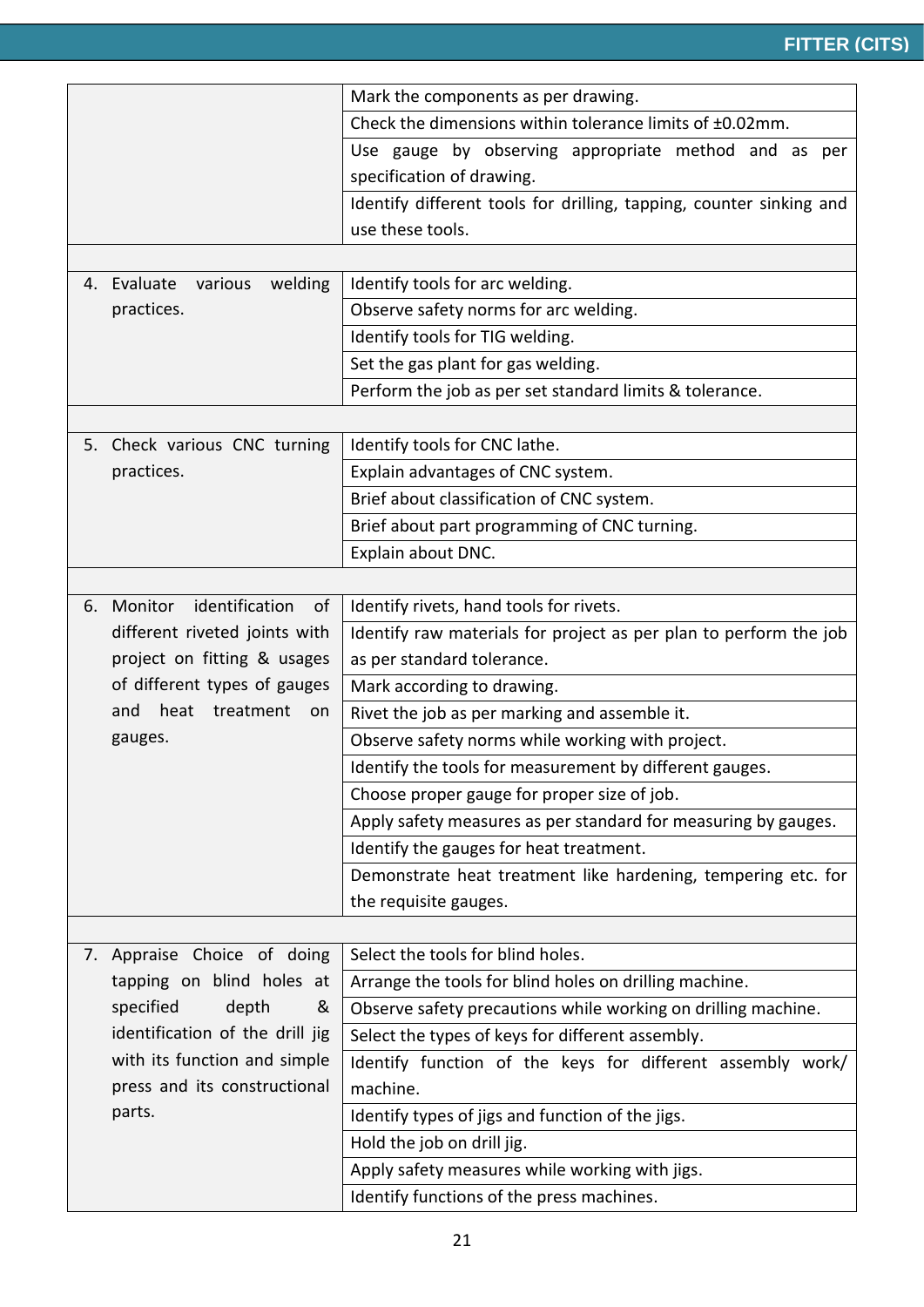|                                                                          |                                    | Use different constructional parts of press.                        |  |  |  |
|--------------------------------------------------------------------------|------------------------------------|---------------------------------------------------------------------|--|--|--|
|                                                                          |                                    |                                                                     |  |  |  |
|                                                                          | broaching<br>8. Evaluate           | Identify the holding tools for job required for broaching.          |  |  |  |
|                                                                          | broaching<br>operations<br>on      | Fix the broach tools as per requirement of the job.                 |  |  |  |
|                                                                          | machine,<br>lapping<br>honing      | Follow safety norms on broaching machine.                           |  |  |  |
|                                                                          | operations<br>&<br>different       | Carry out broaching teeth maintenance.                              |  |  |  |
|                                                                          | power transmissions joints.        | Define lapping operations and safety.                               |  |  |  |
|                                                                          |                                    | Identify different lap tools and abrasives.                         |  |  |  |
|                                                                          |                                    | Explain power transmission by open belts.                           |  |  |  |
|                                                                          |                                    | Elucidate power transmission by gears and chains.                   |  |  |  |
|                                                                          |                                    | Ensure safety norms while working with gears for power              |  |  |  |
|                                                                          |                                    | transmission.                                                       |  |  |  |
|                                                                          |                                    |                                                                     |  |  |  |
| 9.                                                                       | Check use and application of       | Explain about comparators and its functions.                        |  |  |  |
|                                                                          | different<br>types<br>of           | Check different types of comparators like mechanical, electrical    |  |  |  |
|                                                                          | comparators, sine bar, dial        | etc.                                                                |  |  |  |
|                                                                          | indicator,<br>different<br>test    | Explain application of sine bar.                                    |  |  |  |
|                                                                          | digital<br>measuring               | Perform functions of dial test indicator.                           |  |  |  |
|                                                                          | instruments & demonstrate          | Explain safety precautions while using sine bar.                    |  |  |  |
|                                                                          | operation on co-ordinate           | Identify the parts of the digital micrometer.                       |  |  |  |
|                                                                          | measuring machine.                 | Explain function of the digital micrometer.                         |  |  |  |
|                                                                          |                                    | Elucidate brief advantages of digital calliper.                     |  |  |  |
|                                                                          |                                    | Explain parts of digital height gauge.                              |  |  |  |
|                                                                          |                                    | Brief details of uses of digital height gauge.                      |  |  |  |
|                                                                          |                                    | Explain about coordinate measuring machine.                         |  |  |  |
|                                                                          |                                    | Brief details of parts of coordinate measuring machine.             |  |  |  |
|                                                                          |                                    | Apply coordinate measuring machine in industry and training.        |  |  |  |
|                                                                          |                                    | Explain advantages of coordinate measuring machine.                 |  |  |  |
|                                                                          |                                    | Take safety precautions while working with coordinate               |  |  |  |
|                                                                          |                                    | measuring machine.                                                  |  |  |  |
|                                                                          |                                    |                                                                     |  |  |  |
|                                                                          | 10. Plan<br>assembling<br>and      | Identify tools and equipment for assemble and dismantling.          |  |  |  |
|                                                                          | different<br>dismantling<br>of     | Explain types of valves and their functions.                        |  |  |  |
|                                                                          | valves<br>and<br>pipe<br>joints,   | Brief about types of pipe joints.                                   |  |  |  |
|                                                                          | hydraulic<br>and<br>pneumatic<br>& | Plan small project work on different pipe joints.                   |  |  |  |
|                                                                          | systems                            | monitor<br>Explain safety measures during assembly and dismantling. |  |  |  |
| maintenance of bearings on<br>Identify worn out bearings in the machine. |                                    |                                                                     |  |  |  |
|                                                                          | machine parts.                     | Dismantle the worn out bearings by bearing puller.                  |  |  |  |
|                                                                          |                                    | Assemble the new bearing in the machines.                           |  |  |  |
|                                                                          |                                    | Monitor maintenance of bearings while working the machine.          |  |  |  |
|                                                                          |                                    | Take Safety precautions during assembling and dismantling.          |  |  |  |
|                                                                          |                                    |                                                                     |  |  |  |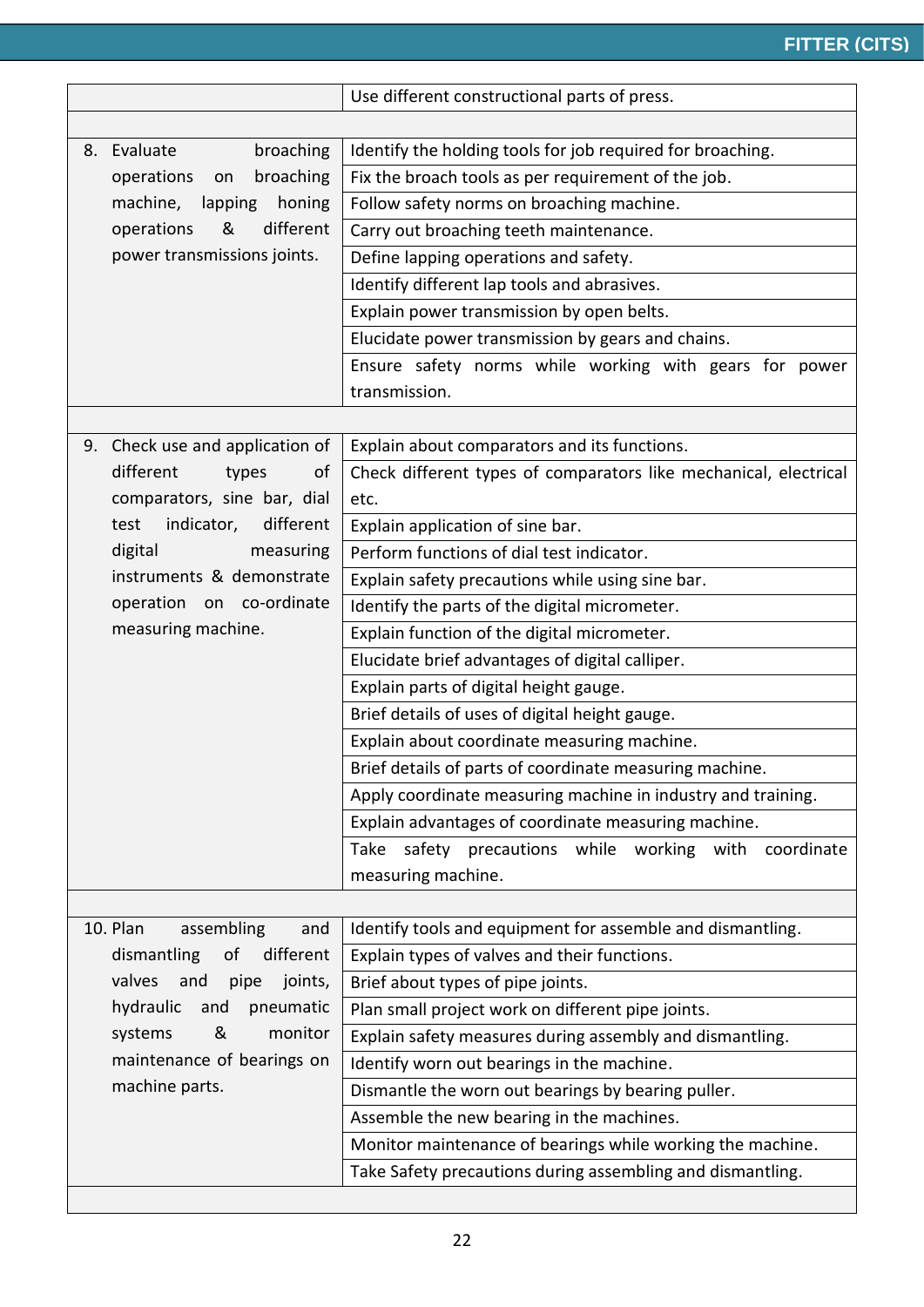| 11. Check<br>through<br>drawings                     | Explain brief details of Auto CAD 2D.          |  |
|------------------------------------------------------|------------------------------------------------|--|
| 3D<br>2D&<br>Auto<br>CAD                             | Draw simple 2D drawings through Auto CAD.      |  |
| modelling.                                           | Explainbrief details of Auto CAD 3D modelling. |  |
|                                                      | Draw simple 3D drawings through Auto CAD.      |  |
| Draw assembly of machine parts through 3D modelling. |                                                |  |
|                                                      |                                                |  |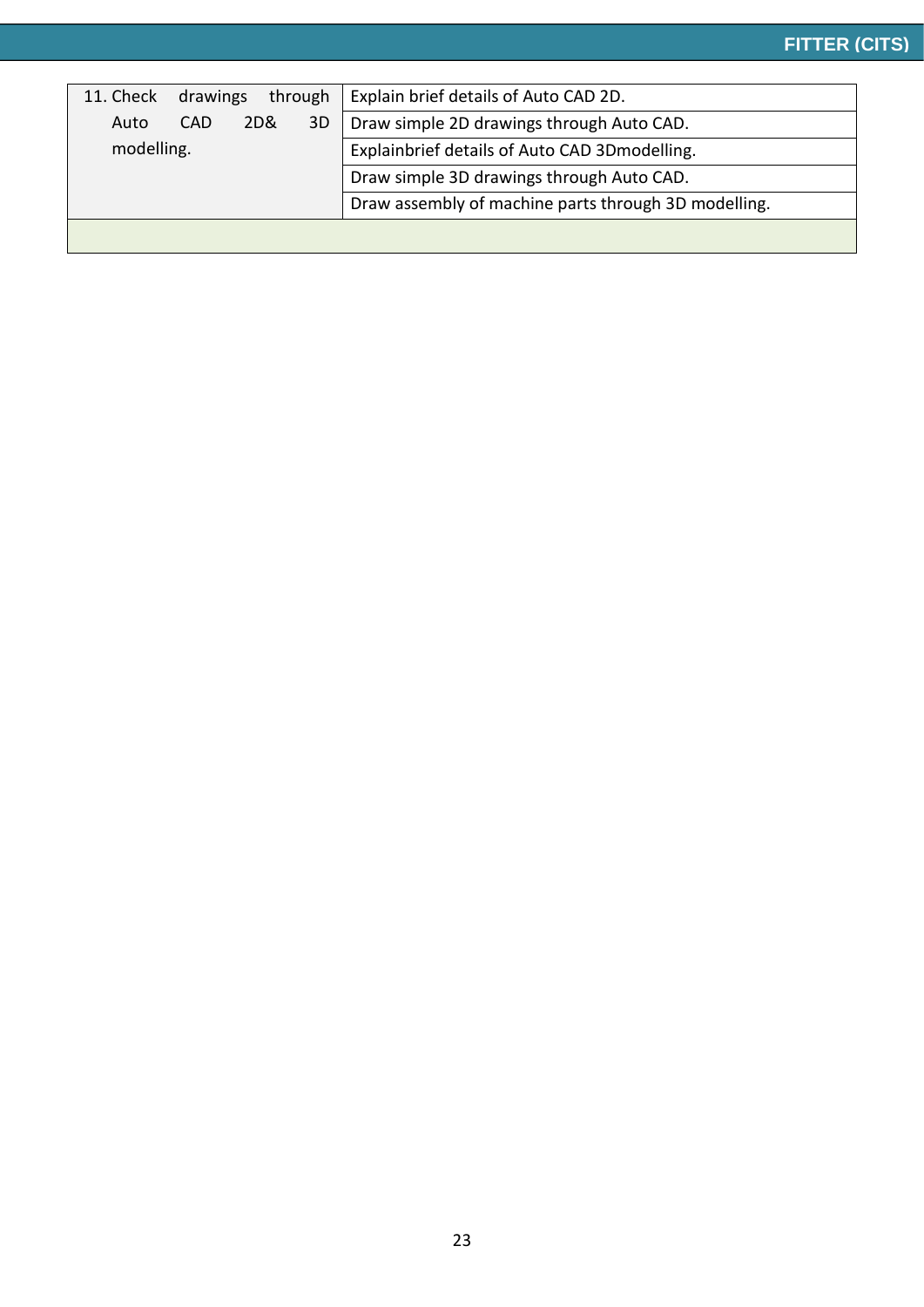═

<u> 1989 - Johann Stoff, deutscher Stoffen und der Stoffen und der Stoffen und der Stoffen und der Stoffen und der</u>

### **8. INFRASTRUCTURE**

| LIST OF TOOLS AND EQUIPMENT FOR FITTER- CITS TRADE |                                                       |                           |                 |  |  |  |
|----------------------------------------------------|-------------------------------------------------------|---------------------------|-----------------|--|--|--|
| (for batch of 25 candidates)                       |                                                       |                           |                 |  |  |  |
| S no.                                              | <b>Name of the Tool &amp; Equipment</b>               | <b>Specification</b>      | <b>Quantity</b> |  |  |  |
|                                                    | A. List of Trainee's Tool kit & other equipment       |                           |                 |  |  |  |
| 1.                                                 | <b>Try Square</b>                                     | 10 cm blade               | 25+1 nos.       |  |  |  |
| 2.                                                 | Straight scriber                                      | 15 cm                     | 25+1 nos.       |  |  |  |
| 3.                                                 | <b>Flat File</b>                                      | 25 cm 2nd cut             | 25+1 nos.       |  |  |  |
| 4.                                                 | <b>Flat File</b>                                      | 25 cm 2nd cut smooth      | 25+1 nos.       |  |  |  |
| 5.                                                 | Hacksaw frame fixed                                   | 30 cm.                    | $25+1$ nos.     |  |  |  |
| 6.                                                 | Safety goggles.                                       |                           | 25+1 nos.       |  |  |  |
|                                                    | <b>B. Tools, Instrument &amp; General Shop Outfit</b> |                           |                 |  |  |  |
| 7.                                                 | Outside caliper                                       | 15 cm spring              | 05 nos.         |  |  |  |
| 8.                                                 | Inside caliper                                        | 15 cm spring              | 05 nos.         |  |  |  |
| 9.                                                 | Caliper                                               | 15 cm Hermaphrodite       | 05 nos.         |  |  |  |
| 10.                                                | Divider                                               | 15 cm spring              | 05 nos.         |  |  |  |
| 11.                                                | <b>Screw Driver</b>                                   | 15 cm                     | 05 nos.         |  |  |  |
| 12.                                                | <b>Cold Chisel Flat</b>                               | 12mm                      | 05 nos.         |  |  |  |
| 13.                                                | <b>Ball pane Hammer</b>                               | 0.45 kg with handle.      | 13 nos.         |  |  |  |
| 14.                                                | Ball pane Hammer bal                                  | 0.22 kg with handle       | 13 nos.         |  |  |  |
| 15.                                                | <b>Half round File</b>                                | 15 cm llnd cut.           | 13 nos.         |  |  |  |
| 16.                                                | Dot punch                                             | 10 cm                     | 13 nos.         |  |  |  |
| 17.                                                | <b>Warding File</b>                                   | 15 cm smooth              | 04 nos.         |  |  |  |
| 18.                                                | Knife edge File                                       | 15 cm smooth              | 04 nos.         |  |  |  |
| 19.                                                | File cant saw                                         | 15 cm smooth              | 04 nos.         |  |  |  |
| 20.                                                | File feather edge                                     | 15 cm smooth              | 04 nos.         |  |  |  |
| 21.                                                | File triangular                                       | 15 cm smooth              | 02 nos.         |  |  |  |
| 22.                                                | File round                                            | 20 cm 2 <sup>nd</sup> cut | 08 nos.         |  |  |  |
| 23.                                                | File square                                           | 15 cm 2 <sup>nd</sup> cut | 04 nos.         |  |  |  |
| 24.                                                | File square                                           | 25 cm 2 <sup>nd</sup> cut | 04 nos.         |  |  |  |
| 25.                                                | Feeler gauge                                          | 10 blades                 | 01 set          |  |  |  |
| 26.                                                | File triangular                                       | 20 cm 2 <sup>nd</sup> cut | 06 nos.         |  |  |  |
| 27.                                                | File Swiss type needle                                | set of 12                 | 02 set          |  |  |  |
| 28.                                                | File half round                                       | 25 cm IInd cut            | 06 nos.         |  |  |  |
| 29.                                                | File round                                            | 30 cm bastard             | 04 nos.         |  |  |  |
| 30.                                                | File Card                                             |                           | 06 nos.         |  |  |  |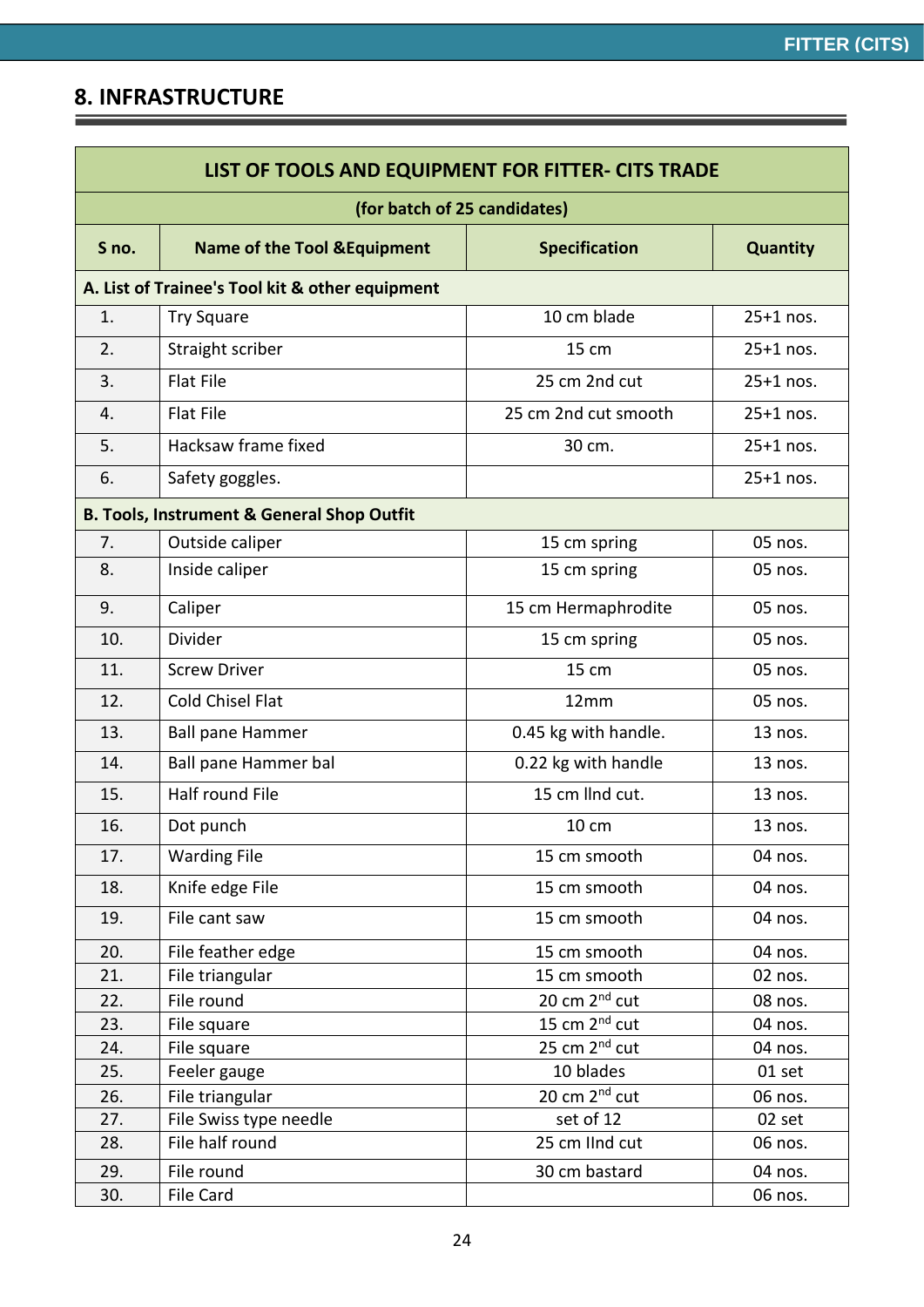| 31. | Stone oil                           | 15 cm x5 cm x2.5 cm      | 04 nos. |
|-----|-------------------------------------|--------------------------|---------|
| 32. | Stone carborandum                   | 15 cm x 5 cm x 5 cm x 4  | 02 nos. |
| 33. | Oil Can                             | 0.25 liters              | 02 nos. |
| 34. | Pliers combination                  | 15 cm                    | 02 nos. |
| 35. | Spanner Metric-worth D.E. set of 10 |                          | 06 nos. |
|     | pcs.                                |                          |         |
| 36. | Spanner adjustable                  | 15 cm                    | 02 set  |
| 37. | Interchangeable ratchet socket set  | 12 mm driver             | 01 set  |
| 38. | Box spanner                         | 6-25 mm set of 8 with    | 01 set  |
|     |                                     | Tommy bar.               |         |
| 39. | Clamp toolmaker                     | 5cm and 7.5 cm set of 2  | 02 nos. |
| 40. | Clamp "c"                           | 5 cm                     | 02 nos. |
| 41. | Clamp "c"                           | 10 cm                    | 02 nos. |
| 42. | Hand reamer adjustable cover        | max 9,12, l8mm-set of 3  | 01 set  |
| 43. | Hand reamer taper                   | 4-9mm set of 6or 4-      | 01 set  |
|     |                                     | 7mmset of 4              |         |
| 44. | Reamer parallel                     | 12-16mm set of 5         | 01 no.  |
| 45. | Scraper flat                        | 15cm                     | 06 nos. |
| 46. | Scraper 3 corner                    | 15 cm                    | 06 nos. |
| 47. | Scraper half round                  | 15 cm                    | 06 nos. |
| 48. | Chisel cold                         | 9mm cross cut 9 mm       | 06 each |
|     |                                     | diamond                  |         |
| 49. | Chisel cold                         | 19mm flat                | 06 nos. |
| 50. | Chisel cold                         | 9 mm round nose          | 06 nos. |
| 51. | <b>Extractor stud EZY-out</b>       |                          | 02 nos. |
| 52. | Set combination                     | 30 cm                    | 02 nos. |
| 53. | Micrometer                          | 0-25mm out side          | 03 nos. |
| 54. | Micrometer                          | 25-50mm out side with 25 | 03 nos. |
|     |                                     | mm test piece            |         |
| 55. | Micrometer                          | 50-75mmout side with     | 02 nos. |
|     |                                     | 50mm test piece          |         |
| 56. | Micrometer in side                  | 25-50mm                  | 01 no.  |
| 57. | Vernier caliper                     | 20 cm                    | 03 nos. |
| 58. | Vernier height gauges               | 30 cm                    | 01 no.  |
| 59. | Vernier bevel protractor            |                          | 01 no.  |
| 60. | Screw pitch gauge                   |                          | 01 no.  |
| 61. | Wire gauge, metric standard         |                          | 01 no.  |
| 62. | Drill twist Taper Shank             | 6mm to 25 mmx1.5         | 01set   |
| 63. | Drill chuck                         | 12mm                     | 01 no.  |
| 64. | Wheel dresser (1 for 4 units)       |                          | 01 no.  |
| 65. | Machine vice                        | 10cm                     | 01 no.  |
| 66. | Machine vice                        | 15 cm                    | 01 no.  |
| 67. | Sleeve drill Morse                  | $0-1, 1-2, 2-3$          | 01 set  |
| 68. | <b>Bench Vice</b>                   | 12cm jaws                | 20 nos. |
| 69. | Leg Vice                            | 10cm jaw                 | 02 nos. |
| 70. | Fire Extinguisher                   |                          | 02 nos. |
| 71. | <b>Fire Buckets</b>                 |                          | 02 nos. |
| 72. | <b>Wing Compass</b>                 | 25.4cm or 30cm           | 02 nos. |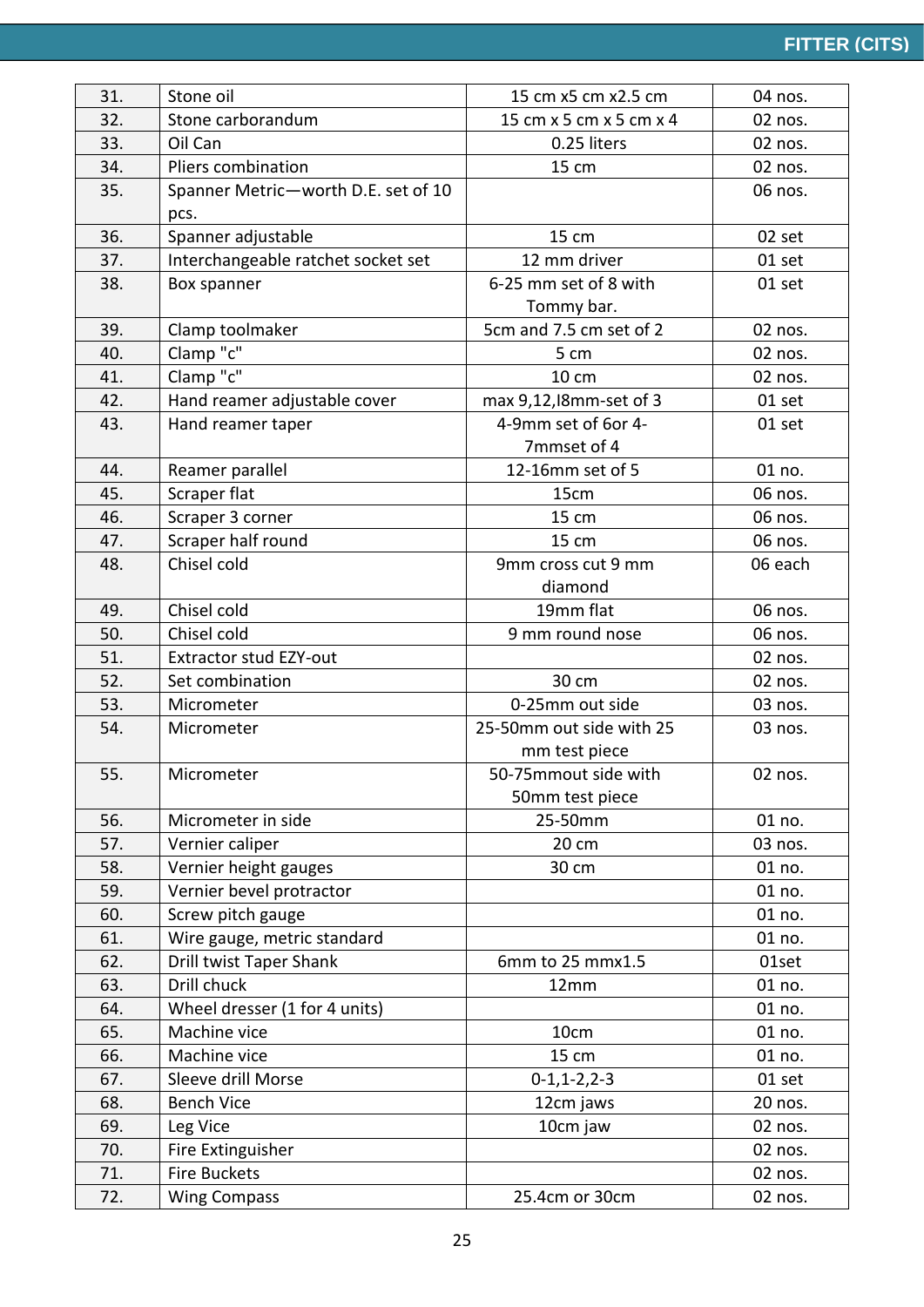| 73.  | Hand Hammer                                                 | 01KG with handle              | 02 nos. |
|------|-------------------------------------------------------------|-------------------------------|---------|
| 74.  | Radius Gauges(Assorted)                                     |                               | 13 nos. |
| 75.  | <b>Dial Test Indicator</b>                                  | .0 I mm with magnetic stand   | 01no.   |
| 76.  | Lathe Tools HSS Tipped set                                  |                               | 02 no.  |
| 77.  | Lathe Tools Bit HSS                                         | 6mm, 8mm, 10mm x 100mm        | 13 nos. |
| 78.  | Counter Boring and Counter sinking<br>Tool                  |                               | 02 nos. |
| 79.  | Arm strong type bit holder RH                               |                               | 02 nos. |
| 80.  | Arm strong type bit holder LH                               |                               | 02 nos. |
| 81.  | Arm strong type bit holder Straight                         |                               | 02 nos. |
| 82.  | Engineers Try Square (Knife wedge)<br>150mm Blade.          |                               | 01no.   |
| 83.  | Rule steel                                                  | 30 cm to read metric          | 04 nos. |
| 84.  | Rule steel                                                  | 60 cm                         | 04 nos. |
| 85.  | Straight edge                                               | 45 cm steel                   | 02 nos. |
| 86.  | Surface Plate                                               | 45x45 cm Cl/granite           | 02 nos. |
| 87.  | Marking table                                               | 91x91x122 cm                  | 01 no.  |
| 88.  | Universal scribing block                                    | 22 cm                         | 02 nos. |
| 89.  | V-block pair                                                | 7 cm and 15 cm with<br>clamps | 02 nos. |
| 90.  | Square adjustable                                           | 15 cm blade                   | 02 nos. |
| 91.  | Angle plate                                                 | 10x20 cm                      | 02 nos. |
| 92.  | Spirit Level                                                | 15cm metal                    | 01 no.  |
| 93.  | Letter Punch                                                | 3mm set                       | 01 no.  |
| 94.  | Number Punch set                                            | 3mm                           | 01 no.  |
| 95.  | Portable hand drill (electric)                              | 0 to 6 mm                     | 02 nos. |
| 96.  | Twist Drill straight shank                                  | 1.5 to 12 mm by 1/2 mm        | 01set   |
| 97.  | Twist Drill straight shank                                  | 8 mm to 15 mm by 1/2 mm       | 01 set  |
| 98.  | Taps and dies complete set in box B. A                      |                               | 01 no.  |
| 99.  | Taps and dies complete set in box<br>width-worth            |                               | 01 no.  |
| 100. | Taps and dies complete set in box                           | 3-18 mm set of 10             | 01 no.  |
| 101. | Pipe wrench                                                 | 40cm                          | 01 no.  |
| 102. | Pipe wrench                                                 | 30 cm                         | 01 no.  |
| 103. | Pipe vice                                                   | 100mm                         | 02 nos. |
| 104. | Adjustable pipe tap set BSP with die<br>set cover pipe size | 15,20,25,32,38,50mm           | 01 no.  |
| 105. | Wheel dresser (1 for 4 units)                               |                               | 01 no.  |
| 106. | Machine vice                                                | 10cm                          | 01 no.  |
| 107. | Machine vice                                                | 15 cm                         | 01 no.  |
| 108. | Sleeve drill morse                                          | $0-1, 1-2, 2-3$               | 01 set  |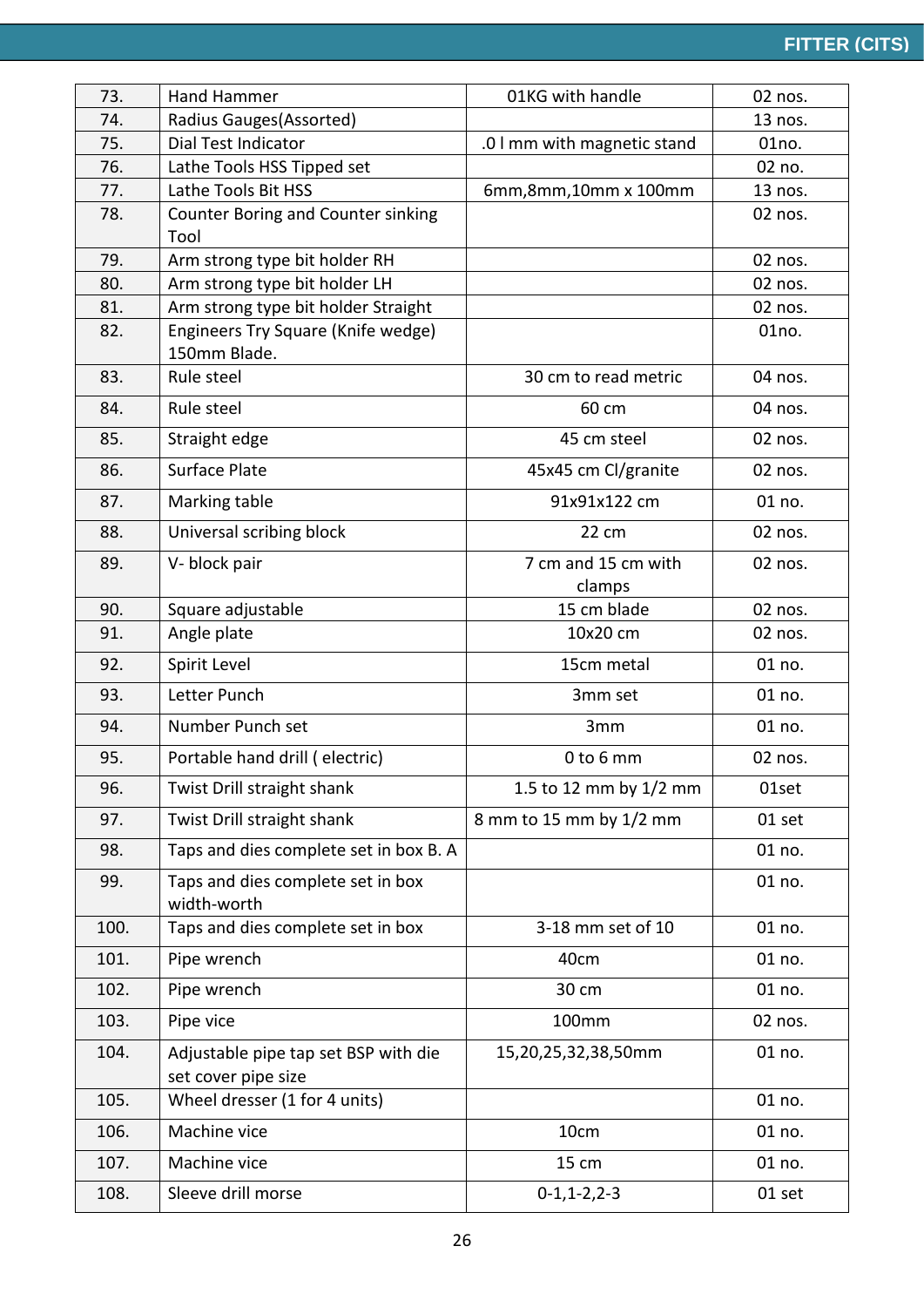| 109. | <b>Bench Vice</b>                               | 12cm jaws                                      | 25 nos. |
|------|-------------------------------------------------|------------------------------------------------|---------|
| 110. | Leg Vice                                        | 10cm jaw                                       | 02 nos. |
| 111. | Fire Extinguisher                               |                                                | 02 nos. |
| 112. | <b>Fire Buckets</b>                             |                                                | 02 nos. |
| 113. | <b>Wing Compass</b>                             | 25.4cm or 30cm                                 | 02 nos. |
| 114. | Hand Hammer                                     | 01KG with handle                               | 02 nos. |
| 115. | Gauge slip as Johnson metric set                |                                                | 01 set  |
| 116. | Carbide wear block                              | 0 lmm-02mm                                     | 02 each |
| 117. | Gauge snaps                                     | Go and No Go 25 to 50mm<br>by5mm set of 06pcs. | 01set   |
| 118. | Gauge pluge single ended                        | 05 to 55 by 5mm set of 1<br>1pcs.              | 01set   |
| 119. | Gauge Telescopic                                | up to 150mm                                    | 01 no.  |
| 120. | Dial Vernier Caliper                            | 0-200mm LC00.05MM<br>(Universal type)          | 01 no.  |
| 121. | Vernier Micrometer                              | 0-50 mm                                        | 01 no.  |
| 122. | Depth Micrometer                                | 0-100mm, 0.01mm                                | 01 no.  |
| 123. | Vernier Caliper                                 | 150mm LC 0.02MM                                | 01 no.  |
| 124. | <b>Comparators Stand With Dial</b><br>Indicator | LC0.01mm                                       | 01 no.  |
| 125. | Engineers Try Square (Knife wedge)              | 150mm Blade.                                   | 01set   |
| 126. | Surface Roughness comparison plates             | N1-N12Grade                                    | 01 no.  |
| 127. | Digital Vernier Caliper                         | 20cm                                           | 01 no.  |
| 128. | Digital Outside Micrometer                      | $0-25$ mm                                      | 01 no.  |
| 129. | Digital Dial Test Indicator                     |                                                | 01 no.  |
| 130. | <b>Brinell Hardness Tester</b>                  |                                                | 01 no.  |
| 131. | Flat tongs                                      | 300mm                                          | 04 nos. |
| 132. | Round tongs                                     | 300mm                                          | 02 nos. |
| 133. | Straight snips                                  | 250/300mm                                      | 06 nos. |
| 134. | Bend snips                                      | 250/300mm                                      | 06 nos. |
| 135. | Solder bit/soldering iron hatchet type          | 250g                                           | 04 nos. |
| 136. | Anvil                                           | 50 <sub>kg</sub>                               | 02 nos. |
| 137. | Swage block                                     |                                                | 01 no.  |
| 138. | Trammel                                         |                                                | 02 nos. |
| 139. | Hand groover                                    | 4mm, 5mm                                       | 02 each |
| 140. | Portable forge with hand blower                 | 450mm                                          | 01 no.  |
| 141. | Leather gloves                                  |                                                | 04 pair |
| 142. | Leather apron                                   |                                                | 04 nos. |
| 143. | Asbestos gloves                                 |                                                | 04 pair |
| 144. | Gas cutting torch with different noses          |                                                | 01 no.  |
| 145. | Arc welding table with positioner               | 100cmx75cmx70cm height                         | 02 nos. |
| 146. | Gas welding table with fire bricks              |                                                | 01 no.  |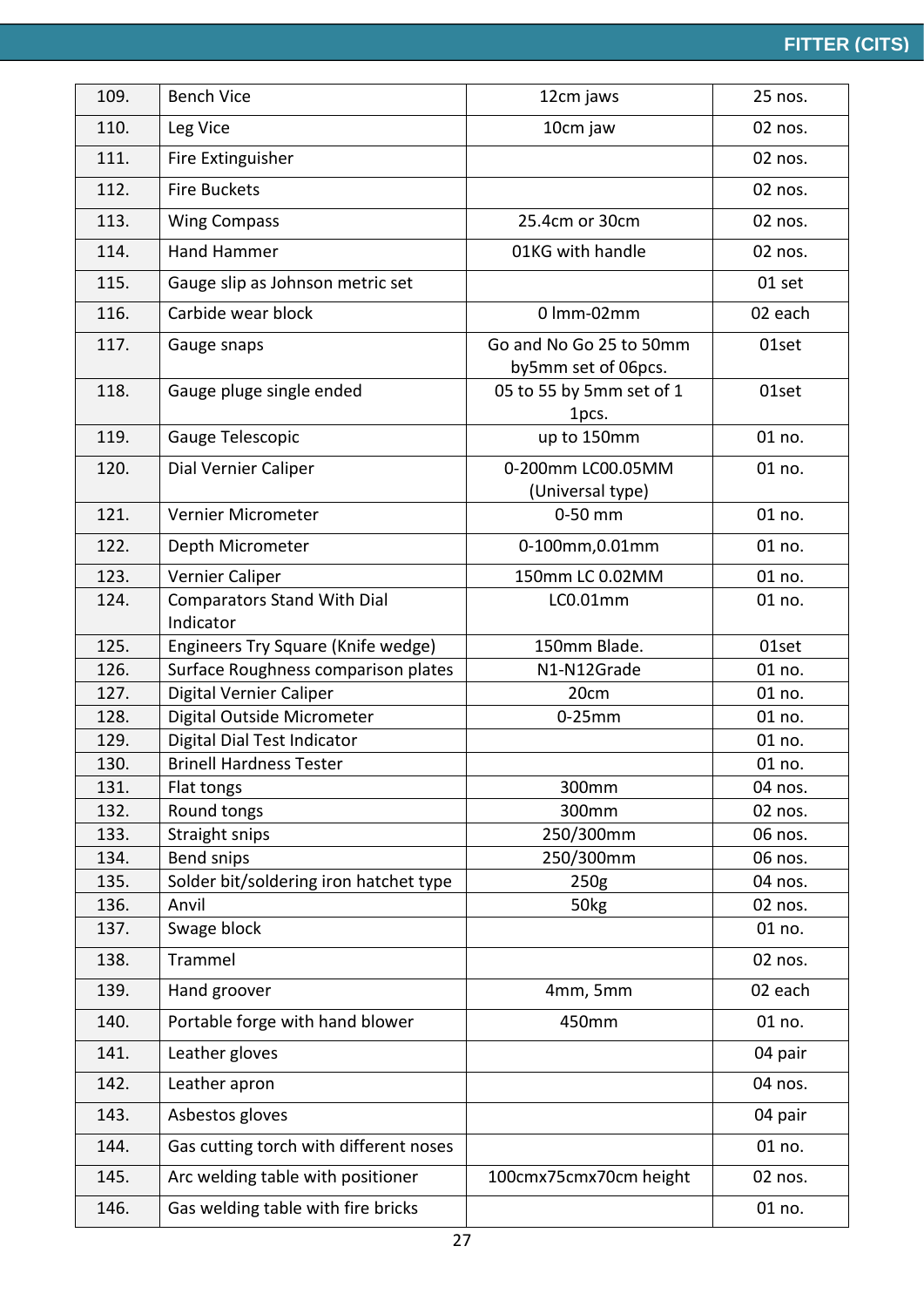| 147.                                        | Safety charts and posters                                                                                                                                                                                                                                             |                                                                                                                                                                                                                                                                                                                                                                                                                                                                                                                                                                  | As required |  |  |
|---------------------------------------------|-----------------------------------------------------------------------------------------------------------------------------------------------------------------------------------------------------------------------------------------------------------------------|------------------------------------------------------------------------------------------------------------------------------------------------------------------------------------------------------------------------------------------------------------------------------------------------------------------------------------------------------------------------------------------------------------------------------------------------------------------------------------------------------------------------------------------------------------------|-------------|--|--|
| 148.                                        | Grinding attachment for Lathe                                                                                                                                                                                                                                         |                                                                                                                                                                                                                                                                                                                                                                                                                                                                                                                                                                  | 1Set        |  |  |
| 149.                                        | Radius Gauges (Assorted)                                                                                                                                                                                                                                              |                                                                                                                                                                                                                                                                                                                                                                                                                                                                                                                                                                  | 13 nos.     |  |  |
| 150.                                        | Dial Test Indicator                                                                                                                                                                                                                                                   | .0 I mm with magnetic stand                                                                                                                                                                                                                                                                                                                                                                                                                                                                                                                                      | 01no.       |  |  |
| 151.                                        | Sine bar                                                                                                                                                                                                                                                              | <b>125mm</b>                                                                                                                                                                                                                                                                                                                                                                                                                                                                                                                                                     | 01no.       |  |  |
| 152.                                        | Sine bar                                                                                                                                                                                                                                                              | 250mm                                                                                                                                                                                                                                                                                                                                                                                                                                                                                                                                                            | 01no.       |  |  |
| 153.                                        | Micron suitable to measure<br>minimum 300mm distance.<br>(Optional)                                                                                                                                                                                                   |                                                                                                                                                                                                                                                                                                                                                                                                                                                                                                                                                                  | 01 no.      |  |  |
| 154.                                        | Surface roughness tester                                                                                                                                                                                                                                              |                                                                                                                                                                                                                                                                                                                                                                                                                                                                                                                                                                  | 01 no.      |  |  |
| 155.                                        | CAD software(latest version)                                                                                                                                                                                                                                          |                                                                                                                                                                                                                                                                                                                                                                                                                                                                                                                                                                  | 13 users    |  |  |
| 156.                                        | Desktop computer                                                                                                                                                                                                                                                      | CPU: 32/64 Bit i3/i5/i7 or<br>latest processor, Speed: 3<br>GHz or Higher. Cache<br>Memory: - Minimum 3 MB or<br>better. RAM:-8 GB DDR-III or<br>Higher. Hard Disk Drive:<br>500GB or Higher, 7200 rpm<br>(minimum) or Higher, Wi-Fi<br>Enabled. Network Card:<br>Integrated Gigabit Ethernet<br>$(10/100/1000)$ -<br>Wi-Fi, USB<br>Mouse, USB Keyboard and<br>Monitor (Min. 17 Inch),<br><b>Standard Ports and</b><br>connectors. DVD Writer,<br>Speakers And Mic. Licensed<br>Windows Operating System /<br>OEM Pack(Preloaded),<br>Antivirus / Total Security | 13 nos.     |  |  |
| 157.                                        | <b>UPS</b>                                                                                                                                                                                                                                                            |                                                                                                                                                                                                                                                                                                                                                                                                                                                                                                                                                                  | As required |  |  |
| 158.                                        | Air conditioner                                                                                                                                                                                                                                                       |                                                                                                                                                                                                                                                                                                                                                                                                                                                                                                                                                                  | As required |  |  |
| <b>C. LIST OF MACHINERIES AND EQUIPMENT</b> |                                                                                                                                                                                                                                                                       |                                                                                                                                                                                                                                                                                                                                                                                                                                                                                                                                                                  |             |  |  |
| 159.                                        | SS and SC centre lathe (all geared)<br>with having minimum<br>specification as: centre height 150<br>mm and centre distance 1000<br>mm along with 4 jaw and 3 jaw<br>chucks, auto feed system, safety<br>guard, motorized coolant system and<br>lighting arrangement. |                                                                                                                                                                                                                                                                                                                                                                                                                                                                                                                                                                  | 02 nos.     |  |  |
| 160.                                        | Drilling Machine pillar type 0 - 20mm<br>capacity with drill chuck & key                                                                                                                                                                                              |                                                                                                                                                                                                                                                                                                                                                                                                                                                                                                                                                                  | 02 nos.     |  |  |
| 161.                                        | Pedestal Grinder Double End type.<br>Wheel 300x40x50.8mm                                                                                                                                                                                                              |                                                                                                                                                                                                                                                                                                                                                                                                                                                                                                                                                                  | 02 nos.     |  |  |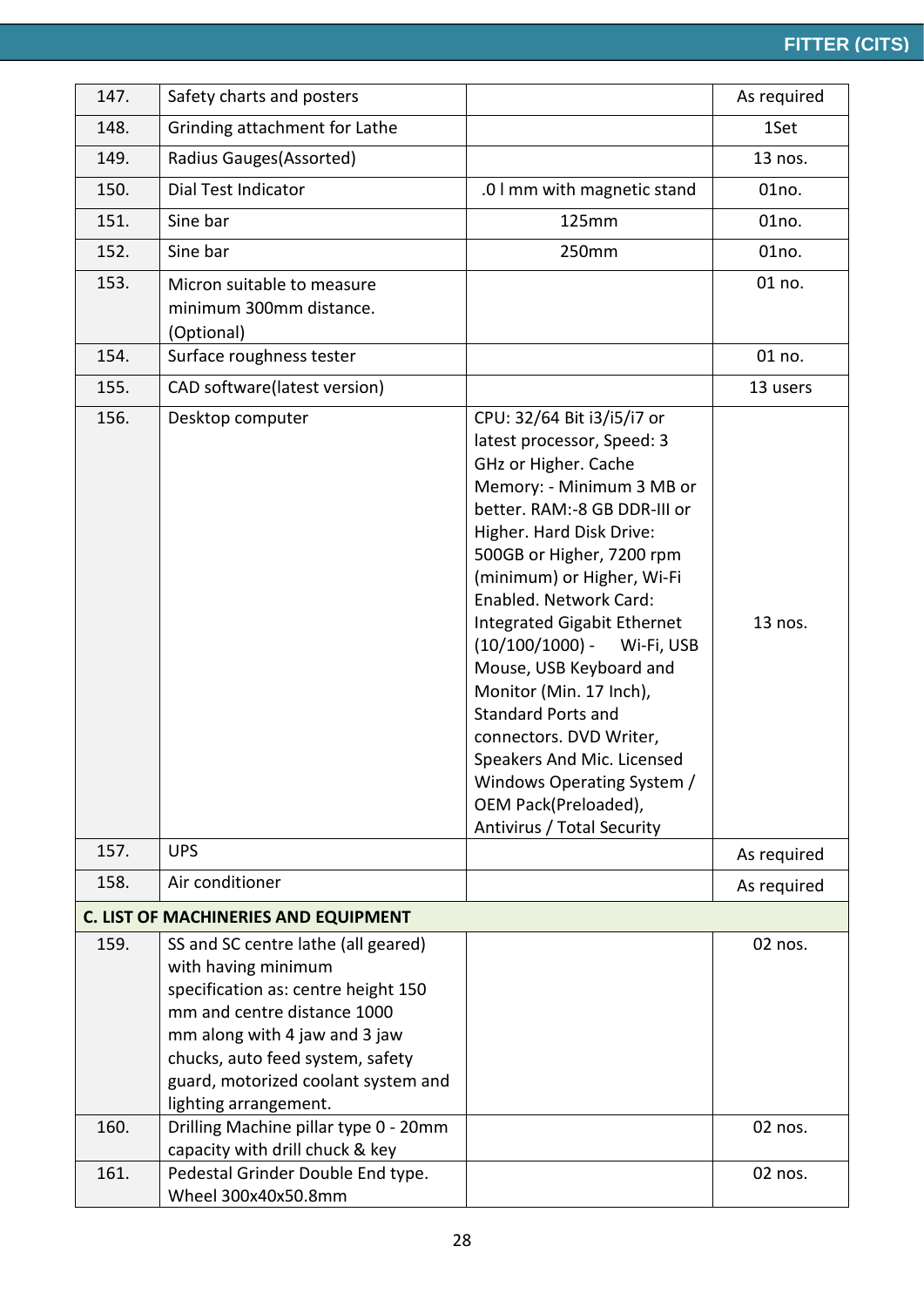|                     | Wheel centre distance 650 mm            |                          |                    |
|---------------------|-----------------------------------------|--------------------------|--------------------|
|                     | approx                                  |                          |                    |
|                     | Power of motor 1 HP                     |                          |                    |
| 162.                | Power Saw Machine Stroke length         |                          | 01no.              |
|                     | 160 mm                                  |                          |                    |
|                     | No of speed stroke 3                    |                          |                    |
|                     | Range of speed stroke 80-100-125        |                          |                    |
|                     | Blade size 525x45x2.25                  |                          |                    |
|                     | Power of motor 1.5 kw                   |                          |                    |
| 163.                | Fly Press 4T capacity                   |                          | 01no.              |
| 164.                | Arc welding transformer-single phase,   |                          | 02 nos.            |
|                     | 200 Amps. (with cable, electrode        |                          |                    |
|                     | holder and all other accessories)       |                          |                    |
| 165.                | Oxy-acetylene gas welding plant with    |                          | 01 set             |
|                     | all accessories                         |                          |                    |
| 166.                | <b>TIG Welding Machine</b>              | 200 AC/DC, Rated input   | 1 Set              |
|                     |                                         | voltage 220 v            |                    |
|                     |                                         | Input frequency 50 Rated |                    |
|                     |                                         | power 6.2 KVA Duty cycle |                    |
|                     |                                         | 60%                      |                    |
| 167.                | Equipment for conducting BLS (Basic     |                          | 1 set              |
|                     | Life Support) training. (Optional)      |                          |                    |
| 168.                | Equipment for conducting BLS (Basic     |                          | 1 set              |
|                     | Life Support) training. (Optional)      |                          |                    |
| 169.                | <b>Hydraulic Power Saw Machine</b>      | for minimum375mm length  | 01no.              |
|                     | suitable                                | blade                    |                    |
| 170.                | Brinell hardness testing machine        |                          | 01 <sub>no</sub> . |
|                     | having diamond indenter Co-ordinate     |                          |                    |
|                     | Measuring Machine having accuracy       |                          |                    |
|                     | of 5                                    |                          |                    |
| <b>E. FURNITURE</b> |                                         |                          |                    |
| 171.                | Steel cupboard with 8 pigeon lockers    |                          | 03 nos.            |
| 172.                | Chair with arm                          |                          | 02 nos.            |
| 173.                | Table for trainer                       |                          | 01 no.             |
| 174.                | Work bench                              | 240 x 120 x 90 cm        | 06 nos.            |
| 175.                | Steel cupboard                          | 180x90x45cm              | 02 nos.            |
| 176.                | Steel cupboard                          | 120x60x45cm              | 02 nos.            |
| 177.                | White board with magnetic duster        | 6'x4'                    | 01 no.             |
| 178.                | First aid box                           |                          | 01 no.             |
|                     | Metal rack                              | 182x182x45cm             | 01 no.             |
| 179.                |                                         |                          |                    |
| 180.<br>181.        | <b>Computer Table</b><br>Computer chair |                          | 13 nos.<br>25 nos. |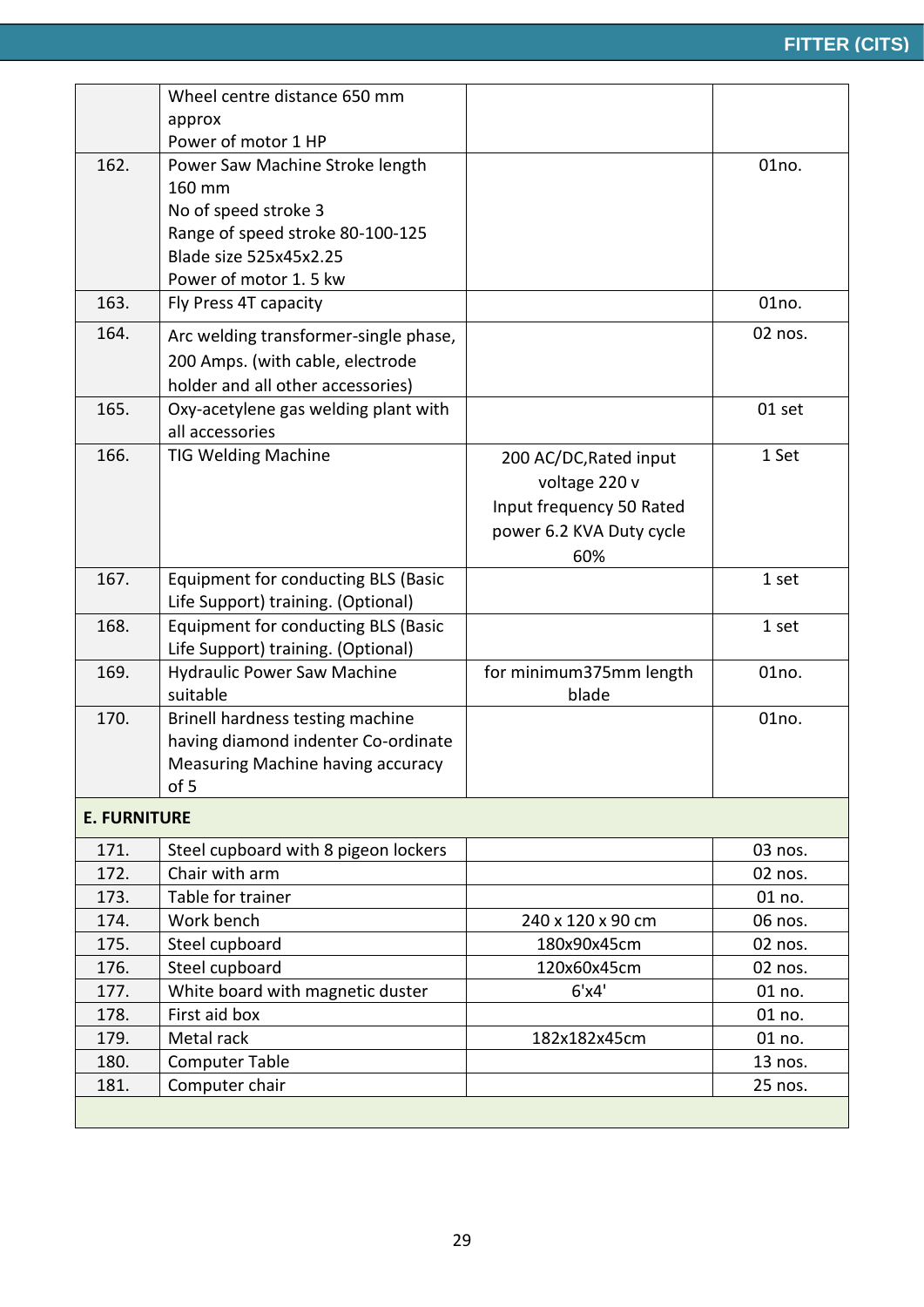### **ANNEXURE – I**

The DGT sincerely acknowledges contributions of the Industries, State Directorates, Trade Experts, Domain Experts and all others who contributed in revising the curriculum. Special acknowledgement is extended by DGT to the following expert members who had contributed immensely in this curriculum.

| List of Expert members contributed/ participated for finalizing the course curriculum of<br><b>CITS Fitter trade</b> |                                           |                                     |                |  |
|----------------------------------------------------------------------------------------------------------------------|-------------------------------------------|-------------------------------------|----------------|--|
| SNo.                                                                                                                 | <b>Name &amp; Designation</b><br>Sh/Mr/Ms | Organization                        | <b>Remarks</b> |  |
|                                                                                                                      | A. D. Shahane, Vice-President,            | Larsen & Tourbo Ltd.,               | Chairman       |  |
| 1.                                                                                                                   | (Corporate Trg.)                          | Mumbai:400001                       |                |  |
| 2.                                                                                                                   | Dr. P.K.Jain, Professor                   | IIT, Roorkee, Roorkee-              | Member         |  |
|                                                                                                                      |                                           | 247667, Uttarakhand                 |                |  |
| 3.                                                                                                                   | N. Ramakrishnan, Professor                | IIT Gandhinagar, Gujarat-<br>382424 | Member         |  |
| 4.                                                                                                                   | Dr. P.V.Rao, Professor                    | IIT Delhi, New Delhi-<br>110016     | Member         |  |
| 5.                                                                                                                   | Dr. Debdas Roy, Asstt. Professor          | NIFFT, Hatia, Ranchi-               | Member         |  |
|                                                                                                                      |                                           | 834003, Jharkhand                   |                |  |
| 6.                                                                                                                   | Dr. Anil Kumar Singh, Professor           | NIFFT, Hatia, Ranchi-               | Member         |  |
|                                                                                                                      |                                           | 834003, Jharkhand                   |                |  |
| 7.                                                                                                                   | Dr. P.P. Bandyopadhyay                    | IIT Kharagpur, Kharagpur-           | Member         |  |
|                                                                                                                      | Professor                                 | 721302, West Bengal                 |                |  |
| 8.                                                                                                                   | Dr. P.K.Ray, Professor                    | IIT Kharagpur, Kharagpur-           | Member         |  |
|                                                                                                                      |                                           | 721302, West Bengal                 |                |  |
| 9.                                                                                                                   | S. S. Maity, MD                           | Central Tool Room &                 | Member         |  |
|                                                                                                                      |                                           | Training Centre (CTTC),             |                |  |
|                                                                                                                      |                                           | Bhubaneswar                         |                |  |
| 10.                                                                                                                  | Dr. Ramesh Babu N, Professor              | IIT Madras, Chennai                 | Member         |  |
| 11.                                                                                                                  | R.K. Sridharan, Manager/HRDC              | <b>Bharat Heavy Electricals</b>     | Member         |  |
|                                                                                                                      |                                           | Ltd, Ranipet, Tamil Nadu            |                |  |
| 12.                                                                                                                  | N. Krishna Murthy Principal               | CQA(Heavy Vehicles),                | Member         |  |
|                                                                                                                      | Scientific Officer                        | DGQA, Chennai, Tamil                |                |  |
|                                                                                                                      |                                           | Nadu                                |                |  |
| 13.                                                                                                                  | Sunil Khodke Training Manager             | Bobst India Pvt. Ltd., Pune         | Member         |  |
| 14.                                                                                                                  | Ajay Dhuri                                | <b>TATA Motors, Pune</b>            | Member         |  |
| 15.                                                                                                                  | <b>Uday Apte</b>                          | <b>TATA Motors, Pune</b>            | Member         |  |
| 16.                                                                                                                  | H B Jagadeesh, Sr. Manager                | HMT, Bengaluru                      | Member         |  |
| 17.                                                                                                                  | K Venugopal Director & COO                | NTTF, Peenya, Bengaluru             | Member         |  |
| 18.                                                                                                                  | B.A. Damahe, Principal L&T                | L&T Institute of                    | Member         |  |
|                                                                                                                      | Institute of Technology                   | Technology, Mumbai                  |                |  |
| 19.                                                                                                                  | Lakshmanan. R Senior Manager              | <b>BOSCH Ltd., Bengaluru</b>        | Member         |  |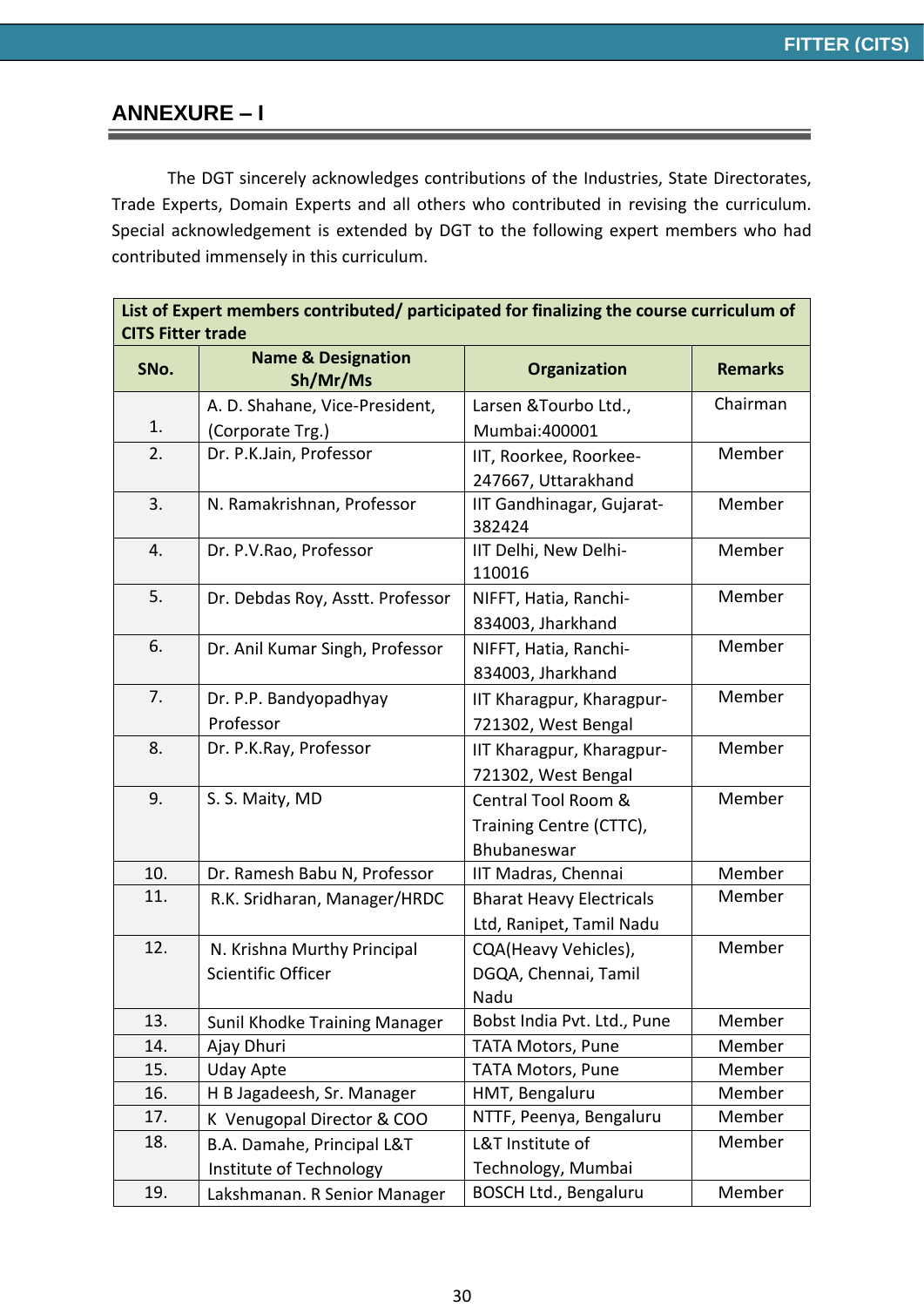| 20. | R C Agnihotri Principal             | Indo-Swiss Training Centre    | Member             |
|-----|-------------------------------------|-------------------------------|--------------------|
|     |                                     | Chandigarh, 160030            |                    |
| 21. | Sunil Kumar Gupta (Director)        | DGET HQ, New Delhi.           | Mentor             |
| 22. | N. Nath. (ADT)                      | CSTARI, Kolkata               | Co-ordinator       |
| 23. | H.Charles (TO)                      | NIMI, Chennai.                | Member             |
| 24. | Sukhdev Singh (JDT)                 | <b>ATI Kanpur</b>             | <b>Team Leader</b> |
| 25. | Ravi Pandey (V.I)                   | <b>ATI Kanpur</b>             | Member             |
| 26. | A.K. Nasakar (T.O)                  | ATI Kolkata                   | Member             |
| 27. | Samir Sarkar (T.O)                  | ATI Kolkata                   | Member             |
| 28. | J. Ram Eswara Rao (T.O)             | RDAT Hyderabad                | Member             |
| 29. | T.G. Kadam (T.O)                    | <b>ATI Mumbai</b>             | Member             |
| 30. | K. Mahendar (DDT)                   | ATI Chennai                   | Member             |
| 31. | Shrikant S Sonnavane (T.O)          | ATI Mumbai                    | Member             |
| 32. | K. Nagasrinivas (DDT)               | ATI Hyderabad                 | Member             |
| 33. | G.N. Eswarappa (DDT)                | FTI Bangalore                 | Member             |
| 34. | G. Govindan, Sr. Draughtsman        | ATI Chennai                   | Member             |
| 35. | M.N. Renukaradhya, Dy.              | Govt. ITI, Tumkur Road,       | Member             |
|     | Director/Principal Grade I.,        | Banglore, Karnataka           |                    |
| 36. | B.V. Venkatesh Reddy. JTO           | Govt. ITI, Tumkur Road,       | Member             |
|     |                                     | Banglore, Karnataka           |                    |
| 37. | N.M. Kajale, Principal,             | Govt. ITI Velhe, Distt. Pune, | Member             |
|     |                                     | Maharashtra                   |                    |
| 38. | Subrata Polley, Instructor          | ITI Howrah Homes, West        | Member             |
|     |                                     | Bengal                        |                    |
| 39. | <b>VINOD KUMAR.R Sr. Instructor</b> | Govt. ITI                     | Member             |
|     |                                     | Dhanuvachapuram               |                    |
|     |                                     | Trivendrum, Dist., Kerala     |                    |
| 40. | M. Anbalagan. Assistant             | Govt. ITI Coimbatore, Tamil   | Member             |
|     | <b>Training Officer</b>             | Nadu                          |                    |
| 41. | K. Lakshmi Narayanan, T.O.          | DET, Tamil Nadu               | Member             |
| 42. | Venugopal Parvatikar                | Skill Sonics, Bangalore       | Member             |
| 43. | Venkata Dasari                      | Skill Sonics, Bangalore       | Member             |
| 44. | Srihari, D                          | CADEM Tech. Pvt. Ltd.,        | Member             |
|     |                                     | Bengaluru                     |                    |
| 45. | Dasarathi. G.V.                     | CADEM Tech. Pvt. Ltd.,        | Member             |
|     |                                     | Bengaluru                     |                    |
| 46. | L.R.S. Mani                         | Ohm Shakti Industries,        | Member             |
|     |                                     | Bengaluru                     |                    |